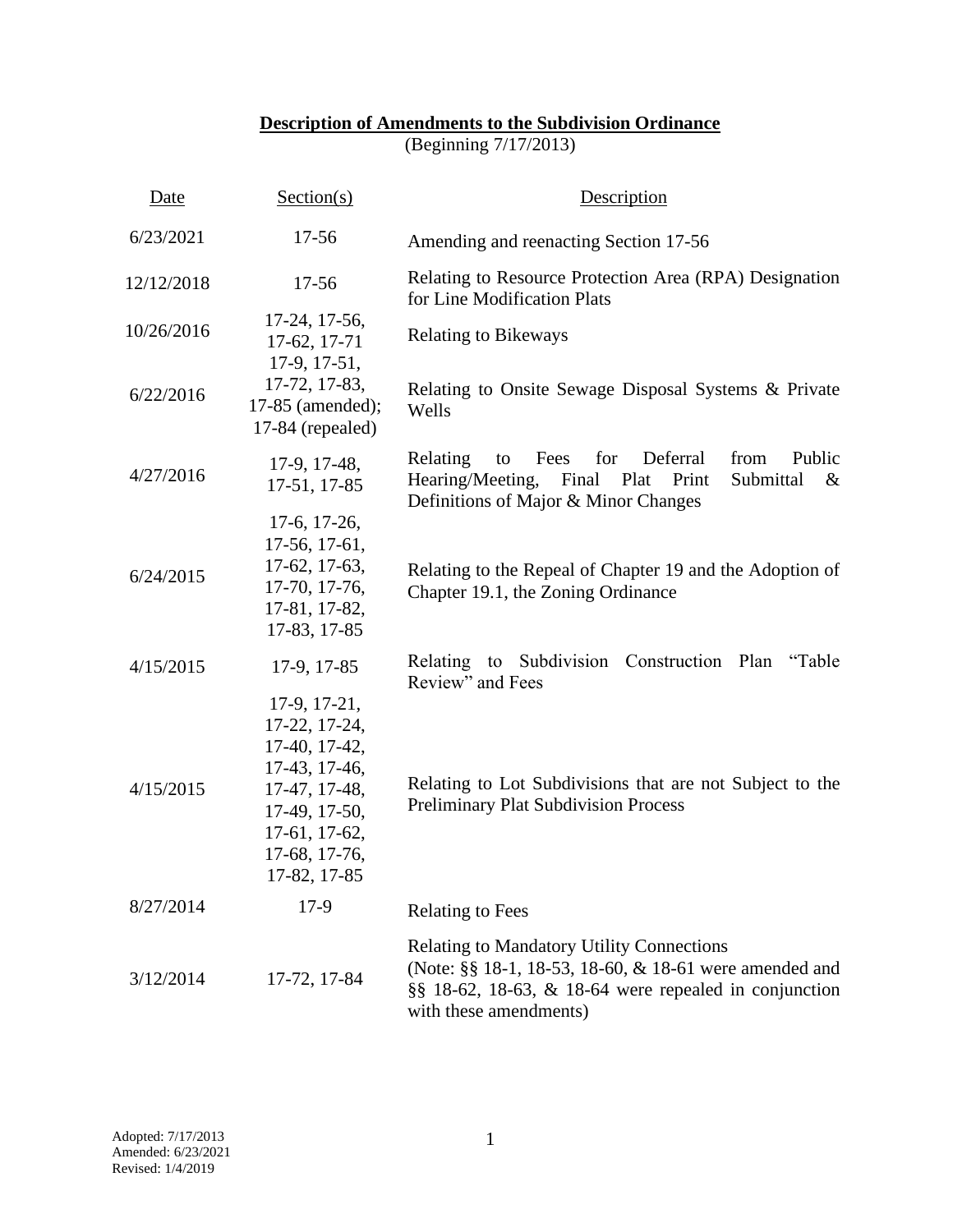#### CHAPTER 17

#### SUBDIVISION OF LAND

#### **Article I. General Provisions**

- Sec. 17-1. Purpose of chapter.
- Sec. 17-2. Interpretation of chapter.
- Sec. 17-3. Administration of chapter.
- Sec. 17-4. Approval required for all plats.
- Sec. 17-5. Enforcement and Penalties.
- Sec. 17-6. Building permit restrictions.
- Sec. 17-7. Compliance of recorded plats.
- Sec. 17-8. Exceptions.
- Sec. 17-9. Fees.
- Secs. 17-10.--17-19. Reserved.

#### **Article II. Plats and Platting**

#### **Division 1. General Process**

- Sec. 17-20. Subdivision review.
- Sec. 17-21. Procedure for subdivision approval.
- Sec. 17-22. Preliminary conference and concurrent review.
- Sec. 17-23. Application required.
- Sec. 17-24. Posting of public notice.
- Sec. 17-25. Procedure for appeals.
- Sec. 17-26. Alterations or changes to subdivision applications.
- Secs. 17-27.--Sec. 17-39 Reserved.

#### **Division 2. Preliminary Plat**

- Sec. 17-40. Preliminary plat review and approval process.
- Sec. 17-41. Preliminary plat required Information.
- Sec. 17-42. Overall conceptual plan.
- Sec. 17-43. Overall conceptual plan process and required information.
- Secs. 17-44--17-45 Reserved.

#### **Division 3. Final Plat**

- Sec. 17-46. Final plat purpose and types.
- Sec. 17-47. Construction plan process.
- Sec. 17-48. Lot subdivision final plat process.
- Sec. 17-49. Application and plat.
- Sec. 17-50. Reserved.
- Sec. 17-51. Residential parcel subdivision final plat.
- Sec. 17-52. Family subdivision final plat.
- Secs. 17-53—17-55. Reserved
- Sec. 17-56. Plan and plat requirements.

Adopted: 7/17/2013 Amended: 6/23/2021 Revised: 1/4/2019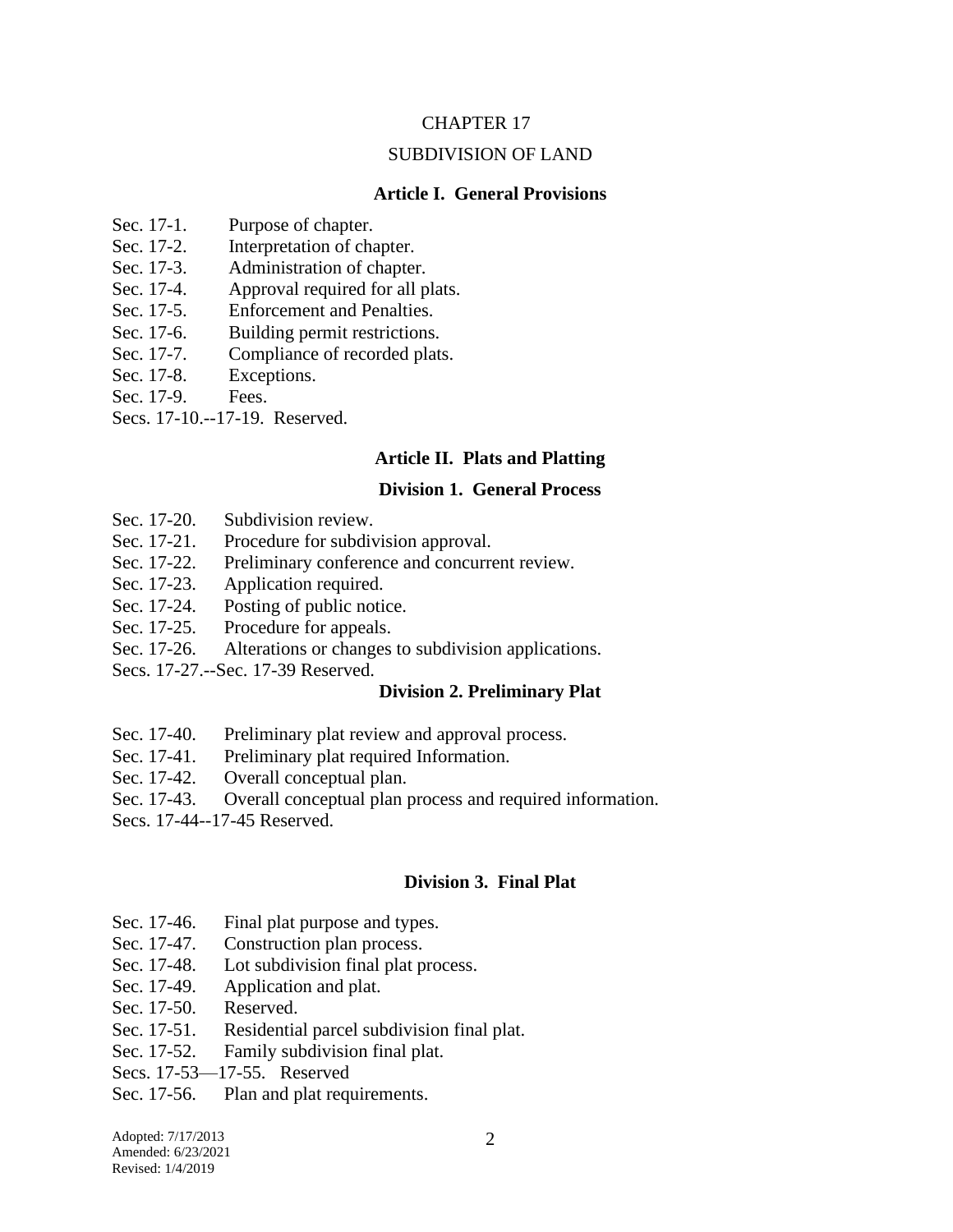Sec. 17-57.--17-59. Reserved

#### **Division 4. Validation Plat**

Sec. 17-60. Validation plat

.

#### **Article III. Minimum Standards and Improvements Required**

#### **Division 1. Standards**

- Sec. 17-61. Conformity to applicable requirements.
- Sec. 17-62. Standard conditions.
- Sec. 17-63. Floodplains.
- Sec. 17-64. Preservation of natural features and historic resources.
- Sec. 17-65. Property markers/geodetic monuments.
- Sec. 17-66. Stormwater drainage.
- Sec. 17-67. Streetlighting.
- Sec. 17-68. Easements.
- Sec. 17-69. Street and subdivision names and street signs.
- Sec. 17-70. Buffers and special setbacks.
- Sec. 17-71. Designation of land for public use.
- Sec. 17-72. Improvements--Required.
- Sec. 17-73. Installation of improvements and bonding.
- Sec. 17-74. Maintenance and bonding.

#### **Division 2. Street Standards**

- Sec. 17-75. General.
- Sec. 17-76. Arrangement and Design.
- Sec. 17-77. Access to arterial or collector streets.
- Sec. 17-78. Street right-of-way width.
- Sec. 17-79. Cul-de-sac streets and temporary turnarounds.
- Sec. 17-80. Street intersections.
- Sec. 17-81. Alleys and private pavement
- Sec. 17-82. Sidewalks.

#### **Division 3. Lot and Parcel Standards**

- Sec. 17-83. Minimum requirements.
- Sec. 17-84. Reserved.
- Sec. 17-85 Definitions.

Secs. 17-86-17.91. Reserved

# **ARTICLE I. GENERAL PROVISIONS**

#### **Sec. 17-1. Purpose of chapter.**

This chapter is adopted for the following purposes:

1. To promote the public health, safety, convenience and general welfare.

Adopted: 7/17/2013 Amended: 6/23/2021 Revised: 1/4/2019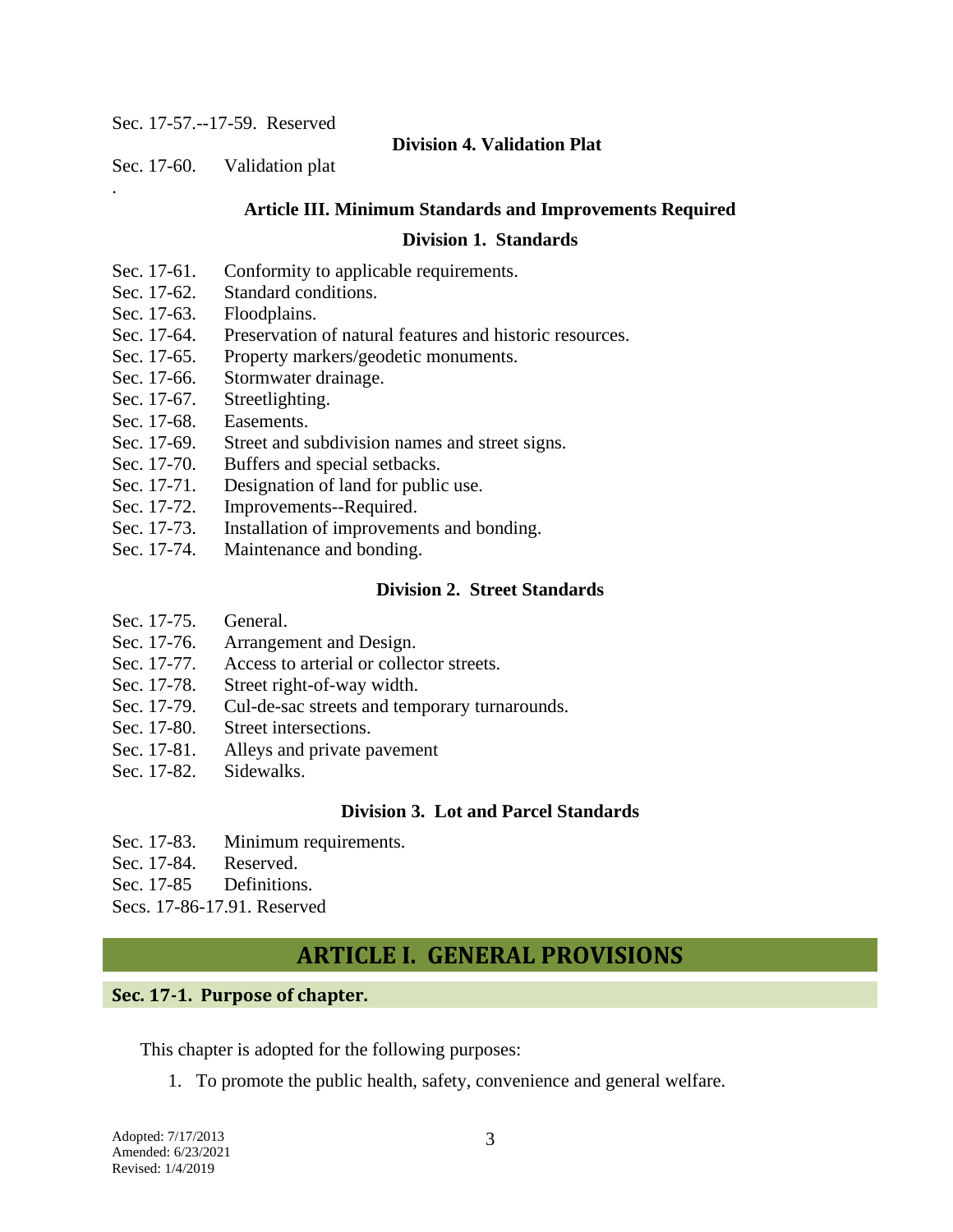- 2. To further the orderly layout and use of land.
- 3. To avoid undue concentration of population and overcrowding of land.
- 4. To minimize congestion in the streets and highways.
- 5. To provide for adequate light and air and for identifying soil characteristics.
- 6. To facilitate adequate provisions for transportation, water, wastewater, storm drainage, schools, parks, and other public requirements.
- 7. To provide for adequate access and mitigating street improvements.
- 8. To ensure proper legal description and proper monumenting of subdivided land.
- 9. To promote safety from fire, flood, failure of impounding structures and impacts within dam break inundation zones, panic, and other dangers.
- 10. To facilitate the further resubdivision of tracts or parcels of land.
- 11. To promote the preservation and integration of environmental resources into subdivision layouts.
- 12. To minimize the impact of development on environmental resources.

These regulations are established with reasonable consideration of the character of the county and with a view toward conserving the value of buildings upon the land and providing the best possible environment for human habitation. It is intended that these regulations shall supplement and facilitate the enforcement of the provisions and development standards contained in the comprehensive plan, applicable chapters of this Code and other applicable laws and regulations.

## **Sec. 17-2. Interpretation of chapter.**

- **A.** The provisions of this chapter are the minimum requirements for the promotion of the public health, safety, convenience and general welfare.
- **B.** Where the conditions imposed by this chapter are different from the comparable conditions imposed by any other provisions of this chapter or of any other applicable regulation of any kind, the regulations which are more restrictive and impose higher standards or requirements shall govern.
- **C.** This chapter is not intended to invalidate any easement, covenant, or other private agreement; provided that where the regulations of this chapter are more restrictive or impose higher standards or regulations than such easement, covenant, or other private agreement, the requirements of this chapter shall govern.
- **D.** An applicant with an unexpired pending lot or parcel subdivision application received prior to July 17, 2013 shall be reviewed in accordance with the provisions of this chapter in effect at the time of the initial application unless the applicant submits a written request for review under the provisions of the current ordinance.

## **Sec. 17-3. Administration of chapter.**

- **A.** The director of planning is hereby delegated the authority to administer this chapter.
- **B.** The director of planning shall perform all duties regarding subdivision and subdividing in accordance with this chapter and applicable state law.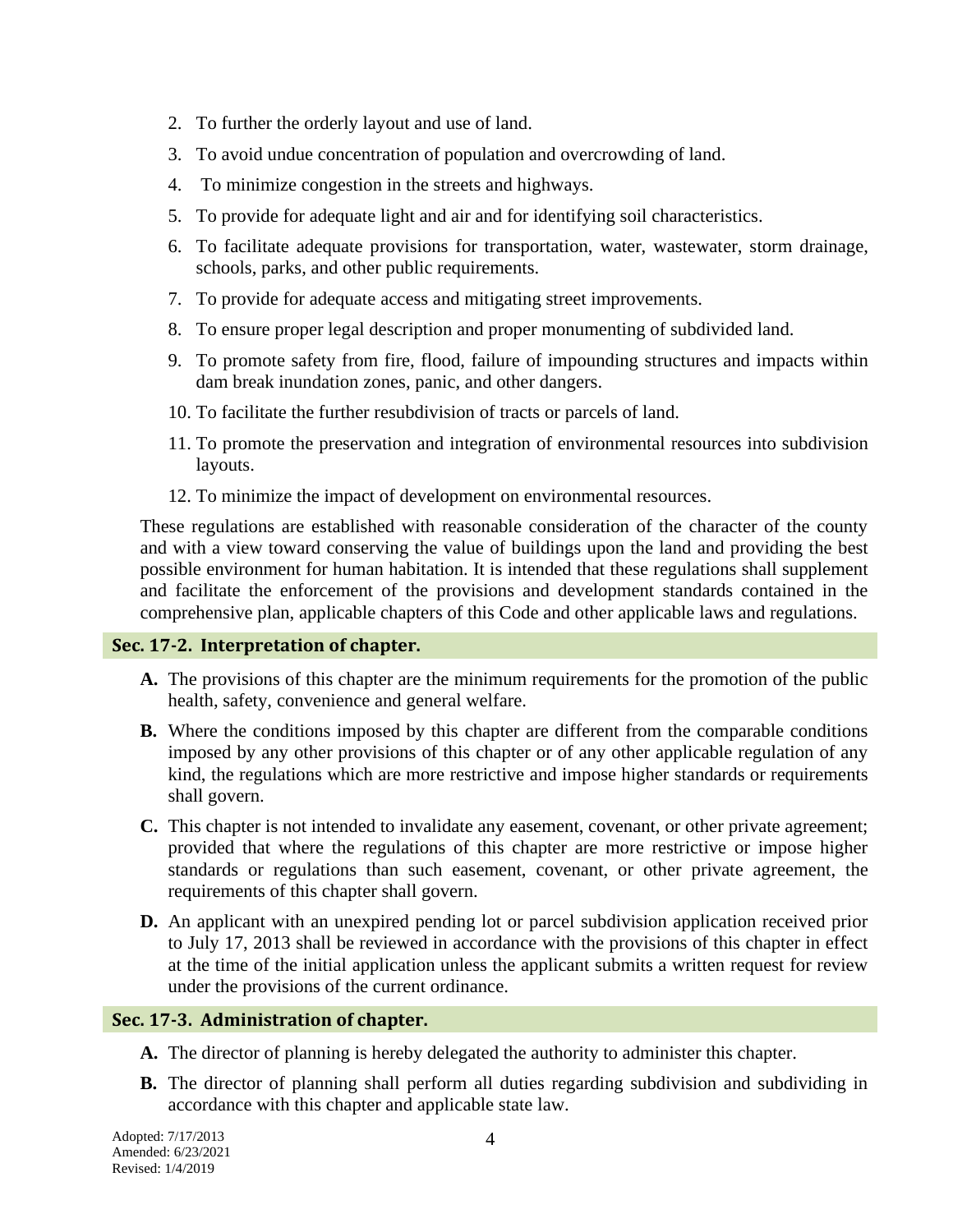- **C.** The director of planning may call on opinions or decisions, either oral or written, from county officials in considering details of any submitted plat.
- **D.** The director of planning may, from time to time, establish any reasonable administrative procedures deemed necessary for the proper administration of this chapter.
- **E.** The director of planning and personnel in other reviewing departments may impose such conditions in approving subdivisions as are necessary to meet the requirements of this chapter.
- **F.** Notwithstanding the above, the directors of environmental engineering and utilities shall administer the improvements required by Secs.17-72--17-74, and the director of transportation and Fire Marshal shall assist in administering Sec. 17-72.
- **G.** The director of planning shall maintain a copy of this chapter and any amendments thereto, in compliance with Code of Virginia § 15.2-2252.

#### **Sec. 17-4. Approval required for all plats.**

- **A. Residential Use.** Prior to any subdivision of land, a plat of the subdivision which is fully in compliance with this chapter of the Code shall be recorded. Any plat of a subdivision shall not be recorded unless it complies with all provisions of this chapter and until it has been submitted to and approved by the planning commission or director of planning. The transfer of the ownership of any lot or parcel of an unrecorded subdivision shall not be permitted until a plat has been duly approved and recorded in the circuit court clerk's office.
- **B. Nonresidential Use.** Prior to recordation of a plat for property that is intended for nonresidential use, the plat shall be prominently labeled by the subdivider "Not For Residential Use" and include the following statement: "I, (INSERT NAME) affirm that I am the owner of the property depicted on this plat and do hereby affirm that the sale/transfer of this property is not for purposes of creating a parcel for residential use. This property is zoned (INSERT ZONING DISTRICT). With respect to Agricultural (A) and Residential (R) zoning districts, the Chesterfield County Planning Department has verified with the property owner that this parcel creation is for nonresidential uses." (PROVIDE DATE AND SIGNATURE LINES FOR OWNER AND PLANNING DEPARTMENT REPRESENTATIVE). For property zoned Agricultural (A) and Residential (R), such plat shall be submitted to the planning department for signature. The plat will not be subject to further review in accordance with subdivision review provisions of this chapter. Any residential building permit shall not be approved on plats so labeled. Any parcel or lot modified or created by this plat process, including a residual parcel or lot, may not be used for residential purposes, until it is approved through a subsequent subdivision process in accordance with this chapter. Any plat which does not meet these requirements or does not comply with the provisions subsection A shall not be recorded.
- **C.** If any right-of-way or improvements therein are taken or acquired by the county or any other entity with the power of eminent domain, such taking or acquisition shall not, by itself, render the remaining lot or parcel non-conforming to this chapter.

#### **Sec. 17-5. Enforcement and Penalties.**

**A. General enforcement duties of director of planning***.* The director of planning shall enforce this chapter and enforce conditions attached to any approval granted pursuant to this chapter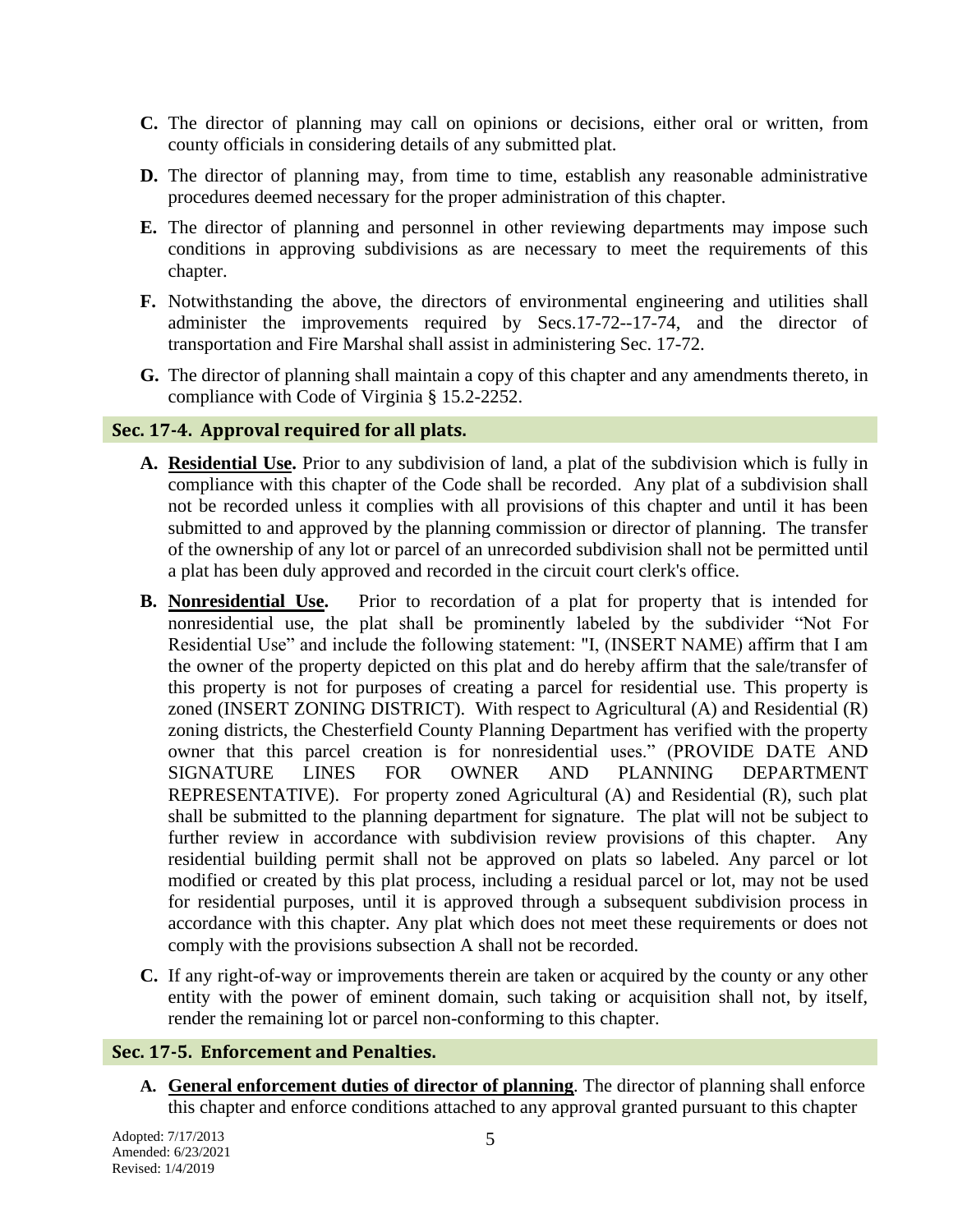and he shall have the full cooperation of all other county officials in the enforcement of this chapter.

**B. Enforcement of conditions.** The director of planning may take appropriate actions to remedy and prevent violation or attempted violation of this chapter or conditions of approval and shall have the authority to : issue a written order to remedy any noncompliance; bring legal action, including injunction, abatement or other appropriate action, to insure compliance; and require a guarantee, in a form satisfactory to the county attorney, and in an amount sufficient for and conditioned upon the construction of any physical improvements required, or a contract for the construction of such improvements and the contractor's guarantee, in like amount and so conditioned, which guarantee shall be reduced or released by the county, upon the submission of satisfactory evidence that construction of such improvements has been completed in whole or in part. In addition, the failure to comply with the provisions of this chapter and all applicable conditions shall constitute cause to deny the issuance of any of the required occupancy or building permits.

#### **C. Penalties**.

- 1. The director of planning may invoke any lawful process, such as injunction or abatement, as may be necessary to prevent, restrain, correct or abate any violation of this chapter or applicable conditions.
- 2. In addition, any person violating the following provisions of this chapter shall be subject to a judicially imposed fine in the appropriate court of not more than \$500.00 for each lot or parcel of land so subdivided or transferred or sold:
	- a. Subdividing land without making and recording a plat of the subdivision or without fully complying with the provisions of the subdivision ordinance and all applicable conditions;
	- b. Recording a subdivision that has not been submitted to or approved by the local planning commission, the governing body or its duly authorized agent; or
	- c. Selling or transferring any land of a subdivision before a plat has been duly approved and recorded as provided in this chapter unless the subdivision was lawfully created prior to the adoption of the subdivision ordinance.

The description of such lot or parcel by metes and bounds in the instrument of transfer or other document used in the process of selling or transferring shall not exempt the transaction from such penalties or from the remedies herein provided.

#### **Sec. 17-6. Building permit restrictions.**

- **A**. A building permit for any building or structure may not be issued for the following lots or parcels:
	- 1. Any lot or parcel created or established in violation of the provisions of this chapter.

Adopted: 7/17/2013 Amended: 6/23/2021 Revised: 1/4/2019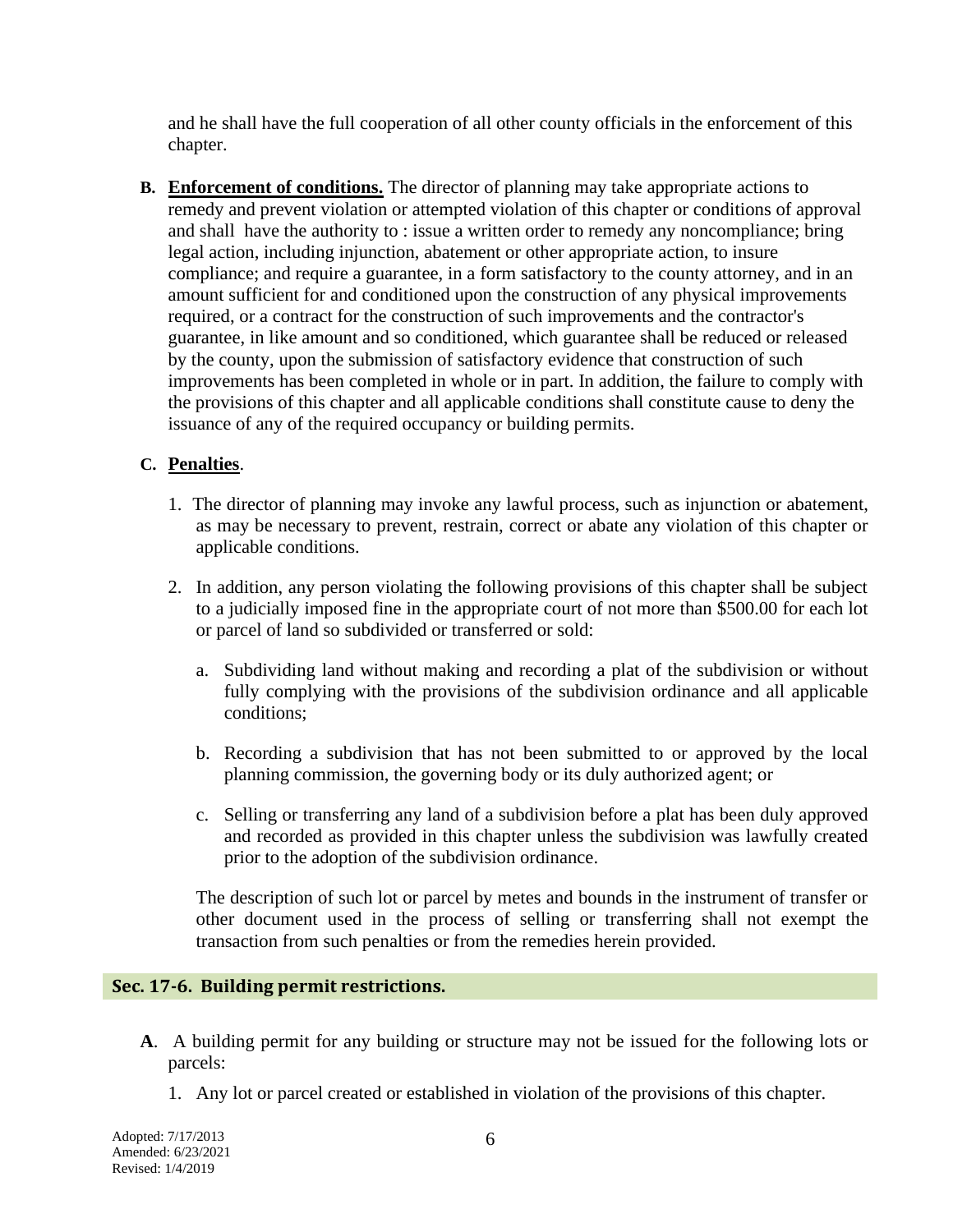- 2. Any lot in a recorded subdivision for which improvement plans have not been approved or for which surety has not been provided in accordance with this chapter.
- 3. Any proposed lot in an unrecorded subdivision.
- 4. Any lot or parcel which is not in compliance with chapter 8 and chapter 16 of the Code.
- 5. Any parcel recorded after February 27, 2001 that has not been reviewed and approved in accordance with this chapter and chapter 16.
- 6. Any lot or parcel until such time the county has assigned all necessary coding and addressing.
- 7. Any lot or parcel that does not have frontage on a public street as defined in chapter 19.1 of the Code unless a variance has been granted in accordance with the provisions of that chapter.
- **B.** No building permit for any building or structure may be issued for a lot or parcel created prior to February 28, 2001, unless it was recorded in accordance with the standards provided in Table 17-6.B. or is validated per the provisions of Sec. 17-60.

| Table 17-6.B. Lot and Parcel Standards as of February 27, 2001. <sup>[1]</sup> |                                        |                              |                                                                         |  |  |  |
|--------------------------------------------------------------------------------|----------------------------------------|------------------------------|-------------------------------------------------------------------------|--|--|--|
| <b>Recordation Date</b>                                                        | <b>Road Frontage</b><br>Area<br>(feet) |                              | Width (feet)                                                            |  |  |  |
| Prior to $1/1/1980$                                                            | Per zoning district                    | Per zoning district          | Per zoning district                                                     |  |  |  |
|                                                                                | Per zoning district                    | 50                           | Per zoning District                                                     |  |  |  |
| $1/1/1980$ to $8/24/1988$                                                      | 30,000 square<br>feet                  | 125                          | 150                                                                     |  |  |  |
| 8/25/1988 to 6/22/1993                                                         | 5 acres                                | 200                          | 150                                                                     |  |  |  |
| $6/23/1993$ to $6/30/1999$                                                     | 5 acres                                | 300 or $250^{[2]}$           | 150                                                                     |  |  |  |
| 7/1/1999 to 2/27/2001                                                          | 5 acres                                | 300 or 250 <sup>[2][3]</sup> | Width of required<br>frontage maintained to<br>depth to achieve 5 acres |  |  |  |

[1] Lots or parcels recorded as a family subdivision shall comply with requirements of zoning district at time of creation or received applicable variance(s).

[2] Road frontage may be 250 feet if there is a shared access for parcels.

[3] Access to parcel must be from where the required frontage is obtained.

(Ord. of 6-24-15)

#### **Sec. 17-7. Compliance of recorded plats.**

Plats recorded prior to February 28, 2001 that created or modified parcels or lots in violation of the subdivision ordinance in effect at the time of recordation are hereby deemed to be in compliance with the requirements of the subdivision ordinance. However, prior to the issuance of a building permit on any of these lots or parcels, the owner must comply with the validation plat provisions of Sec.17-60.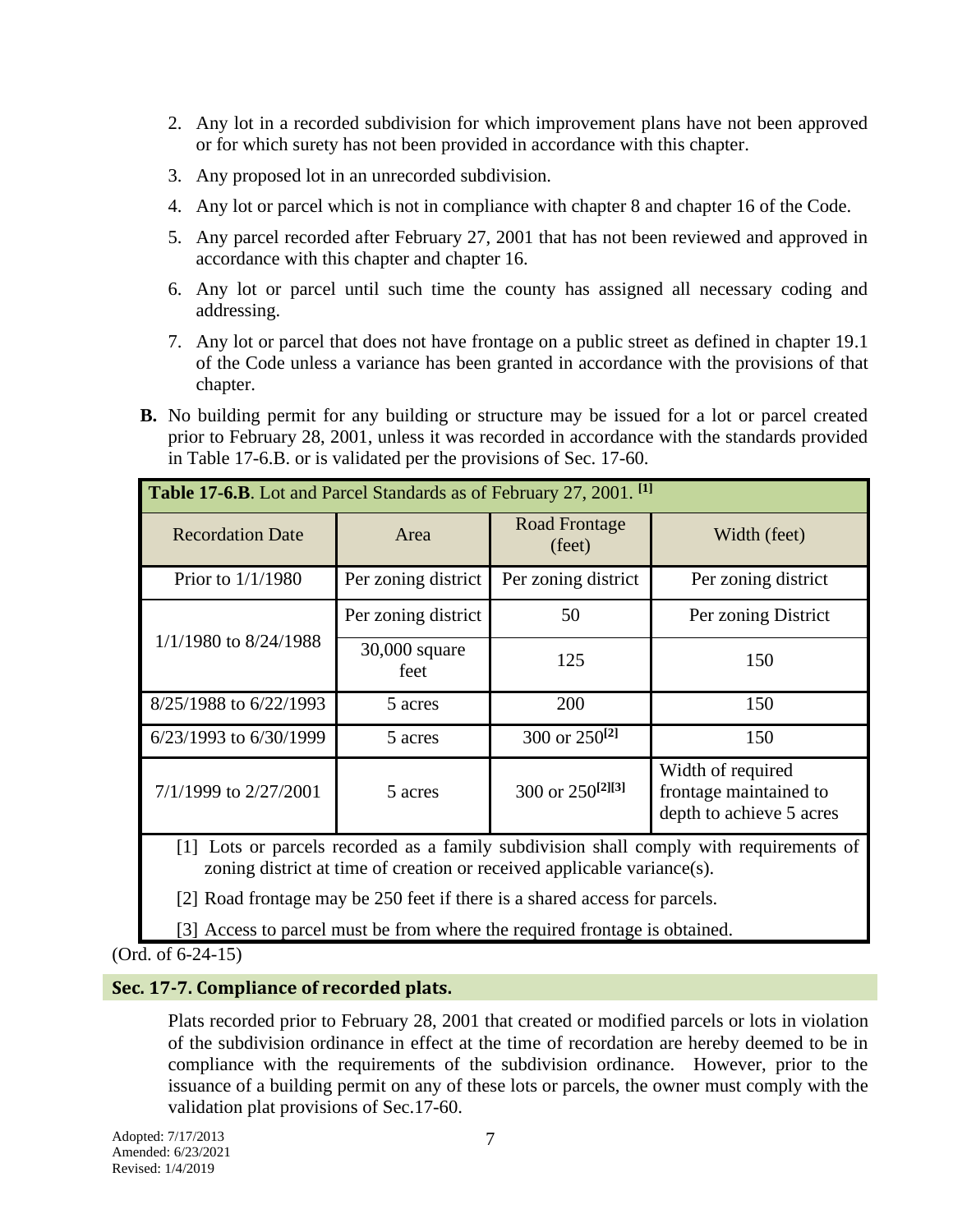#### **Sec. 17-8. Exceptions.**

- **A.** Unless otherwise mandated by state code or provided by this chapter, the director of planning may approve exceptions to the provisions of this chapter in cases of unusual situations or where strict adherence to these regulations would result in substantial hardship. The director of planning may refer any request to the planning commission. Exceptions shall substantially comply with the provisions of this chapter. Exceptions shall not be approved unless the subdivider demonstrates that:
	- 1. The granting of the exception will not be detrimental to the public safety, health or welfare, or injurious to other property or improvements in the neighborhood in which the property is located; and
	- 2. Because of the particular physical surroundings, the topography of the property, size or shape of the land, the proposed land use or other special considerations, a particular hardship to the subdivider would result, as distinguished from a mere inconvenience, if the strict letter of the provisions of this chapter were carried out.
- **B.** Application for an exception shall be made in writing to the director of planning and shall include the following minimum information:
	- 1. Location of property and physical extent of area for which the exception is being sought;
	- 2. Specific ordinance sections from which relief is needed;
	- 3. Request for desired degree of exception;
	- 4. Statement of need for exception, addressing items in subsection A; and
	- 5. Method(s) to mitigate impacts caused by the exception, if granted.
- **C.** Upon receipt of a request for an exception in accordance with this section the director of planning shall post notice as provided in Sec. 17-24.
- **D.** The director of planning shall review the application for compliance with the required findings of this section, and shall, within 30 days receipt of a complete application:
	- 1. Approve, approve with condition(s), or deny the application, in writing to the subdivider; or
	- 2. Refer the application to the planning commission.
- **E.** Planning commission review of an exception application, if applicable, shall occur at the first available regularly scheduled planning commission meeting following the director of planning's determination to refer such application to the planning commission.
- **F.** In approving exceptions, the director of planning or planning commission may impose such conditions related to the impact of the proposed exception as may be deemed necessary to substantially secure the objectives of the standards and requirements of this Code.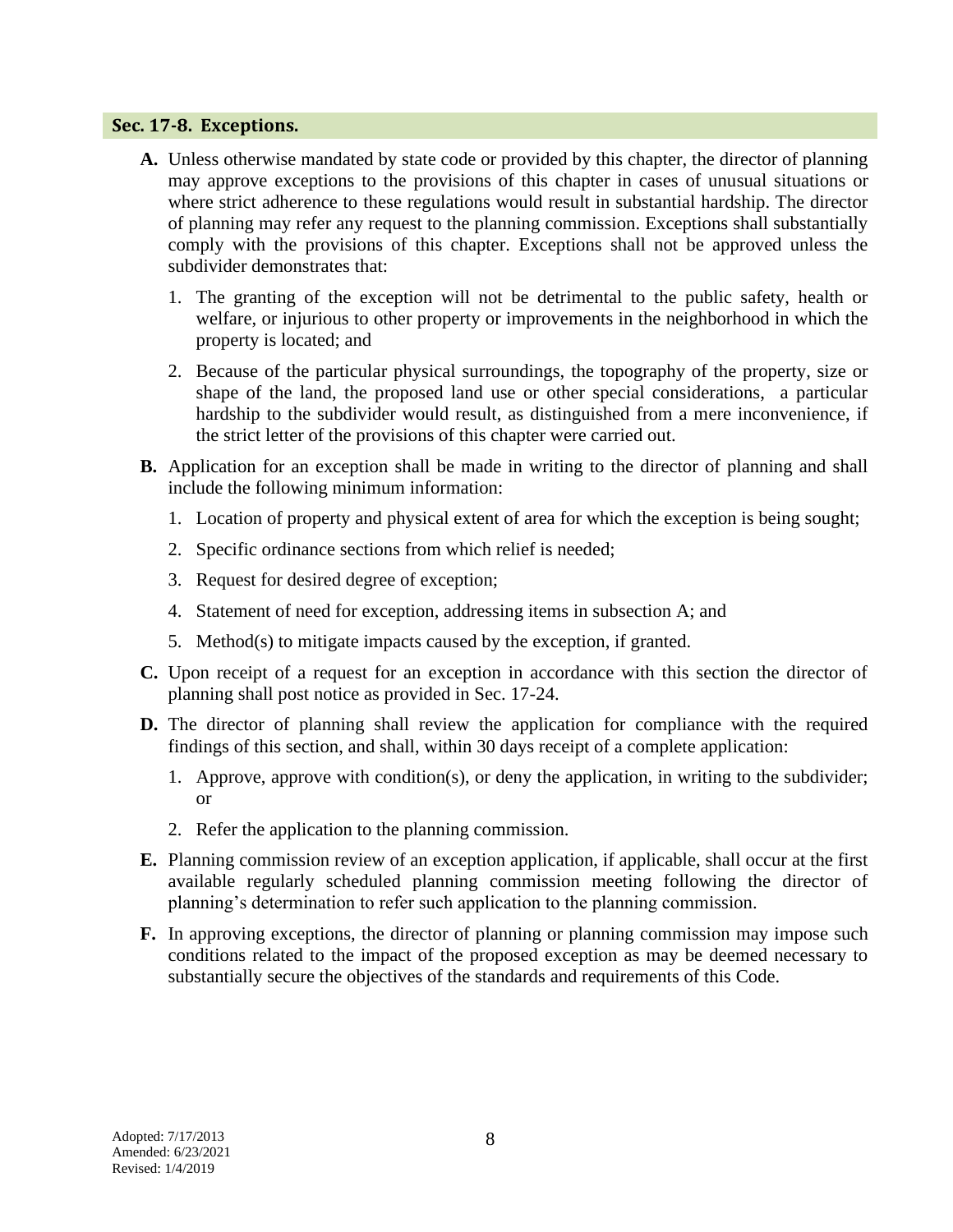Sec. 17-9. Fees. In addition to any other required fees, including those fees imposed by state agencies, the fees provided in this section shall be submitted to the planning department in conjunction with the specified application or request.

| <b>Application Type</b>                                                                        | Fee (in dollars)                                                  |                                                                      |  |  |
|------------------------------------------------------------------------------------------------|-------------------------------------------------------------------|----------------------------------------------------------------------|--|--|
|                                                                                                | Initial Submittal plus 2 Revision Submittals                      | 1000 plus 50 per lot                                                 |  |  |
| <b>Preliminary Subdivision</b><br><b>Plat</b>                                                  | Fourth and Subsequent Submittals                                  | 900                                                                  |  |  |
| <b>Overall Conceptual Plan</b><br>(submitted for review                                        | Initial Submittal plus 2 Revision Submittals                      | 1100                                                                 |  |  |
| separate from Preliminary<br><b>Subdivision Plat)</b>                                          | Fourth and Subsequent Submittals                                  | 900                                                                  |  |  |
|                                                                                                | Initial Submittal plus 2 Revision Submittals                      | 1400 plus 70 per lot or parcel                                       |  |  |
| <b>Construction Plan Review</b>                                                                | Fourth and Subsequent Submittals                                  | 1000                                                                 |  |  |
|                                                                                                | <b>Table Review</b>                                               | 350                                                                  |  |  |
| <b>Construction Plan Adjustment</b>                                                            | 500 per submittal                                                 |                                                                      |  |  |
| <b>Lot Subdivision Final Plat</b>                                                              |                                                                   | 1600 plus 30 per lot                                                 |  |  |
| <b>Amended or Line Modification Final Plat</b>                                                 |                                                                   | 85 per lot or parcel                                                 |  |  |
| <b>Residential Parcel and Family Subdivision Final Plat</b>                                    |                                                                   | 100 per lot or parcel                                                |  |  |
| <b>Onsite Sewage System Soils Analysis Review</b>                                              |                                                                   | 155 per lot or parcel                                                |  |  |
| <b>Major Change to Approved Plat</b>                                                           |                                                                   | 1000 per submittal                                                   |  |  |
| <b>Technical Correction Letter per Requested Change</b>                                        |                                                                   | 100                                                                  |  |  |
| <b>Exceptions to Subdivision Requirements Sec. 17-8</b>                                        |                                                                   | 1000 per ordinance section $[1]$                                     |  |  |
| <b>Deferral Request by Applicant from Planning Commission Public</b><br><b>Hearing/Meeting</b> |                                                                   | 1000 for first deferral<br>plus 2000 for each deferral<br>thereafter |  |  |
|                                                                                                | Written Verification of Subdivision or Subdivision Interpretation | 150                                                                  |  |  |
| [1] This fee is in addition to fees applicable to a subdivision plat review.                   |                                                                   |                                                                      |  |  |

(Ord. of 8-27-14; Ord. of 4-15-15; Ord. of 4-27-16; Ord. of 6-22-16)

**Secs. 17-10.--17-19. Reserved**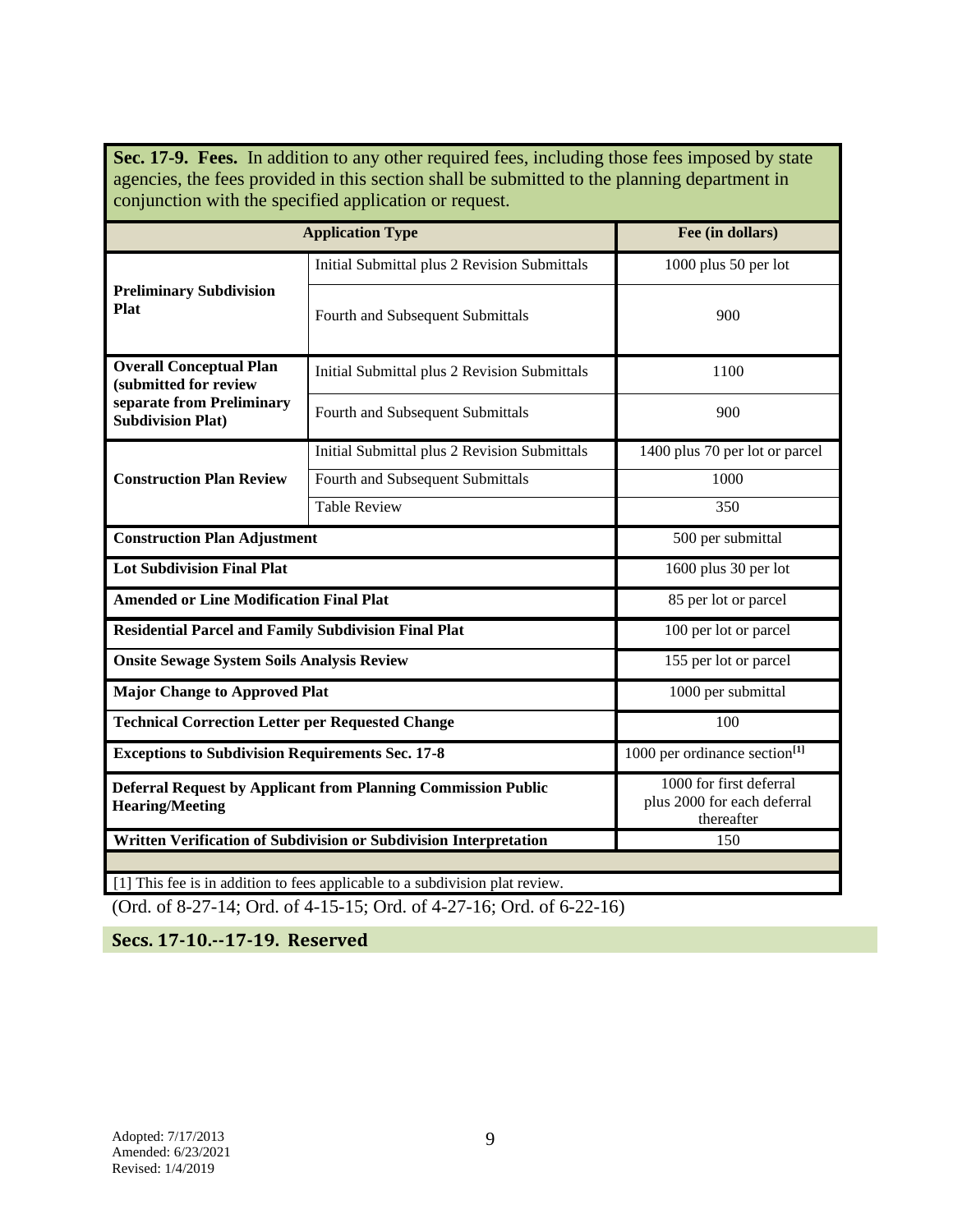# **ARTICLE II. PLATS AND PLATTING**

## **DIVISION 1. GENERAL PROCESS**

## **17- 20. Subdivision review.**

The director of planning or the planning commission, in the examination of subdivision plats or plans, shall take into consideration applicable laws and regulations, zoning, proffers, approval conditions of zoning and board of zoning appeals, schematic plan approval, the land being subdivided and provisions of this chapter. Attention shall be given to items, including, but not limited to, rights-of-way width, location of streets, private pavement, water and wastewater sanitary utilities, stormwater management and environmental protection, lot arrangement, and public facility requirements such as parks, schools, and other facilities.

## **Sec. 17-21. Procedure for subdivision approval.**

**A.** Following is a summary of the approval procedure for subdivisions:

- 1. **Overall Conceptual Plan.** An overall conceptual plan shall be submitted for certain proposed subdivisions as required in Sec. 17-42.
- 2. **Preliminary Plat.** All proposed lot subdivisions involving more than 50 lots must submit a preliminary plat for approval. When a preliminary plat is not required, such plat for a lot subdivision may be submitted voluntarily at the discretion of the subdivider. If an overall conceptual plan is required it shall be submitted in conjunction with the preliminary plat.
- 3. **Construction Plan.** Construction plans, where required, shall be the first step in the final plat process. For residential lot subdivisions requiring preliminary plat or an overall conceptual plan, construction plans shall not be submitted until after applicable approvals. For subdivisions which are not being reviewed through the preliminary plat or overall conceptual plan processes, construction plans may be submitted in conjunction with the initial final plat review.
- 4. **Final Plat.** Final plats are required for all previously unrecorded lot subdivision plats, parcel plats, amended plats and line modification plats.
- 5. **Recordation.** After the director of planning or planning commission has provided comments on the final plat, the subdivider may submit the final plat for recordation. Once the final plat has been recorded, lots or parcels in the subdivision may be sold.
- 6. **Changes.** Changes to subdivision applications shall be as provided in Sec. 17-26.
- **B. Review.** Any plat submitted in accordance with this chapter shall be subject to the administrative review process unless a planning commission review is required by condition of zoning or as provided in this chapter.
	- 1. **Administrative review**. The director of planning shall determine whether the plat or plan is in conformity with the provisions of this chapter and obtain recommendations from applicable departments and state agencies. After receipt of such recommendations, the director of planning shall: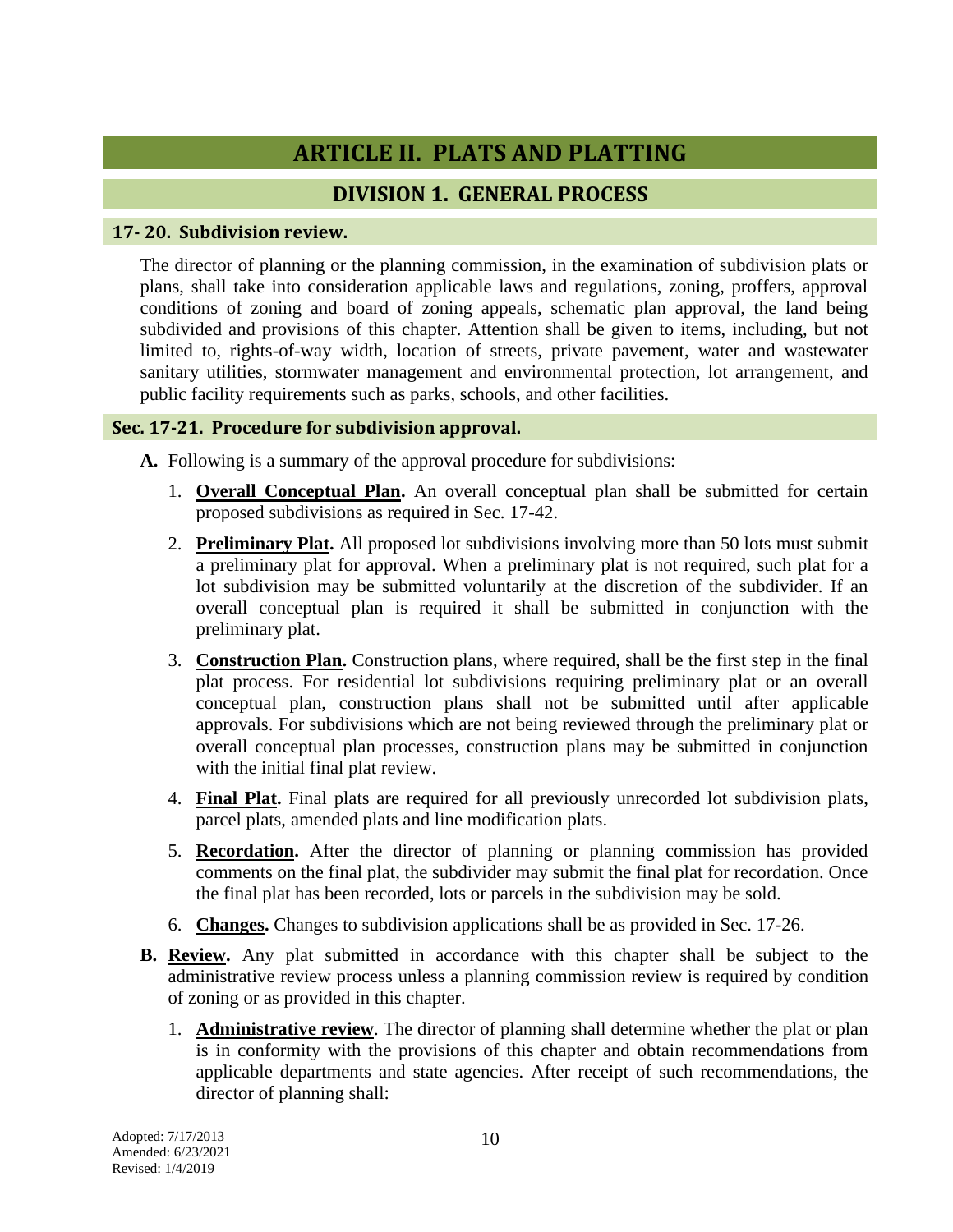- a. Approve such graphically correct plat or plan submission with or without conditions; or
- b. Disapprove the plat or plan, providing written findings giving specific reasons for disapproval to the subdivider. The reasons for the disapproval shall identify deficiencies in the plat that cause disapproval by reference to adopted ordinances, regulations, or policies, and identify modifications or corrections that would permit plat or plan approval.
- 2. **Planning Commission review.** The director of planning shall obtain recommendations from applicable departments and state agencies and submit a report to the planning commission outlining these recommendations. After consideration of such report, the planning commission shall make one of the following two decisions:
	- a. Approve such graphically correct plat with or without conditions including a referral of the final approval to staff to ensure that any required graphical changes are made; or
	- b. Disapprove the plat, providing written findings giving specific reasons for disapproval reported to the subdivider. The reasons for the disapproval shall identify deficiencies in the plat that cause disapproval by reference to adopted ordinances, regulations, or policies, and identify modifications or corrections that would permit plat approval.
- 3. Unless otherwise provided in this chapter or required by state or federal law, written review comments for any unapproved plan or plat shall be valid for a period of one year after the last reviewing department or agency has provided comment(s). If comments are not addressed through a subsequent submittal within this time frame, a new application and fee shall be required.
- **C. Review Times.** For complete applications, review of a subdivision plat or plan shall be performed within the days provided per applicable state laws and regulations. Deferral of review of the plat or plan at the subdivider's request shall be deemed to extend the permitted days to act upon plat.

(Ord. of 4-15-15)

#### **Sec. 17-22. Preliminary conference and concurrent review.**

- **A.** A subdivider may request a voluntary preliminary conference with the plans review team prior to submitting preliminary plat, construction plan or final plat applications. The purpose of the preliminary conference is to expedite application review by identifying and resolving project-specific major development issues prior to initial application. The preliminary conference shall address, at a minimum, the following areas:
	- 1. Environmental
	- 2. Fire and Life Safety
	- 3. Transportation
	- 4. Utility capacity/connection
	- 5. Zoning/conditions of zoning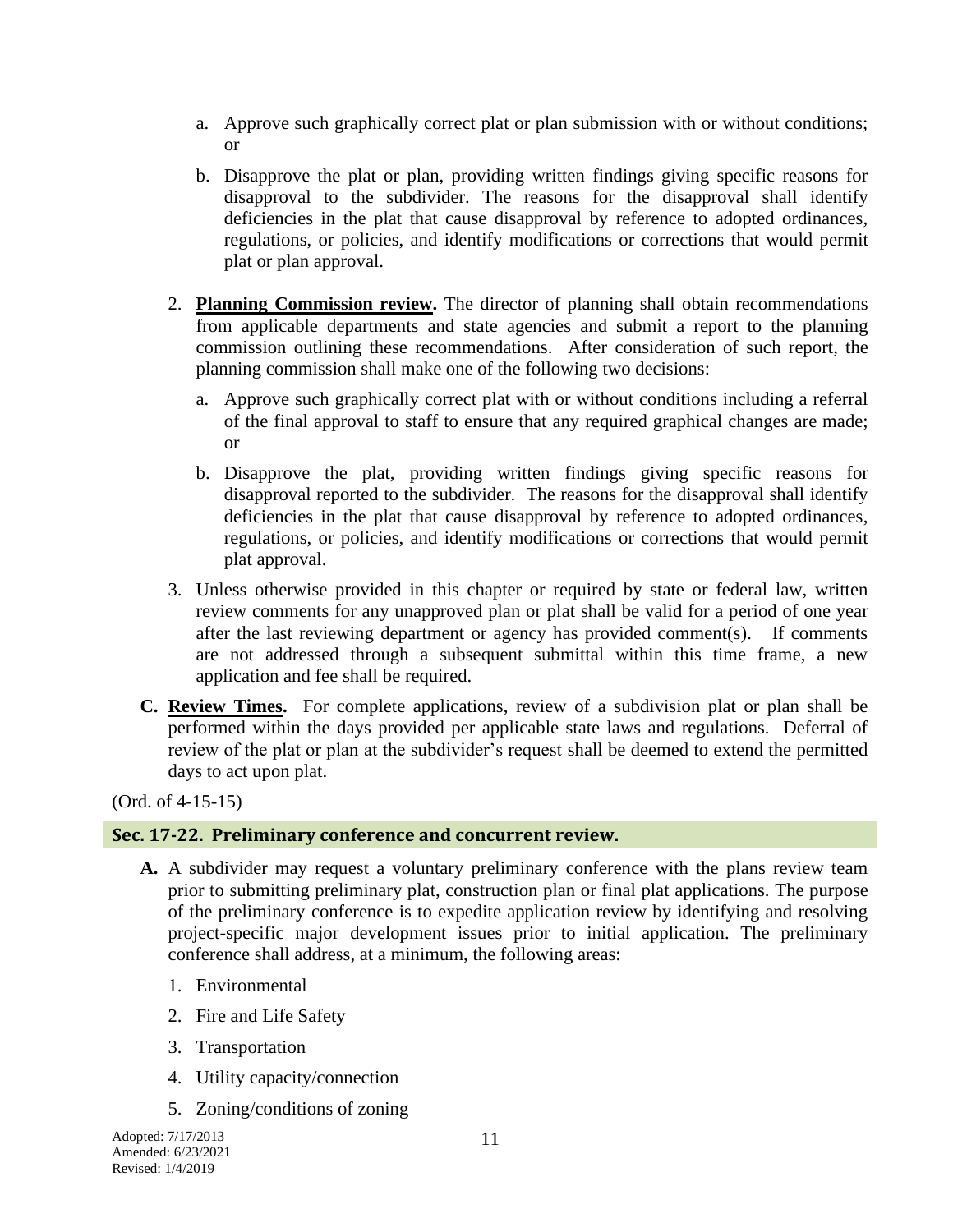- **B.** The subdivider and the subdivider's design professional shall attend the preliminary conference and must submit, at least one week before the conference, at least five full-sized copies of a draft plat or plan incorporating sufficient detail to depict the subdivision proposal and to evaluate the major areas listed above.
- **C**. Plats or plans submitted within six months after a preliminary conference in accordance with this section shall be provided a concurrent review between county and state agencies.

(Ord. of 4-15-15)

#### **Sec. 17-23. Application required.**

- **A.** An application, including one for any resubmittal, omitting any item required under this article or applicable fees pursuant to Sec. 17-9 shall not be deemed complete and acceptable for review until the subdivider provides all missing information or fees. With the exception of construction plans, the director of planning shall determine application completeness within six business days of application receipt. For construction plans, the plans review team shall determine application completeness within 15 calendar days of application receipt.
- **B.** An application resubmittal shall also include a transmittal sheet or letter which, at a minimum, includes the following:
	- 1. Project name and county project number,
	- 2. Copy of the most recent project written review comments with a written response to each item requiring correction or change from the previous submittal. The response should state how the submittal addresses and graphically depicts each written review comment.
	- 3. Changes that were done which were not a result of review comments,
	- 4. A clear statement of any disagreement about interpretation or application of ordinance requirements, and
	- 5. A written response to review comments for construction plans and final plats shall be submitted by the firm preparing the plans or plats.
- **C.** If approval of a feature of a plat or construction plans by a state agency or public authority authorized by state law is necessary, the director of planning shall forward the plat or plans to the appropriate state agency or agencies for review within ten business days of receipt of a complete application.
- **D.** Submission of a subdivision application shall grant the county, its agents, and other reviewing authorities (including VDOT and other state agencies) the right to enter the property at all reasonable times for the purpose of inspecting the property in conjunction with the review of the proposed subdivision.

#### **Sec. 17-24. Posting of public notice.**

- **A.** Upon receipt of a complete application the director of planning shall post a sign on the subject property to inform the public of such application when submitted for:
	- preliminary plat,
	- preliminary plat incorporating Major Changes as defined in Sec. 17-85,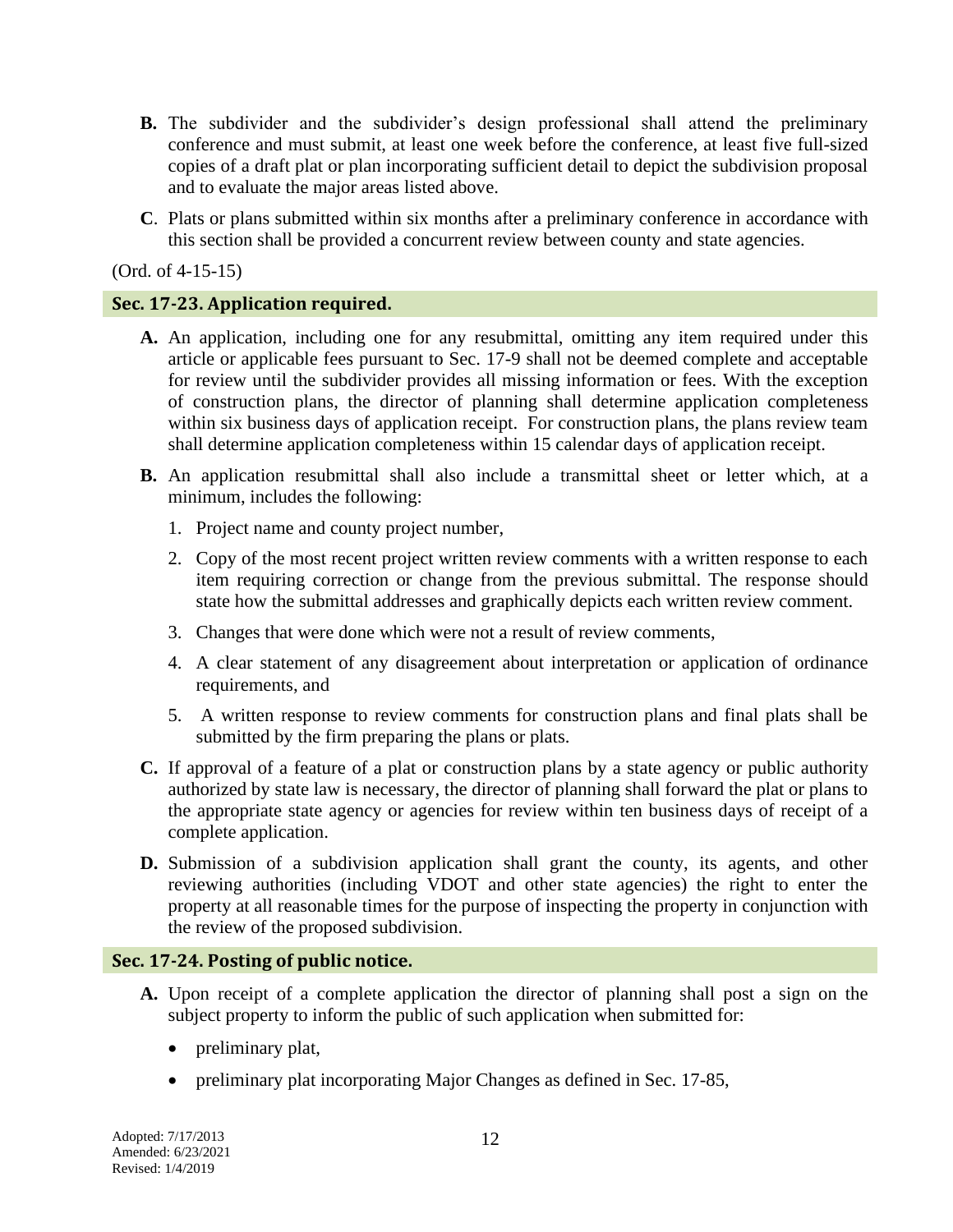- construction plan, or final plat if no construction plan is required, for a lot subdivision of 50 lots or fewer when the developer has chosen not to submit a preliminary plat; and
- exception in accordance with Sec. 17-8.

The notice provided for by this section shall be posted upon the subject property and at reasonable intervals along streets abutting the subject property, or, if there is no abutting street, then at the proposed street access(es) to the property. The notice shall be posted in locations reasonably visible from abutting street(s).

- **B.** The validity of any action on an application, or transfer request as provided for in this section, shall not be affected by the unauthorized removal of a notice which has been duly posted in accordance with this section. Such posting shall occur for at least 21 days before the planning commission hearing or date of administrative action. No action on the applicable plat application may occur until after the notice period.
	- 1. Subdivision Application. If the director of planning receives a transfer request from an aggrieved person within 15 days of the posting of the sign for a plat under administrative review, the director shall refer the plat to the planning commission for review pursuant to Sec. 17-21B. The transfer request shall state reasons for concerns which shall be limited to conditions relating to streets, access, water, wastewater, stormwater conveyance systems, stormwater facilities, bikeways as provided in Sec. 19.1-208 or to the implementation of conditions of zoning required to be complied with and implemented at the time of plat approval.
	- 2. Exception request. If the director of planning receives a transfer request from an aggrieved person, within 15 days of the posting of the sign for a proposed exception under administrative review, the director shall refer the exception request to the planning commission for review pursuant to Sec. 17-8. The transfer request pursuant to this subsection shall specify reasons for concern with the granting of the exception.
- **C.** A person is considered aggrieved for the purpose of requesting a transfer of review to the planning commission as provided in this section if:
	- 1. They are an owner, lessee or contract purchaser of property adjacent to the subject property; or
	- 2. They are an owner or lessee of property who will be adversely affected by the approval of the subdivision application or exception in an immediate and substantial manner not shared by the public generally. A person shall not be considered adversely affected for purposes of this section by any personal financial hardship anticipated as a result of business competition associated with the proposed use.

(Ord. of 4-15-15; Ord. of 10-26-16)

#### **Sec. 17-25. Procedure for appeals.**

- **A.** The subdivider, after ten days written notice to the planning commission or director of planning, may petition the circuit court to decide whether a preliminary or final plat should or should not be approved in accordance with state law if:
	- 1. The director of planning does not act upon the proposed preliminary plat within 90 days from the date the completed application has been submitted, or the planning commission

Adopted: 7/17/2013 Amended: 6/23/2021 Revised: 1/4/2019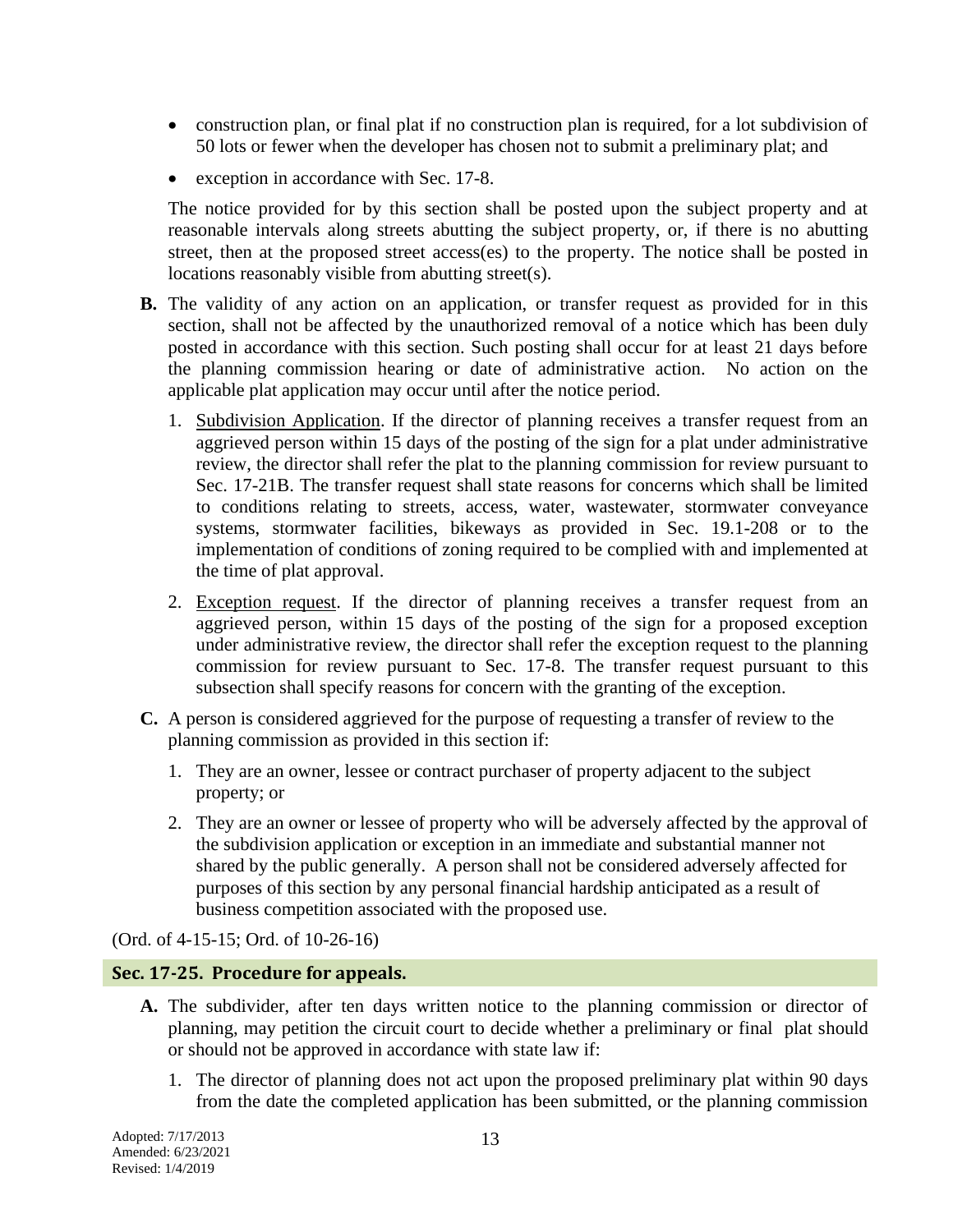does not act upon the proposed preliminary plat within 60 days from its first meeting to consider the preliminary plat; or

2. The director of planning or the planning commission does not act upon a proposed final plat within 60 days, or within 45 days after it has been officially resubmitted after a previous disapproval, or within 35 days of receipt of any state agency response, whichever occurs later. For the planning commission the applicable time period begins from the date of its first meeting to consider the proposed plat.

Deferral of review of the preliminary or final plat at the subdivider's request to enable the subdivider to make changes shall be deemed to extend the decision deadline date.

**B.** If the director of planning or the planning commission takes action on a preliminary or final plat and the subdivider contends that such action was not consistent with this chapter, or was arbitrary or capricious, an appeal may be filed with the circuit court in accordance with state law.

#### **Sec. 17-26. Alterations or Changes to subdivision applications.**

- **A. Preliminary Plat.** Upon written request of the subdivider, alterations or changes to approved preliminary subdivision plat applications may be processed subject to the following provisions:
	- 1. Major Change. Major Changes, as defined in Sec. 17-85, to approved preliminary subdivision applications shall require submittal of a new preliminary plat application and payment of applicable fees.
	- 2. Minor Change. Minor Changes, as defined in Sec. 17-85, to approved preliminary subdivision applications may be accepted without a new preliminary plat application provided that:
		- a. Such changes may be administratively approvable by a Technical Correction Letter as determined by the director of planning,
		- b. The Technical Correction Letter may include conditions , and
		- c. When required by the Technical Correction Letter, Minor Changes approved therein shall be graphically depicted on construction plans, or reflected on updated preliminary plat sheets, as applicable, should subsequent submittals of the preliminary plat be required for a Major Change.
	- 3. Major or Minor Changes as provided in this subsection shall not extend the approval period for the preliminary plat and shall expire on the same date as the initial preliminary plat.
- **B. Construction Plans**. Changes to approved construction plans shall require plan resubmittal and payment of applicable resubmittal fees, unless such changes are determined to be administratively approvable without plan resubmittal by the directors of planning and environmental engineering.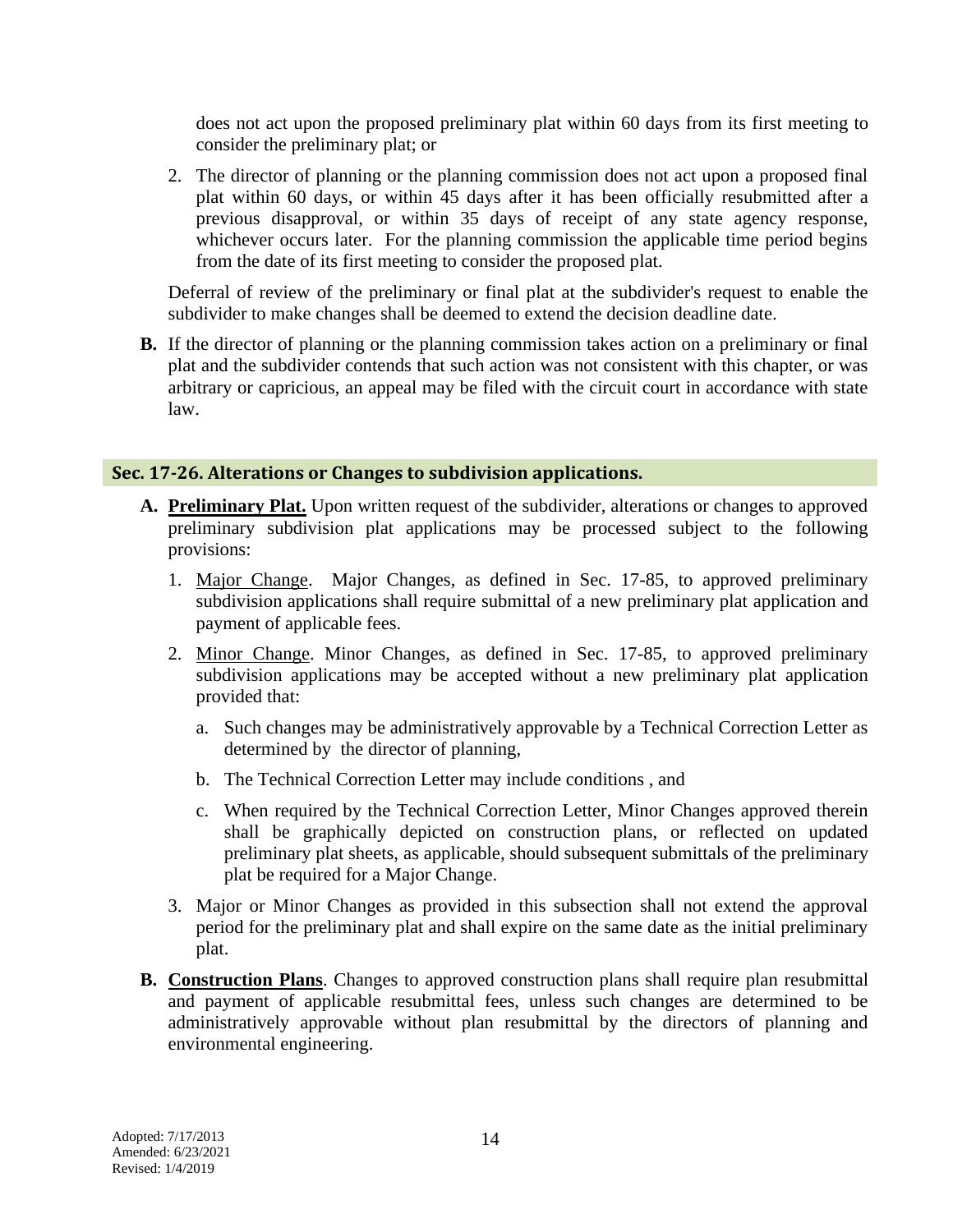- **C. Final plat.** Any alteration to a recorded final plat shall be submitted for review and approval prior to recordation in accordance with this chapter and shall be subject to the following provisions:
	- 1. If the director of planning determines that the proposed alteration results in a Major Change to the preliminary plat, the final plat shall not be approved and a new preliminary plat must be submitted and approved in accordance with this chapter.
	- 2. A recorded final plat may only be altered through an Amended or Line modification plat as defined in Sec. 17-85. Plats which involve changes to a lot subdivision shall be reviewed as provided in Sec. 17-48, as applicable. Plats which involve changes to a parcel subdivision shall be reviewed as provided in Sec. 17-51 or Sec. 17-52, as applicable.

Any final plats incorporating alterations shall also be subject to the following provisions:

- a. The lot(s) or parcel(s) being altered shall meet all applicable standards of this chapter and chapter 19.1 after the alteration is accomplished, based upon applicable requirements in effect at the time of original recordation, with exception that all lots or parcels must meet the current road frontage requirements of chapter 19.1 or other road frontage requirement of applicable zoning or board of zoning appeals conditions.
- b. Resulting lot(s) or parcel(s) shall not become peculiarly shaped due to the alteration.
- c. Plat shall show the original and proposed lot or parcel boundaries.
- d. For a parcel plat, the original recordation date, with the deed, will, or plat book and page shall be provided in general notes.
- e. No new lots or parcels may be created.

(Ord. of 6-24-15)

## **Secs. 17-27--17-39. Reserved**

## **DIVISION 2. PRELIMINARY PLAT**

#### **Sec. 17-40. Preliminary plat review and approval process.**

**A. Preliminary Required.** Preliminary plats shall be required for any lot subdivision involving more than 50 lots or as required by a condition of zoning. Preliminary plats for subdivisions involving 50 or fewer lots shall be submitted where required by zoning approval or at the discretion of the subdivider. Preliminary plats whether required or voluntary shall be submitted to the director of planning and shall be subject to the provisions of this chapter. If required by section 17-42, an overall conceptual plan in accordance with this chapter shall accompany a preliminary plat application.

Prior to submission of a final plat or construction plans the applicable preliminary plat shall be approved.

**B. Purpose.** The preliminary plat is intended to show graphically facts needed for the director of planning or the planning commission and state agencies to determine whether the proposed subdivision layout is in compliance with applicable regulations, state law, the Code, and conditions of zoning or schematic approval.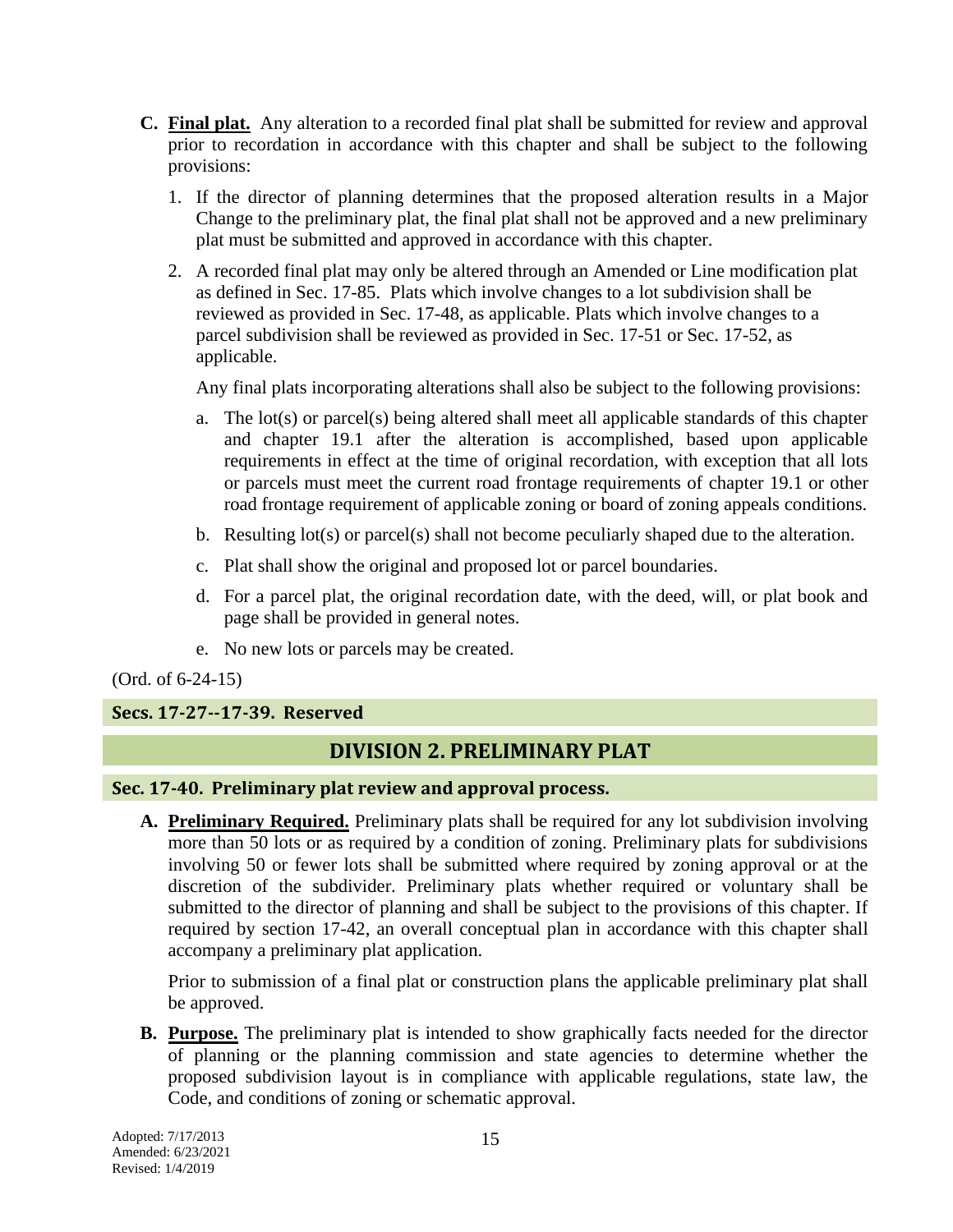## **C. Procedure.**

- 1. Unless otherwise specified, preliminary plats shall be reviewed and approved under the administrative review and approval procedure set forth in this chapter. Preliminary plats may be reviewed by the planning commission as follows:
	- a. At the request of the subdivider;
	- b. At the direction of the director of planning;
	- c. Upon receipt by the director of planning of a transfer request as provided in Sec. 17- 24;
	- d. Revocation by the planning commission of a preliminary plat as provided in subsection D; or
	- e. If the application is a Major Change to a preliminary plat previously approved by the planning commission.
- **D. Approval Terms.** An approved preliminary plat shall be valid in accordance with the provisions of the Code of Virginia and as follows:
	- 1. An approved preliminary subdivision plat shall be valid for a period of five years, provided the subdivider (i) submits a final plat for all or a portion of the property within three years of such approval, and (ii) thereafter diligently pursues approval of the final plat. "Diligent pursuit of approval" means that the subdivider has incurred extensive obligations or substantial expenses relating to the submitted final plat or modifications thereto;
	- 2. No sooner than three years following preliminary plat approval, and upon 90 days' written notice by certified mail to the subdivider, the planning commission may revoke such approval upon a specific finding of facts that the subdivider has not diligently pursued approval of a final plat; and
	- 3. Once an approved final plat for all or a portion of the property is recorded, the underlying preliminary plat shall remain valid for a period of five years from the date of the latest recorded final plat of subdivision for the property.

(Ord. of 4-15-15)

#### **Sec. 17-41. Preliminary plat required information.**

- **A.** In addition to any application required by the director of planning, a preliminary plat submittal shall provide the following, as applicable:
	- 1. Special limited power of attorney, for non-owner application submissions.
	- 2. Flow test which meets the requirements of the Chesterfield County Water and Sewer Procedures and Specifications Manual (Appendix 14) and the Chesterfield County Fire Prevention Code, for any initial preliminary plat submittal creating fifty (50) or more lots,
	- 3. Preliminary CBPA plan and calculations for the purpose of showing that compliance can be met.
	- 4. Regional planning district commission letter(s) indicating approval of all street names.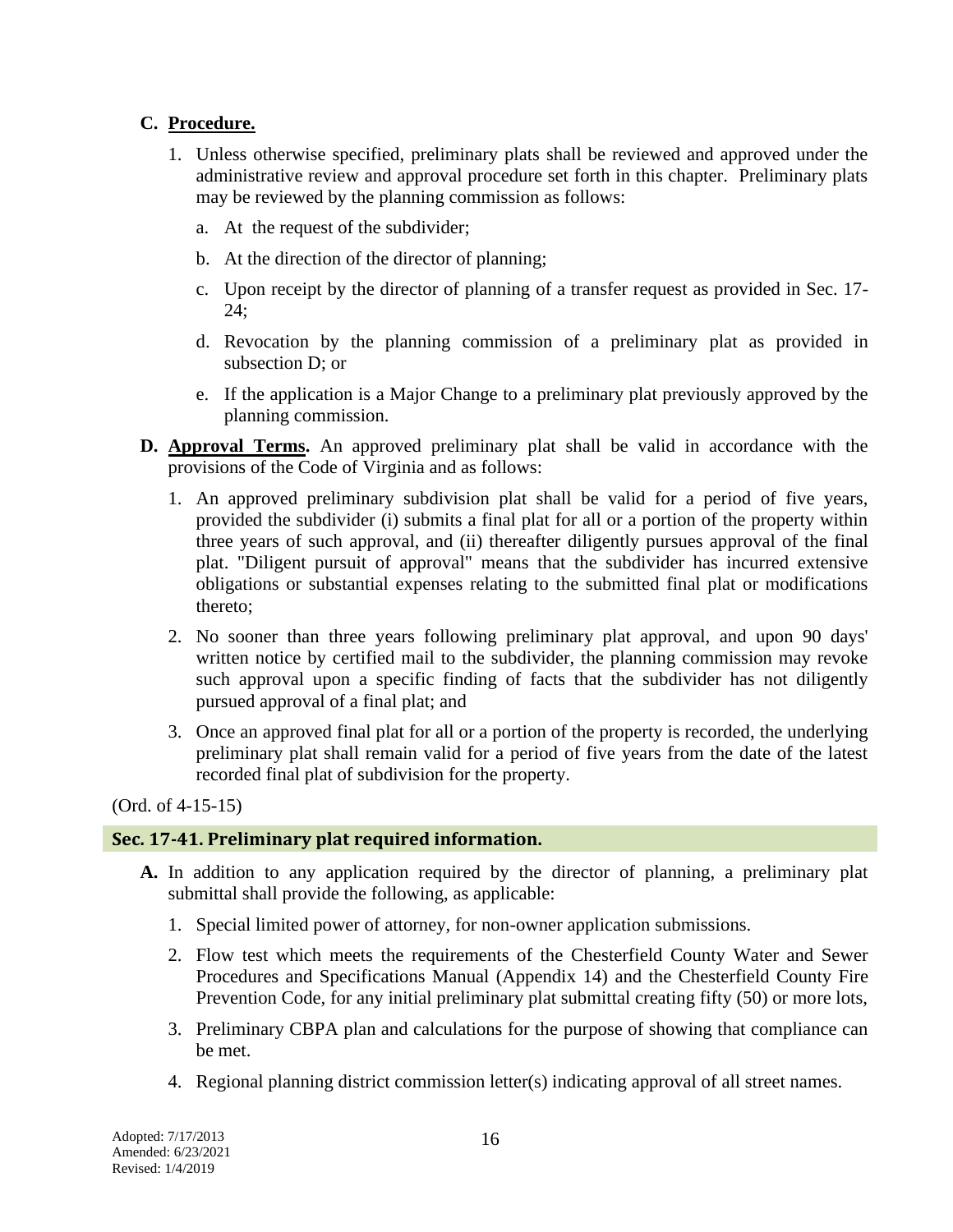- 5. A completed VDOT checklist.
- 6. Subdivisions that contain easements for petroleum or natural gas-based products shall provide the easement holder with a copy of the preliminary plat and evidence of that submission shall be provided to the director of planning.
- 7. A reduced copy of each preliminary plat sheet, 8.5 inches by 11 inches in size.
- 8. Proffers and/or conditions of zoning and schematic plan conditions.
- 9. Other information deemed necessary by the director of planning to achieve the purposes and standards of this chapter.
- **B.** Preliminary plats shall contain the following:
	- 1. Sufficient information for the county to determine the potential impacts of mapped dam break inundation zones in accordance with provisions of state code.
	- 2. A plat drawn at a scale no greater than one inch equals 50 feet for residential townhouse subdivisions or at a scale of one inch equals 100 feet for other subdivisions.. Upon request, the director of planning may permit variations in scale. Each plan sheet shall be a maximum of 24 inches by 36 inches, unless otherwise approved by the director of planning.
	- 3. Name for file identification. This shall include the name of the subdivision if the property is within an existing subdivision, or the proposed name.
	- 4. Index sheet for multiple page plat submittals. The index sheet shall incorporate the entire tentative plat reduced to a scale that will fit on one 24 inches by 36 inches plat sheet.
	- 5. The plat shall provide the information specified for preliminary plat in Sec. 17-56 and other information deemed necessary by the director of planning to achieve the purposes and standards of this chapter.

#### **Sec. 17-42. Overall conceptual plan.**

An overall conceptual plan shall be submitted when:

- 1. required by zoning,
- 2. proposed subdivision of land includes phases for future development to include residential, nonresidential or a mixture of both; or
- 3. proposed subdivision is located within the bounds of a zoning approval, that involves phases for development to include, residential, nonresidential or a mixture of both which have not received schematic plan approval and the full area within such zoning approval is not encompassed by submitted preliminary or final plat.

If an overall conceptual plan is not required by this chapter, a subdivider may submit such plan separate from other review applications. Approval of an overall conceptual plan shall be required prior to the approval of preliminary plat, application for construction plan or submission of final plat for any subdivision for which an overall conceptual plan is required or submitted.

(Ord. of 4-15-15)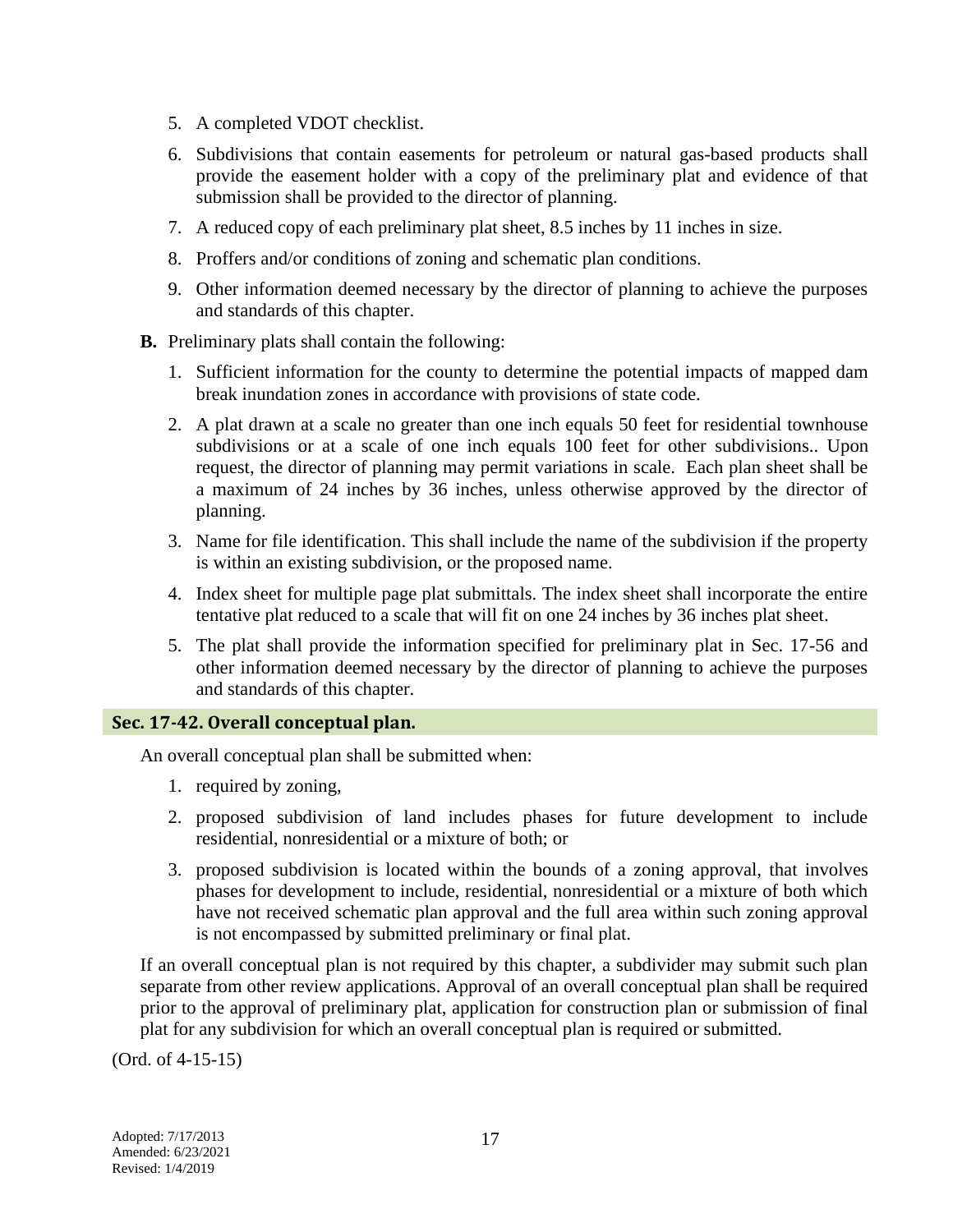#### **Sec. 17-43. Overall conceptual plan process and required information.**

- **A**. **Overall conceptual plan.** The overall conceptual plan shall:
	- 1. Indicate the portion of the plan covered by any pending preliminary plat, construction plan or final plat application;
	- 2. Incorporate all area up to the limits of the parcel(s) controlled by conditions of zoning for the development;
	- 3. Incorporate valid preliminary and recorded final plats located within its boundaries; and
	- 4. Be updated and submitted with each required preliminary plat resubmittal. For the final phase of development, the overall conceptual plan may not be required to be updated if agreed upon by the plans review team during a discussion of the final phase at a preliminary conference.
	- 5. The overall conceptual plan shall be drawn at a scale that will fit on a single 24 inches by 36 inches plan sheet, and provide the following information:
		- a. Pods with approximate acreage, proposed use, and density.
		- b. Phasing lines.
		- c. Information specified for overall conceptual plan in Sec. 17-56

#### (Ord. of 4-15-15)

## **Secs. 17-44--17-45. Reserved**

## **DIVISION 3. FINAL PLAT**

#### **Sec. 17-46. Final plat purpose and types.**

The final plat, once approved and recorded with the circuit court, serves to modify, create or transfer property as provided by the individual plat and in accordance with this chapter. To accomplish this there are several processes available for a potential subdivider based upon applicable criteria. A final plat shall be required for any unrecorded lot or residential parcel subdivision.

- 1. Construction plans: Construction plan review and approval shall be the first step of the final plat process. Construction plans are intended to show graphically improvements and facts needed for the director of planning and state agencies to determine whether the development of the proposed subdivision is in compliance with the approved preliminary plat, state law, the Code and provisions of this chapter. Construction plans shall be required for subdivisions that include engineered improvements, at the determination of the directors of environmental engineering, planning, or utilities.
- 2. Lot subdivision final plat: A lot subdivision final plat shall be required for any unrecorded lot subdivision plat in accordance with Secs. 17-48.--17-50.
- 3. Residential parcel subdivision final plat: A residential parcel subdivision final plat involves the subdivision of land for which a preliminary plat is not required, into two or more parcels each being five acres or more in accordance with the provisions of Sec. 17-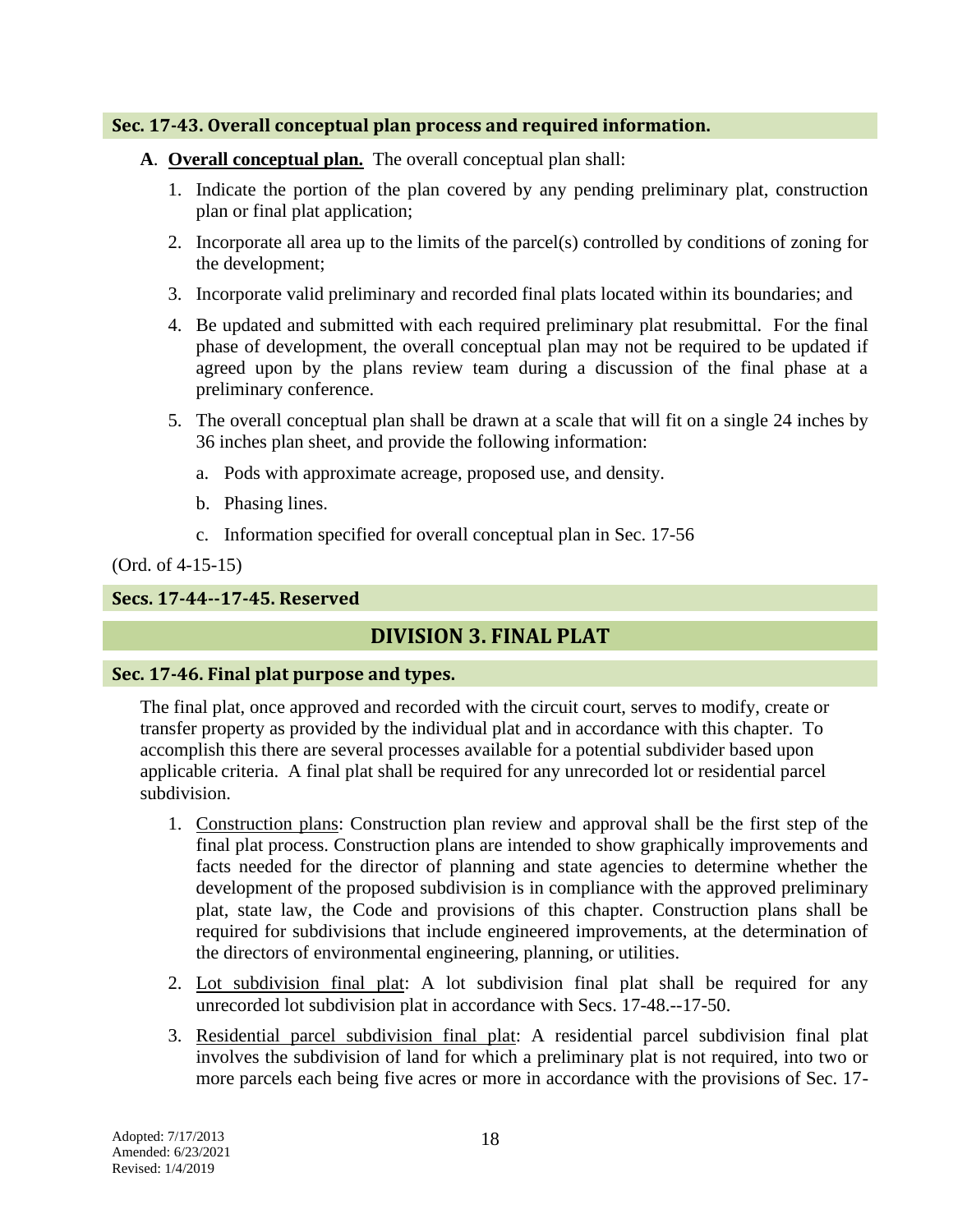51 and Sec. 17-85. If construction plans are required, this plat shall serve as the last step in the final plat process.

- 4. Family subdivision final plat: A family subdivision final plat provides for the subdivision of land for eligible family members through the parcel plat process in accordance with Sec. 17-52 and Sec. 17-85. If construction plans are required, this plat shall serve as the last step in the final plat process.
- 5. Amended final plat: An amended final plat is an alteration of a recorded plat which does not involve property line changes as provided in Sec. 17-85. Such plats shall be reviewed under the lot subdivision plat process or parcel plat process, as applicable.
- 6. Line modification final plat. A line modification final plat involves the adjustment of one or more lots or parcels within a recorded subdivision plat, provided that such changes do not create any additional lot(s) or parcel(s) in accordance with Sec. 17-26 and Sec. 17-85.

## (Ord. of 4-15-15)

## **Sec. 17-47. Construction plan process.**

**A. Construction plan required.** Construction plans are required for subdivisions that include engineered improvements, at the determination of the directors of environmental engineering, planning, or utilities.

## **B. Procedure.**

- 1. Prior to submittal of construction plans for residential lot subdivisions, overall conceptual plan or preliminary plat approval shall be obtained as applicable.
- 2. For parcel plats which require construction plans, such review may be concurrent with final plat review.
- 3. The following shall be provided for construction plan review:
	- a. An application form containing basic subdivider and project information, pursuant to the administrative procedure of the director of planning. In addition, for lot subdivisions for which a preliminary plat has not been approved, any applicable items required for preliminary plat as provided in Sec.17-41 and Sec. 17-56 shall be provided on the construction plan.
	- b. Sets of construction plans consistent with administrative procedures.
	- c. Applicable stormwater management and water quality fees as required by Sec. 8-15 and Sec. 8-30 of the Code.
- **C. Approval.** Approved construction plans shall be valid for five years from the date of approval.

(Ord. of 4-15-15)

#### **Sec. 17-48. Lot subdivision final plat process.**

## **A. Eligibility and Procedure.**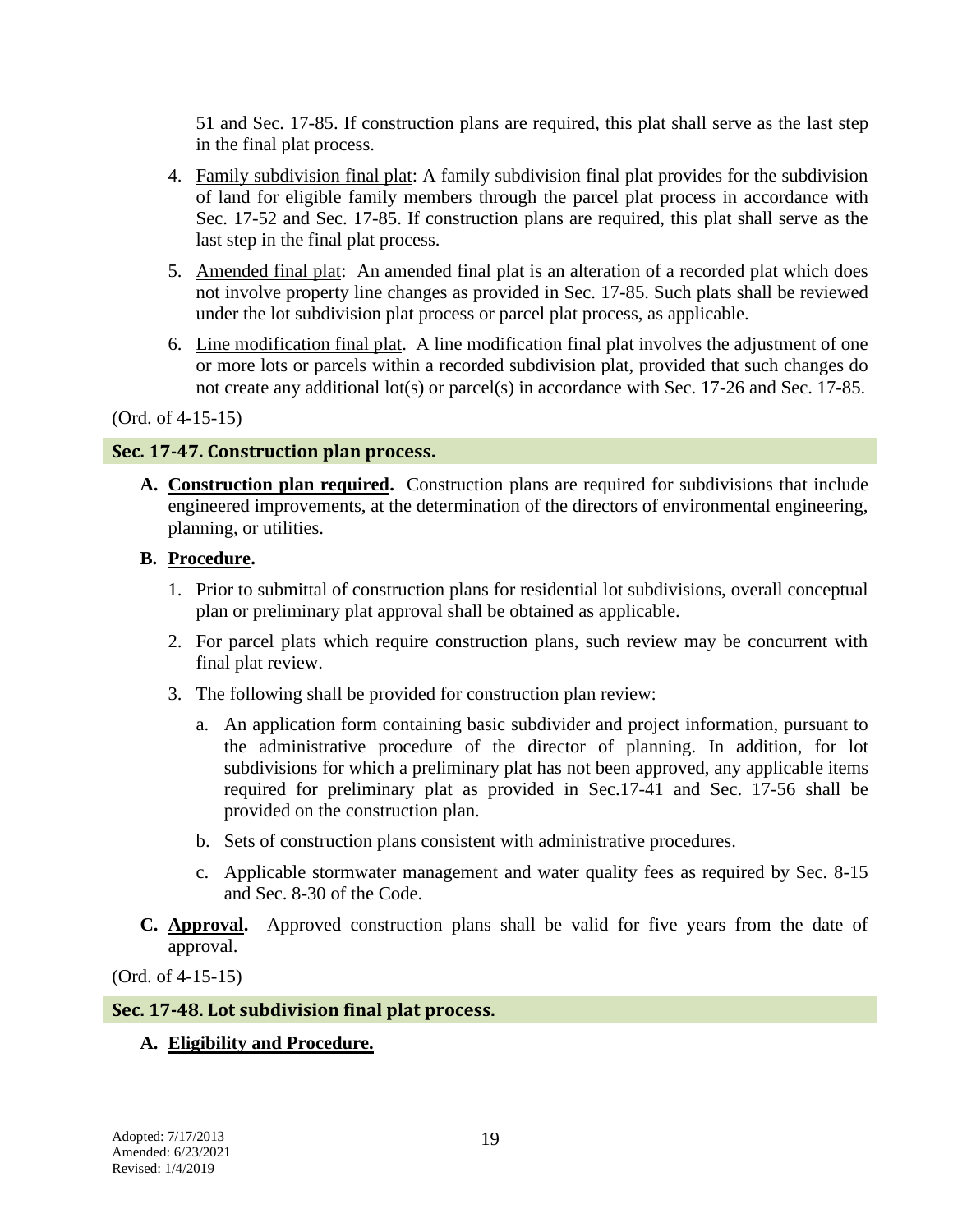- 1. For lot subdivisions involving a preliminary plat or overall conceptual plan review, prior to submitting a final plat application and plat, the subdivider shall obtain required approvals.
- 2. If construction plans are required, such plans shall have been deemed substantially approvable for all areas depicted on the final plat prior to submittal. However, such construction plans must be approved prior to any plat recordation.
- 3. Preliminary plat and construction plan approval must be unexpired prior to final plat application submittal. However, preliminary plat approval may expire after final plat application submittal without affecting the validity of the final plat application.
- 4. Unless otherwise specified, subdivision final plats shall be reviewed and approved under the administrative review and approval procedure set forth in this chapter. A final plat may be reviewed by the planning commission at the direction of the director of planning if the subdivider and the director of planning differ as to the plat's compliance with the Code or conditions of zoning.
- **B.** Plat required. The subdivider shall prepare a subdivision final plat which is in accordance with the provisions of this chapter and provides, at a minimum, the information required in Sec. 17-49.

Final plats may depict all or an approved phase or section of an approved preliminary plat and construction plans, provided that for any final plat:

- 1. Public improvements to be constructed in the area covered by the final plat are sufficient by and of themselves to accomplish a proper development and to provide adequately for the health, safety and convenience of the proposed residents, and for adequate access; and
- 2. The section limits of the final plat shall have a continuous boundary that encompasses the entire section in one contiguous parcel.

## **C. Plat approval.**

- 1. Final plat approval shall be valid concurrent with the approval term of the underlying construction plan(s) and shall be effective for one year from final approval. If approved final plats are not recorded prior to construction plan expiration or within one year of final approval, the subdivider may be required to submit a new final plat application, including full application fees, for review and approval prior to plat recordation, as determined by the plans review team. If ownership of the property to be subdivided changes prior to final plat recordation, the subdivider shall submit a new final plat application reflecting the change.
- 2. After the final plat has been reviewed to an approvable format, the subdivider may submit two final plat prints suitable for recordation that incorporate and address final plat written review comments and conditions. The prints shall conform to the Virginia State Library and Archives Standards for plats.
- 3. Once the submitted plat is determined to be in compliance with the planning department's final plat written review comments, the plat shall be signed by an authorized member of the planning department and forwarded to applicable departments and agencies for review.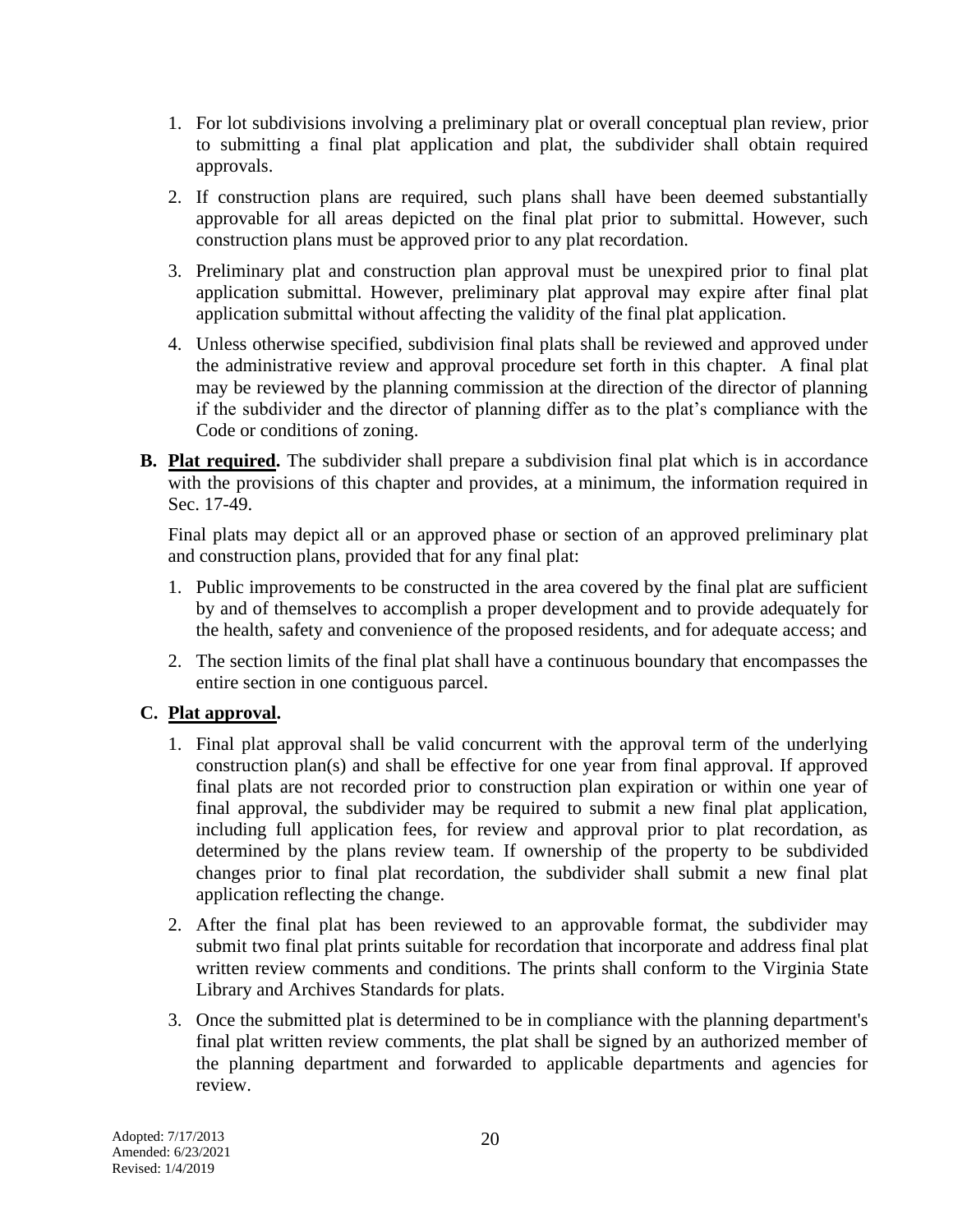- 4. After the plat has been approved by all applicable departments and agencies, the directors of environmental engineering and planning shall sign the final plat. The signed print shall be submitted to be recorded with the circuit court clerk.
- 5. Any alterations to a recorded plat may be approved through the applicable final plat process in accordance with Sec. 17-26.

(Ord. of 4-15-15; Ord. of 4-27-16)

### **Sec. 17-49. Application and plat.**

- **A.** In accordance with Sec. 17-23, a complete application by the subdivider shall accompany final plat submittal. Such application shall include the following, as applicable:
	- 1. Any existing or proposed covenants and homeowner association documents required by the Code, condition of zoning, or preliminary plat condition.
	- 2. Name, mailing address, street address, telephone number, fax number and e-mail address, if available, of the owner, subdivider, and the licensed professional engineer or surveyor, as applicable, who prepared the plat.
	- 3. Water feature information, as follows:
		- a. Whenever any private pond, lake, or similar body of water is proposed to be located within lots, the subdivider shall present a plan to the director of environmental engineering and the county attorney's office for review and approval outlining any construction to occur and a proposed plan for indemnification and perpetual maintenance of any such body of water.
		- b. Whenever any private pond, lake, or similar body of water is proposed to be located within open space or right-of-way, the subdivider shall present the recorded articles of incorporation for a homeowners association and proposed restrictive covenants to the director of environmental engineering, right of way, and the county attorney's office for review and approval. These documents shall outline any construction to occur and shall contain a proposed plan for indemnification and the homeowners association's responsibilities for perpetual maintenance of any such body of water.
	- 4. A copy of a valid snow removal contract.
	- 5. Documentation of current road name approval by the applicable regional planning district commission.
	- 6. Other required items that may, at the option of the subdivider, be submitted after initial application and prior to approval of the final plat include:
		- a. Payment in the appropriate amount for new street signs, streetlights, and program administration fees.
		- b. Bonding for improvements, as required by Sec. 17-73.
		- c. Documentation that all erosion control ordinance requirements have been fulfilled, including satisfactory implementation and/or maintenance of erosion control measures in the field.

#### **B. Plat requirements.**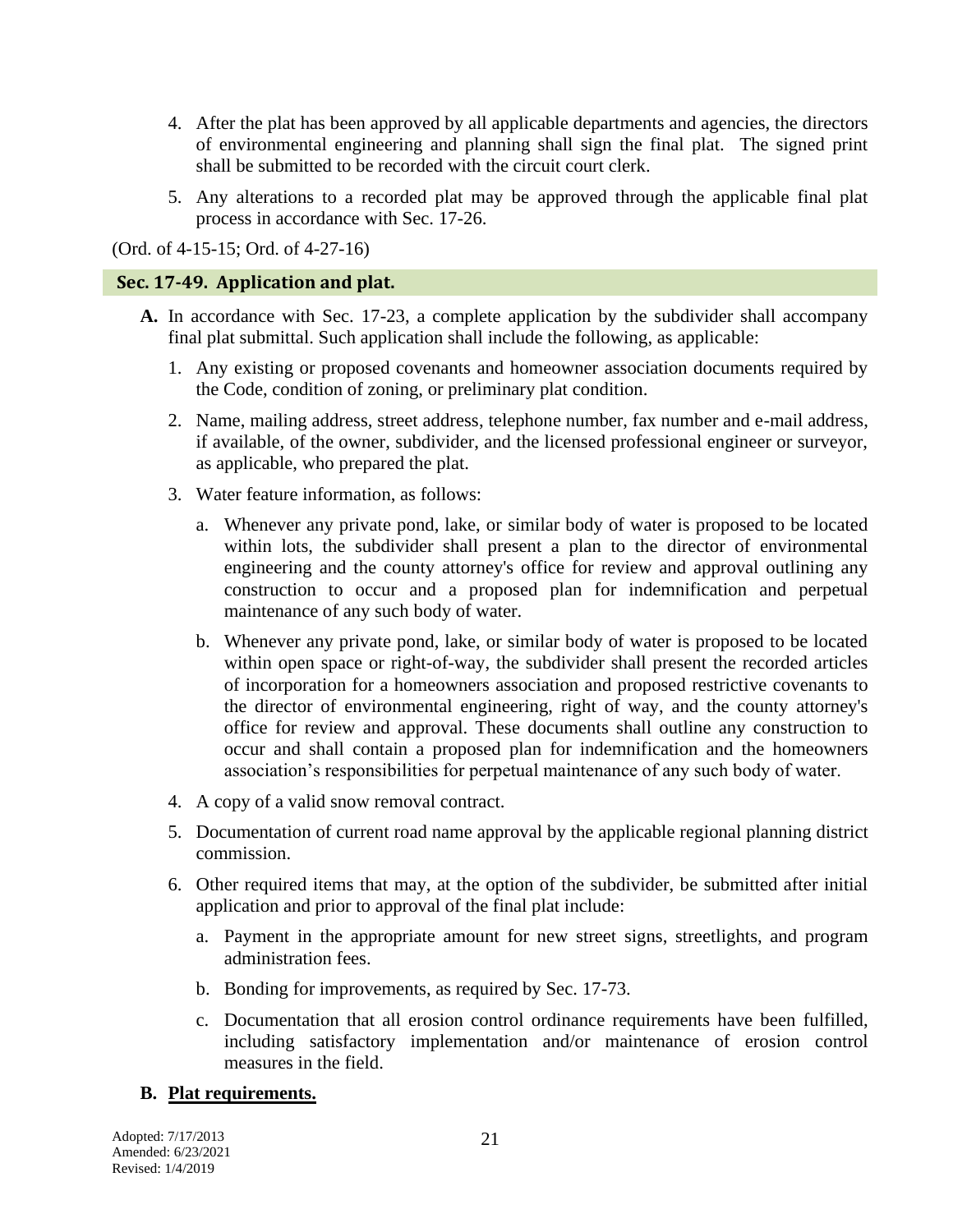- 1. The final plat sheet(s) shall be 16 inches by 24 inches, or as otherwise provided by state law. Plats shall be drawn at a scale no greater than one inch equals 50 feet for residential townhouse subdivisions or one inch equals 100 feet for other subdivisions. Upon request, the director of planning may approve variations in scale.
- 2. The final plat sheet(s) shall be prepared, signed and sealed by an engineer or surveyor. Final plat shall be based upon field survey and not a compiled plat.
- 3. The final plat shall conform to requirements of the approved preliminary plat and construction plans.
- 4. The final plat shall contain the following certificates:
	- a. Surveyor's certification stating "To the best of my knowledge and belief this plat is in compliance with all of the requirements as set forth in the ordinance for approving plats of subdivisions in Chesterfield County, Virginia. Monuments will be set by (insert date)."
	- b. Subdivision certificate stating "The platting or dedication of the following described land (here insert a correct description of the land to be subdivided) is with the free consent and in accordance with the desire of the undersigned owners, proprietors, and trustees, if any. All easements, streets and strips are of the width and extent shown and are dedicated to the county free and unrestricted by any previous agreements or easements except as noted on this plat as of the time of recordation. The dedication of easements to the county includes granting the right to make reasonable use of adjoining land for construction and maintenance of public facilities within the boundaries of easements shown thereon. All easements are for surface and underground drainage and underground utilities except as otherwise stated on this plat." If there is an easement granted for street light installation, it shall be included in this statement and read as follows "An additional easement of five feet on all lots adjacent to rights-of-way is dedicated to the County of Chesterfield for future street light installation." This statement shall be signed by such person(s) and duly notarized.
	- c. Source of title signed by the preparer of the plat setting forth the source of the title of the owner(s) of the land subdivided, stating the date, deed book and page, and the place of record of the last instrument in the chain of title. When the plat is of land acquired from more than one source of title, the outlines of the several parcels shall be indicated upon such plat.
- 5. A signature block shall be provided on the first sheet of the plat for the director of planning, director of environmental engineering, and planning department. Each additional sheet shall provide a signature block for the director of planning.
- 6. The final plat shall provide information specified in Sec. 17-56 and other information deemed necessary by the director of planning to achieve the purposes and standards of this chapter.

(Ord. of 4-15-15)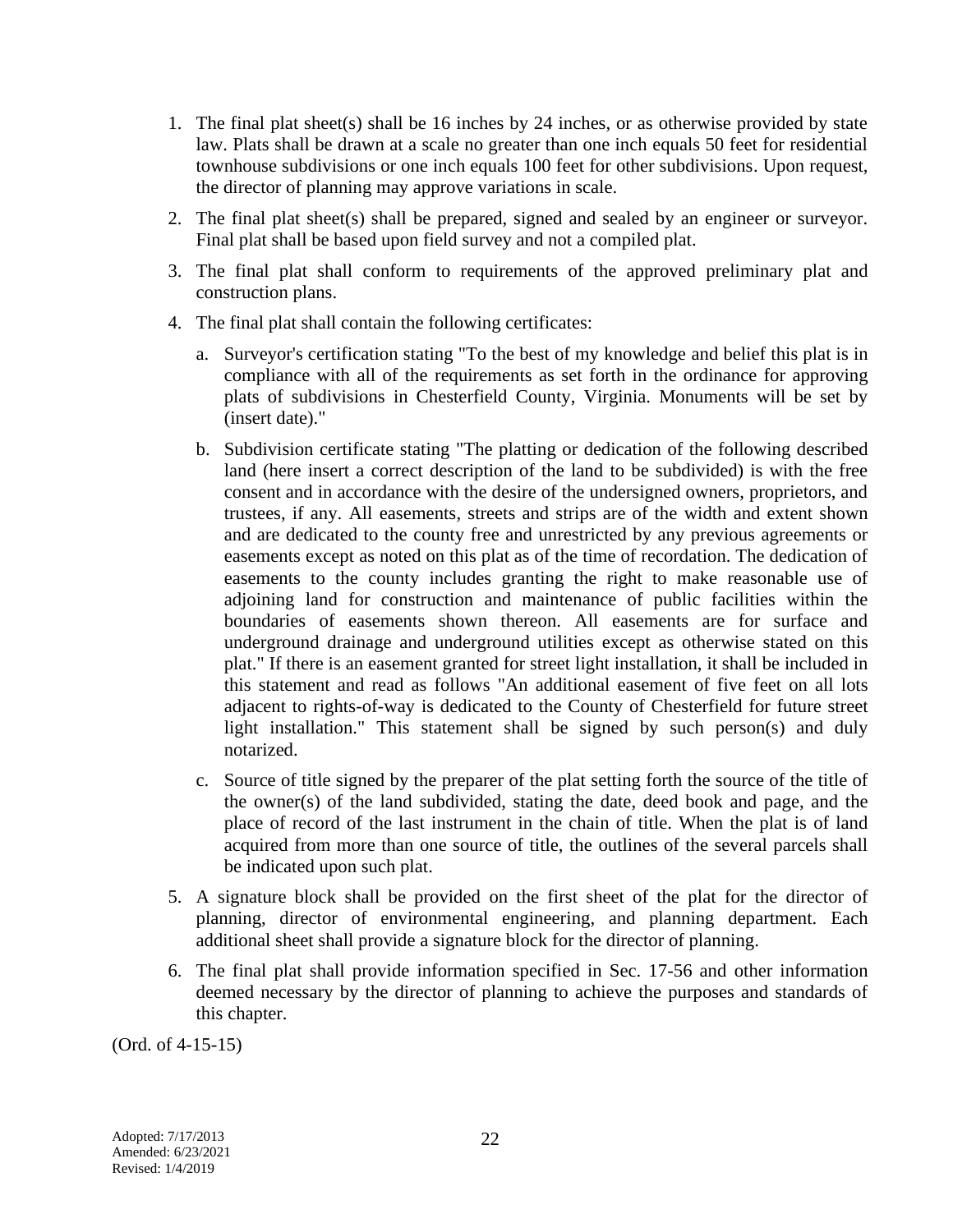### **Sec. 17-50. RESERVED.**

### (Ord. of 4-15-15)

## **Sec. 17-51. Residential parcel subdivision final plat.**

- **A. Eligibility.** Residential parcel subdivisions shall be subject to the following additional criteria:
	- 1. Each parcel included in the division must be a minimum of five acres. Where right-ofway dedication is provided, the combined area of the proposed parcel and right-of-way dedication along the parcel frontage shall be a minimum of five acres.
	- 2. All resulting parcels shall have frontage of not less than 250 feet on an existing street.
	- 3. The required minimum frontage, per (2) above, is maintained for a depth required to create a five acre parcel or in an arrangement approved by the director of planning who shall consider whether the arrangement is based upon limitations imposed by the parcel shape and environmental features on the parcel and not for the purpose of circumventing this subsection.
	- 4. Right-of-way shall be dedicated along all existing streets as determined by the director of transportation.
	- 5. Except as provided in 6 of this subsection, plats must be based upon a current field survey and compiled plats are not acceptable.
	- 6. When a proposed residential subdivision final plat does not contain all of the area of a parent parcel, a sketch of the residual portion of the parent tract shall be included on the plat. Within this sketch, the boundaries of the residual parcel may be provided based upon compiled survey and shall contain sufficient information for review staff to determine compliance of the parent parcel with this chapter. Any right-of-way dedication or other information affecting the boundary of the parcel shall be depicted in the full plat map

## **B. Procedure.**

- 1. Unless otherwise specified, a residential parcel subdivision final plat shall be reviewed and approved under the administrative review and approval procedure set forth in this chapter. A residential parcel subdivision final plat may be reviewed by the planning commission at the direction of the director of planning if the subdivider and the director of planning differ as to the plat's compliance with the Code or conditions of zoning.
- 2. For residential parcel subdivisions requiring construction plans, such plans may be submitted in conjunction with the plat application. Construction plan approval is required and shall not have expired prior to recordation of the final plat.
- 3. Residential parcel subdivisions shall be reviewed by the director of planning and the following personnel, as applicable:
	- a. The director of transportation, if any proposed lot or parcel abuts an existing street. Right-of-way shall be dedicated along existing streets adjacent to all proposed lots or parcels, as required by the director of transportation.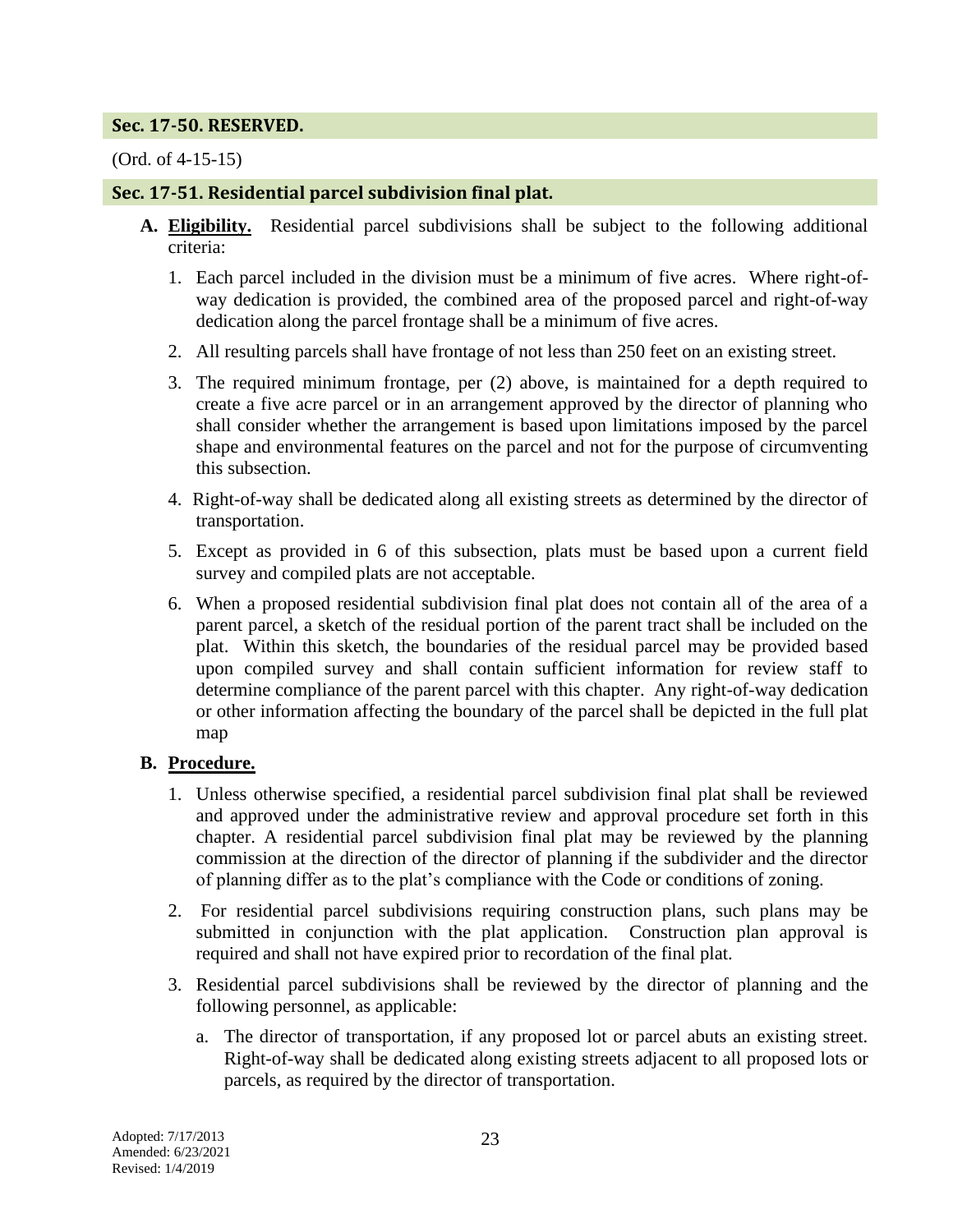- b. The director of environmental engineering, for review of storm drainage and environmental features authorized by the Code.
- c. The health department, if any proposed lot or parcel would be served by private wells or onsite sewage systems.
- d. The director of utilities, if any proposed lot or parcel would be served by public water or sewer.
- e. The utilities right-of-way office for street right-of-way dedication and utility easement review.
- f. The fire marshal, to verify compliance with Chapter 10, Fire Protection Code and Sec. 17-76 for street access requirements.
- **C. Application and plat information required.** Any application or plat submitted for a residential parcel subdivision final plat shall be in accordance with Sec. 17-49, as applicable.

## **D. Plat Approval.**

- 1. If construction plans are required, written review comments shall be valid concurrent with the approval term of the underlying construction plan(s), and shall be effective for one year from final approval. If approved plats are not recorded prior to construction plan expiration or within one year of final approval, the subdivider may be required, as determined by the plans review team, to submit a new final plat application, including full application fees, for review and approval prior to plat recordation.
- 2. If ownership of the property to be subdivided changes prior to final plat recordation, the subdivider shall submit a new final plat application reflecting such change.
- 3. After the final plat has been reviewed to an approvable format, the subdivider may submit two final plat prints suitable for recordation that incorporate and address final plat written review comments and conditions. The prints shall conform to the Virginia State Library and Archives Standards for plats.
- 4. Once the submitted plat is determined to be in compliance with the planning department's final plat written review comments, the plat shall be signed by an authorized member of the planning department and forwarded to applicable departments and agencies for review.
- 5. After the plat has been approved by all applicable departments and agencies, the directors of environmental engineering and planning shall sign the final plat. The signed print shall be submitted to be recorded with the circuit court clerk.
- 6. Any alterations to a recorded plat may be approved through the applicable final plat process in accordance with Sec. 17-26.

(Ord. of 4-27-16; Ord. of 6-22-16)

#### **Sec. 17-52. Family subdivision final plat.**

**A**. **Process.** The family subdivision final plat process involves review of subdivisions that divide land between eligible family members in conformance with state law, Sec. 17-85, and this section. Such divisions are subject to the residential parcel subdivision plat review process and the criteria provided in this section.

Adopted: 7/17/2013 Amended: 6/23/2021 Revised: 1/4/2019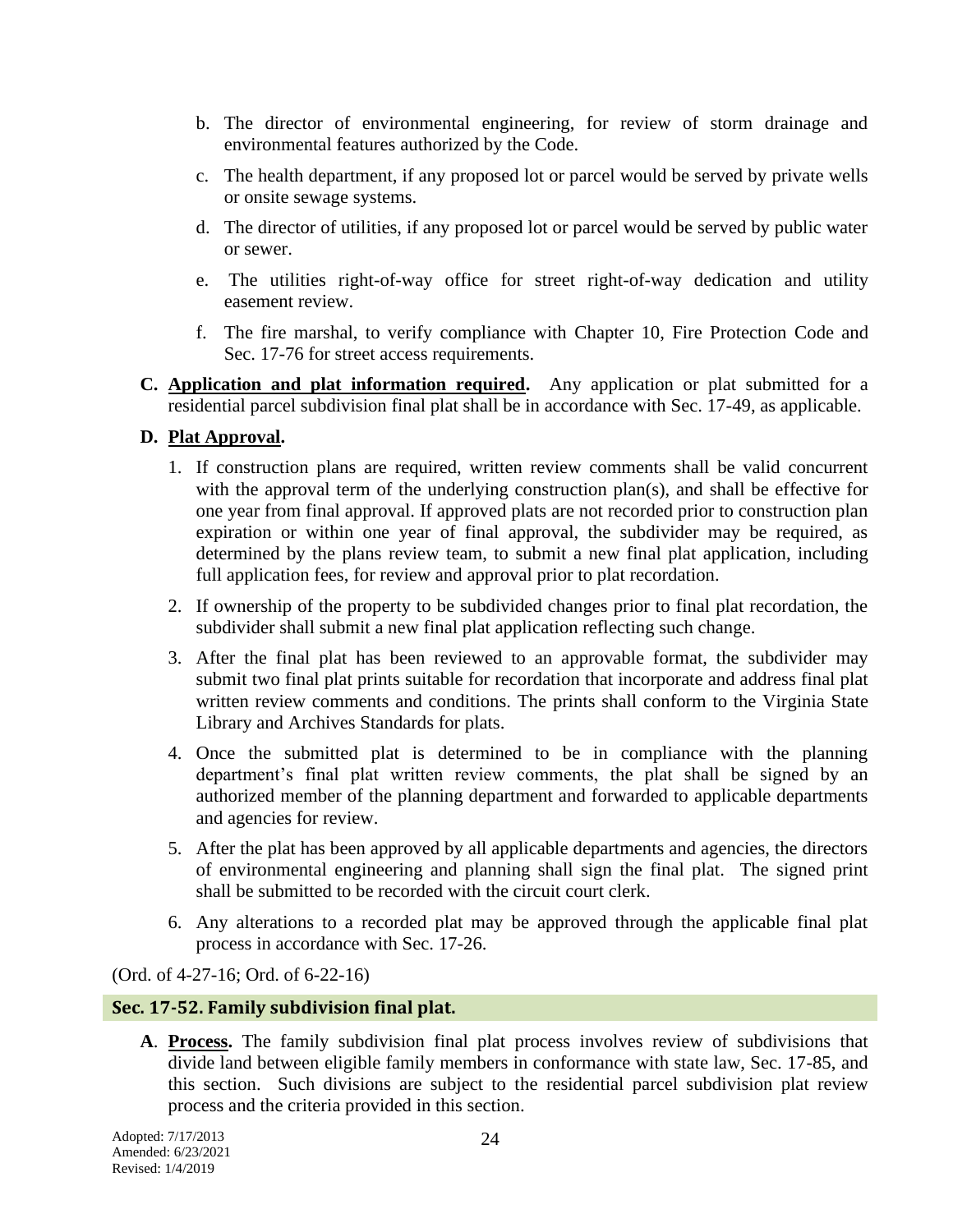- **B**. **Eligibility.** Any family subdivision as provided in Sec. 17-85 shall be subject to the following additional criteria:
	- 1. The property owner requesting approval of a family subdivision shall have owned the property for a continuous period of not less than two (2) years immediately preceding application filing. This subsection shall not apply in the case of the death of the owner, when the estate executor or administrator shall be permitted to transfer the property to any eligible family member(s) of the decedent. Moreover, upon request, the director of planning may grant relief to the two (2) year retention period in cases of unique circumstances.
	- 2. Lots or parcels created through a family subdivision shall be titled in the name of the original recipient for whom the subdivision is made for a period of not less than five (5) years. The parent parcel shall remain titled in the name of the grantor for a period of not less than five years. Upon application, the director of planning may grant relief to the five (5) year retention period in cases of severe hardship including foreclosure, death, judicial sale, condemnation, bankruptcy, or permanent relocation of the owner beyond a reasonable commuting distance as verified by the employer. Any relief granted by the director of planning shall be in the form of an instrument that the applicant shall record against the parcel in the land records of the circuit court.
	- 3. Family subdivisions that do not comply with these requirements shall be deemed to be in violation of Sec. 17-6. They shall be denied a building permit, if applicable, and, the director of planning may take any reasonable actions necessary to ameliorate the effect of the violation, including asking the Board of Supervisors to adopt an ordinance vacating the subdivision, in whole or in part.
	- 4. Only one such division shall be allowed per family member and the division shall not be for the purpose of circumventing this Code.
	- 5. Lots or parcels, including the parent parcel, created through a family subdivision shall comply with the lot or parcel standards of the underlying zoning district. Where such lot or parcel is designed as a flag lot, the flagpole portion of the flag shall not be considered buildable. The lot or parcel area requirements shall be met in the buildable portion of the lot or parcel.
- **C. Procedure.** A family subdivision final plat shall be reviewed under the parcel plat procedure provided in Sec. 17-51.
- **D. Application and plat information required.** Any application or plat submitted for a family subdivision final plat shall be in accordance with Sec. 17-49, as applicable, and, in addition, the final plat shall contain the following:
	- 1. A statement from the proposed grantor, given under oath and penalty of perjury, that identifies the subdivision as being for the purposes of conveyance to a qualifying family member and identifies the receiving family members and the relationship to the grantor.
	- 2. A note containing the following language:

"The Chesterfield County Subdivision Ordinance requires the grantee of a parcel or lot created by a family subdivision to retain ownership of the property for a period of not less than five (5) years, and the grantor of such division retain ownership of the parent parcel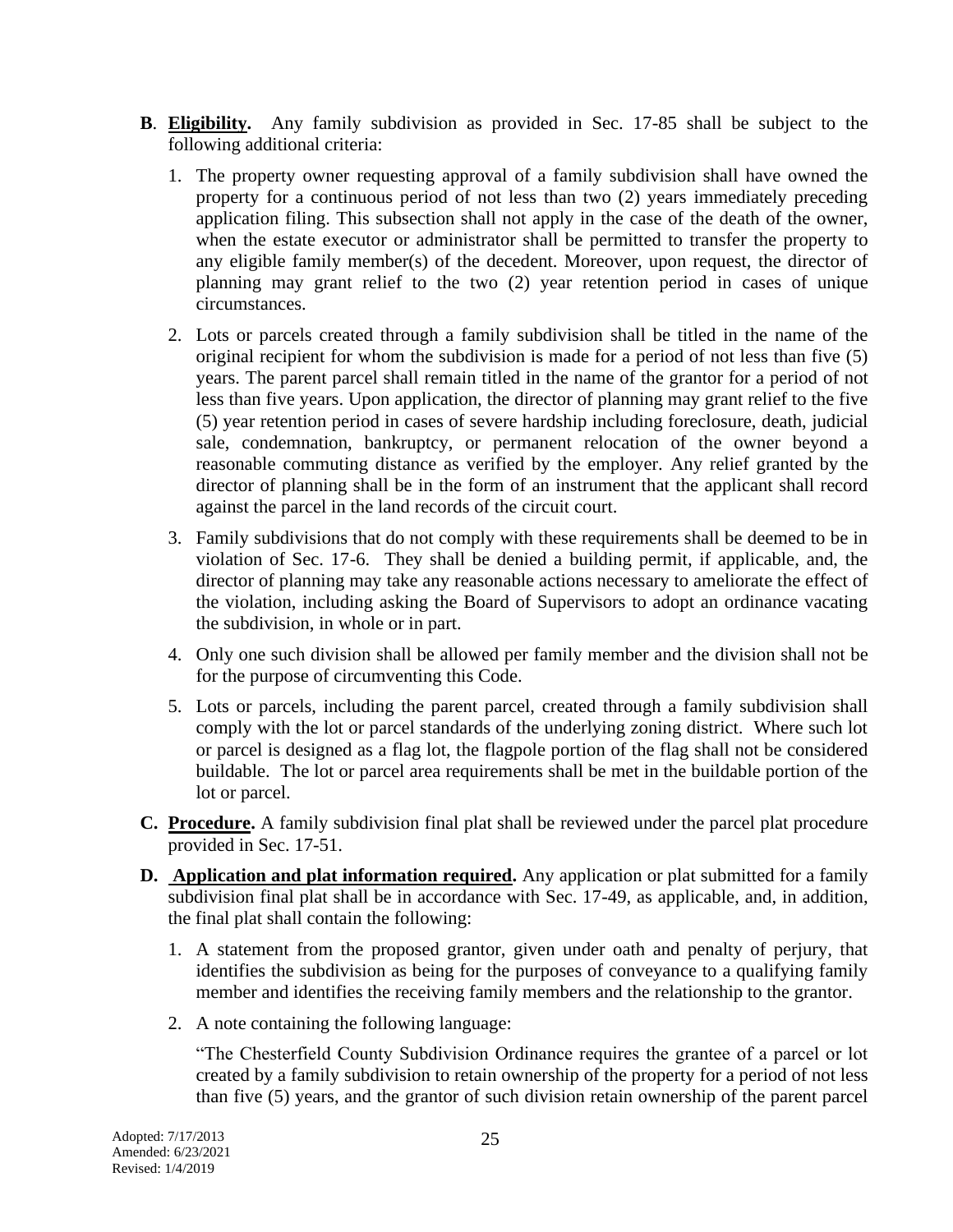for a period of not less than five (5) years, unless granted written relief by the director of planning. Any violation of this requirement shall be presumed to constitute a circumvention of the subdivision ordinance and may result in corrective action taken by the county including, without limitation, imposition of applicable penalties, denial of building permits, and/or vacation of the subdivision. Any individual who is the recipient of any parcel created or modified through a family subdivision is ineligible for any other family subdivisions in Chesterfield County."

**E. Plat Approval.** Approval of final plat shall be as provided in Sec. 17-51.

**Secs. 17-53--17-55 Reserved.**

## **Sec. 17-56. Plan and plat requirements.**

| In addition to any requirements for a specific application, the<br>following items shall be provided as specified for each plat or<br>plan type when the applicable column is marked with an<br>"X". |                           | <b>Application Type</b>       |                   |                      |  |
|------------------------------------------------------------------------------------------------------------------------------------------------------------------------------------------------------|---------------------------|-------------------------------|-------------------|----------------------|--|
|                                                                                                                                                                                                      |                           | Conceptual<br>Overall<br>Plan | Lot Final<br>Plat | Parcel Final<br>Plat |  |
| A. The following shall be provided as general notes:                                                                                                                                                 |                           |                               |                   |                      |  |
| Name of subdivision (to include phase or section, as<br>1.<br>applicable)                                                                                                                            | X                         | X                             | X                 | X                    |  |
| Land use and zoning classification<br>2.                                                                                                                                                             | X                         | X                             | X                 | X                    |  |
| Applicable zoning, schematic, variance, exception or<br>3.<br>preliminary case numbers                                                                                                               | X                         | X                             | X                 | X                    |  |
| Names of property owner(s) $[1]$<br>4.                                                                                                                                                               | X                         | X                             | X                 | X                    |  |
| $GPIN(s)$ of property within subdivision<br>5.                                                                                                                                                       | X                         | X                             | X                 | X                    |  |
| <b>Magisterial District</b><br>6.                                                                                                                                                                    | X                         | X                             | X                 | X                    |  |
| Total subdivision acreage<br>7.                                                                                                                                                                      | X                         | X                             | X                 | X                    |  |
| Type of water and wastewater service<br>8.                                                                                                                                                           | X                         | X                             | X                 | X                    |  |
| Plat date and revision dates<br>9.                                                                                                                                                                   | X                         | X                             | X                 | X                    |  |
| 10. Method of CBPA compliance                                                                                                                                                                        | X                         |                               | X                 | X                    |  |
| 11. Total number of lots                                                                                                                                                                             | $\boldsymbol{\mathrm{X}}$ |                               | X                 | $\mathbf X$          |  |
| 12. Stormwater drainage method for public roads and private<br>pavement (i.e. curb and gutter, roadside ditch)                                                                                       | X                         |                               | X                 | X                    |  |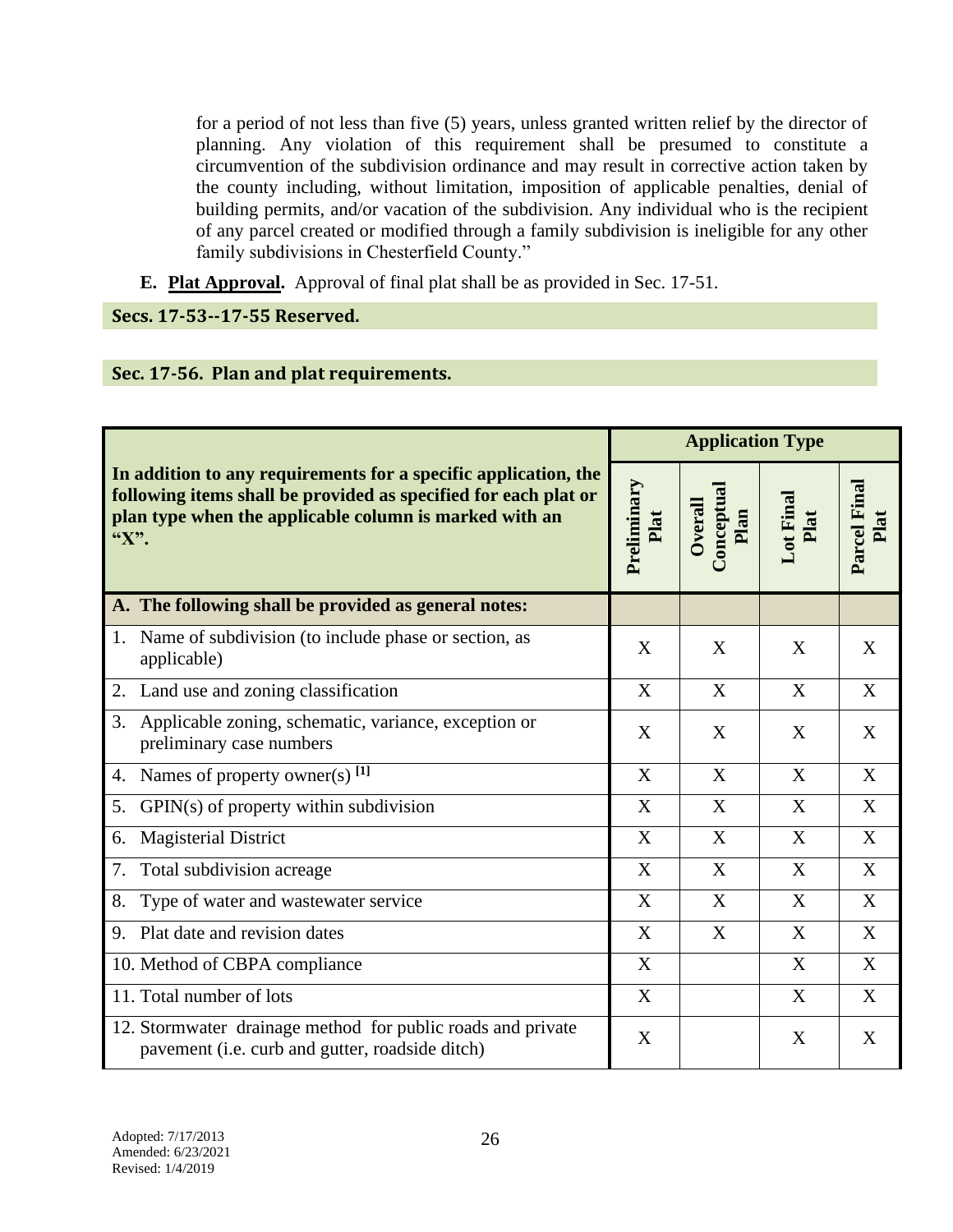| In addition to any requirements for a specific application, the<br>following items shall be provided as specified for each plat or<br>plan type when the applicable column is marked with an<br>"X". |                                                                                                                                                                                        | <b>Application Type</b> |                               |                   |                      |
|------------------------------------------------------------------------------------------------------------------------------------------------------------------------------------------------------|----------------------------------------------------------------------------------------------------------------------------------------------------------------------------------------|-------------------------|-------------------------------|-------------------|----------------------|
|                                                                                                                                                                                                      |                                                                                                                                                                                        | Preliminary<br>Plat     | Conceptual<br>Overall<br>Plan | Lot Final<br>Plat | Parcel Final<br>Plat |
|                                                                                                                                                                                                      | 13. List of acreage as follows: area in lots/parcels, roads, open<br>space, common area, and land to be conveyed per Sec. 17-71<br>$\lceil 2 \rceil$                                   | X                       |                               | X                 | X                    |
|                                                                                                                                                                                                      | 14. Lot density of subdivision, and the minimum, maximum, and<br>average size of lots                                                                                                  | X                       |                               | X                 | X                    |
|                                                                                                                                                                                                      | 15. Construction-related building proffers, zoning, schematic<br>and/or preliminary plat conditions related to construction,<br>required improvements or restrictions on lots          | X                       |                               | X                 | X                    |
|                                                                                                                                                                                                      | 16. Original recordation date, with the deed, will, or plat book<br>and page (Parcel Line Modification Plat only)                                                                      |                         |                               |                   | X                    |
|                                                                                                                                                                                                      | B. The following shall be provided and/or depicted, as<br>applicable:                                                                                                                  |                         |                               |                   |                      |
| 1.                                                                                                                                                                                                   | Vicinity map with scale                                                                                                                                                                | X                       | X                             | X                 | X                    |
| 2.                                                                                                                                                                                                   | Sequentially numbered lots                                                                                                                                                             | X                       |                               | X                 | X                    |
| 3.                                                                                                                                                                                                   | Individual lot area in square footage <sup>[3]</sup> and the square footage<br>of each lot reduced in size based upon the provisions of<br>Chapter 19.1 regarding buffers and bikeways |                         |                               | X                 | X                    |
| 4.                                                                                                                                                                                                   | County boundary line                                                                                                                                                                   | X                       | X                             | X                 | X                    |
|                                                                                                                                                                                                      | 5. Location of any cemetery, grave, object, or structure marking<br>place of burial and related access easement                                                                        | X                       |                               | X                 | X                    |
|                                                                                                                                                                                                      | 6. Location, dimensions and setbacks for any existing building<br>or structure which shall remain:                                                                                     |                         |                               |                   |                      |
|                                                                                                                                                                                                      | a. Within the proposed subdivision                                                                                                                                                     | X                       |                               | X                 | X                    |
|                                                                                                                                                                                                      | b. Adjacent to the proposed subdivision <sup>[3]</sup>                                                                                                                                 | X                       |                               | X                 | X                    |
|                                                                                                                                                                                                      | 7. Location, labeling, and area of open space and common<br>area <sup>[4]</sup>                                                                                                        | X                       |                               | X                 | X                    |
| 8.                                                                                                                                                                                                   | Areas to be dedicated for public use in accordance with Sec.<br>$17 - 71^{5}$                                                                                                          | X                       | X                             | X                 | X                    |
|                                                                                                                                                                                                      | 9. Location, labeling, and width of buffers, special setbacks,<br>landscape strips, and tree preservation areas, along with the<br>applicable restrictions                             | X                       |                               | X                 | X                    |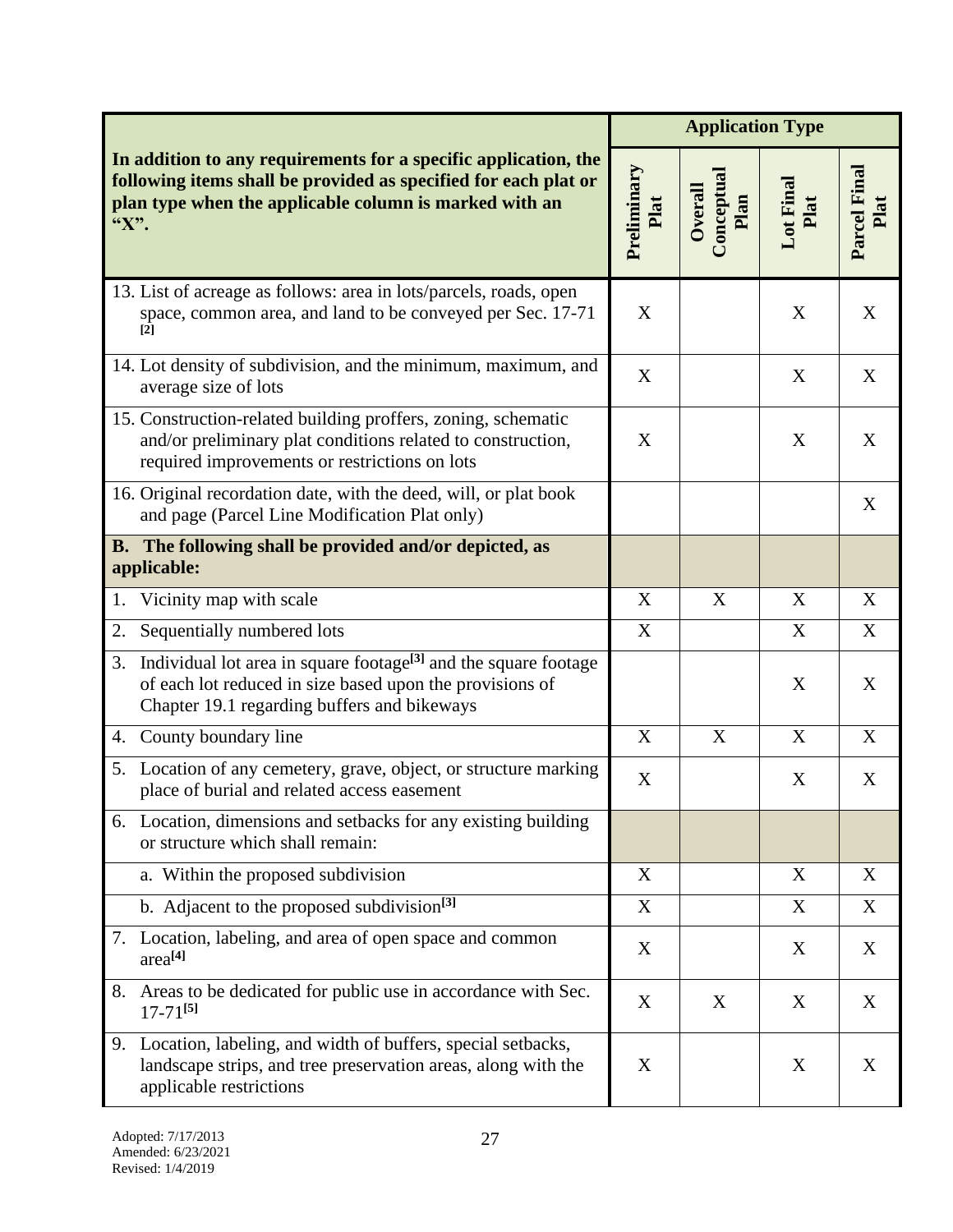| In addition to any requirements for a specific application, the<br>following items shall be provided as specified for each plat or<br>plan type when the applicable column is marked with an<br>"X".                                                               |   | <b>Application Type</b>       |                   |                      |  |
|--------------------------------------------------------------------------------------------------------------------------------------------------------------------------------------------------------------------------------------------------------------------|---|-------------------------------|-------------------|----------------------|--|
|                                                                                                                                                                                                                                                                    |   | Conceptual<br>Overall<br>Plan | Lot Final<br>Plat | Parcel Final<br>Plat |  |
| 10. Existing zoning boundaries within subdivision                                                                                                                                                                                                                  | X | X                             | X                 | X                    |  |
| 11. Building setback lines required to be depicted by Sec. 17-62                                                                                                                                                                                                   | X |                               | X                 | $\boldsymbol{X}$     |  |
| 12. Graphic scale                                                                                                                                                                                                                                                  | X | X                             | X                 | $\mathbf X$          |  |
| 13. North arrow and Virginia state plane system coordinate<br>points per North America Datum (NAD)83                                                                                                                                                               | X | X                             | X                 | X                    |  |
| 14. Location of existing USGS or county monuments within<br>subdivision                                                                                                                                                                                            |   |                               | X                 | X                    |  |
| 15. If required by the director of environmental engineering,<br>label existing contours at vertical intervals of five feet or<br>other appropriate intervals. Source of topography and mean<br>sea level datum shall be stated on the plat <sup>[6]</sup>         | X | X                             |                   |                      |  |
| 16. Minimum finished floor (MFF) and minimum crawl space<br>(MCS) elevations for lots, and lots shown as no building<br>permit (NBP), as appropriate                                                                                                               |   |                               | X                 | X                    |  |
| 17. Layout of lots and parcels along with line dimensions <sup>[7]</sup>                                                                                                                                                                                           | X |                               | X                 | X                    |  |
| 18. Building envelope on lots or parcels, if required by planning<br>or environmental engineering                                                                                                                                                                  | X |                               | X                 | X                    |  |
| 19. The length and bearing of the exterior boundaries of the<br>subdivision. Dimensions shall be expressed in feet to the<br>nearest one hundredth                                                                                                                 | X |                               | X                 | X                    |  |
| 20. Length and bearing of each lot or parcel line along with the<br>cumulative total of each perimeter tangent dimension.<br>Provide curve table to depict the following for each curve:<br>chord bearing, chord distance radius, delta, tangent and arc<br>length |   |                               | X                 | X                    |  |
| 21. Adjacent information:                                                                                                                                                                                                                                          |   |                               |                   |                      |  |
| Adjacent subdivision name(s)<br>a.                                                                                                                                                                                                                                 | X |                               |                   |                      |  |
| Adjacent parcel owner name(s) and GPIN(s)<br>b.                                                                                                                                                                                                                    | X |                               |                   |                      |  |
| Side boundary lines of adjoining lots and parcels<br>$\mathbf{c}$ .                                                                                                                                                                                                | X | X                             |                   |                      |  |
| Existing zoning classifications and boundaries on<br>d.<br>adjacent property                                                                                                                                                                                       | X | X                             |                   |                      |  |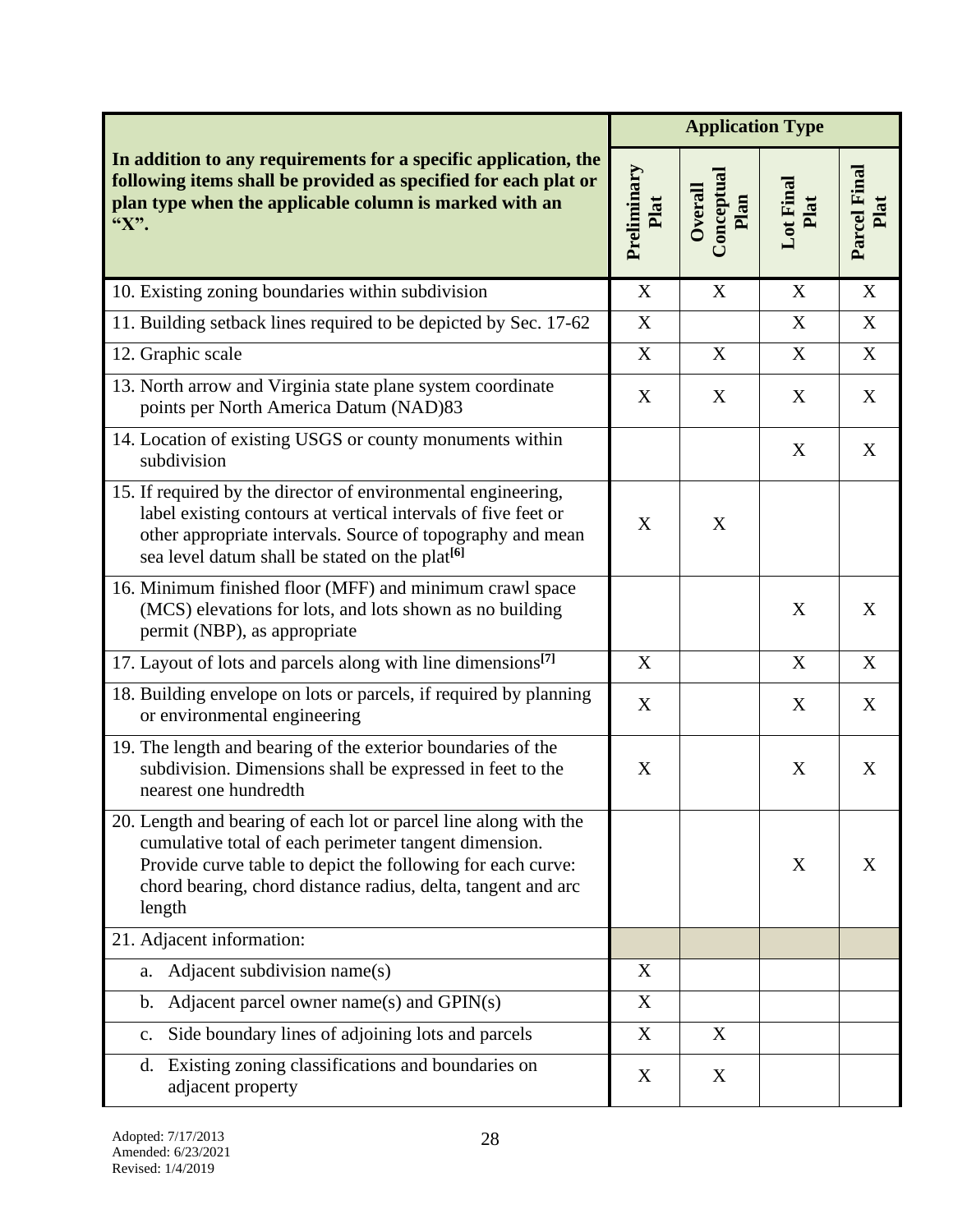| In addition to any requirements for a specific application, the<br>following items shall be provided as specified for each plat or<br>plan type when the applicable column is marked with an<br>"X". |                                                                                                                                                                                                                                                | <b>Application Type</b> |                               |                   |                      |
|------------------------------------------------------------------------------------------------------------------------------------------------------------------------------------------------------|------------------------------------------------------------------------------------------------------------------------------------------------------------------------------------------------------------------------------------------------|-------------------------|-------------------------------|-------------------|----------------------|
|                                                                                                                                                                                                      |                                                                                                                                                                                                                                                | Preliminary<br>Plat     | Conceptual<br>Overall<br>Plan | Lot Final<br>Plat | Parcel Final<br>Plat |
|                                                                                                                                                                                                      | 22. Street, rights-of-way, and easement information:                                                                                                                                                                                           |                         |                               |                   |                      |
|                                                                                                                                                                                                      | a. Location, right of way width, state route number, and<br>name of any existing street within or adjacent to the<br>subdivision                                                                                                               | X                       | X                             | X                 | X                    |
|                                                                                                                                                                                                      | b. Location, right-of-way width, and name of any proposed<br>street, bikeway and pedestrian network <sup>[8]</sup>                                                                                                                             | X                       | X                             | X                 | X                    |
|                                                                                                                                                                                                      | c. Right-of-way dedication from the centerline of existing<br>street                                                                                                                                                                           | X                       |                               | X                 | X                    |
|                                                                                                                                                                                                      | d. All existing and proposed residential collector and local<br>streets shall be labeled with design traffic volumes                                                                                                                           | X                       |                               |                   |                      |
|                                                                                                                                                                                                      | e. All arterial, collector, and limited access streets for which<br>a design is required shall be labeled with classification,<br>geometric design standard, design speed, and design<br>traffic volumes                                       | X                       |                               |                   |                      |
| f.                                                                                                                                                                                                   | Proposed streets with centerline curve data and any<br>sidewalks, pedestrian and bikeway facilities                                                                                                                                            | X                       |                               |                   |                      |
| g.                                                                                                                                                                                                   | Private pavement and fire access lanes                                                                                                                                                                                                         | X                       |                               | X                 | X                    |
| h.                                                                                                                                                                                                   | The location, width, and purpose of all existing and<br>anticipated onsite easements, including any pedestrian,<br>bikeway and utility easements serving the subdivision <sup>[9]</sup>                                                        | X                       |                               | X                 | X                    |
| 1.                                                                                                                                                                                                   | The location, width, and purpose of all existing and<br>proposed offsite easements, including any pedestrian,<br>bikeway and utility easements serving the subdivision                                                                         | X                       |                               |                   |                      |
|                                                                                                                                                                                                      | 23. Utility information:                                                                                                                                                                                                                       |                         |                               |                   |                      |
|                                                                                                                                                                                                      | a. The layout and size of the existing and proposed<br>wastewater, water mains, fire hydrants, and existing<br>storm sewers/culverts, and other underground structures<br>within the tract or immediately adjacent thereto <sup>[10][11]</sup> | X                       | X                             |                   |                      |
|                                                                                                                                                                                                      | b. Water and wastewater connections to existing line(s)shall<br>be graphically shown where feasible, otherwise a note<br>indicating the approximate distance and contract number<br>of the existing water/wastewater line(s) $^{[12]}$         | X                       |                               |                   |                      |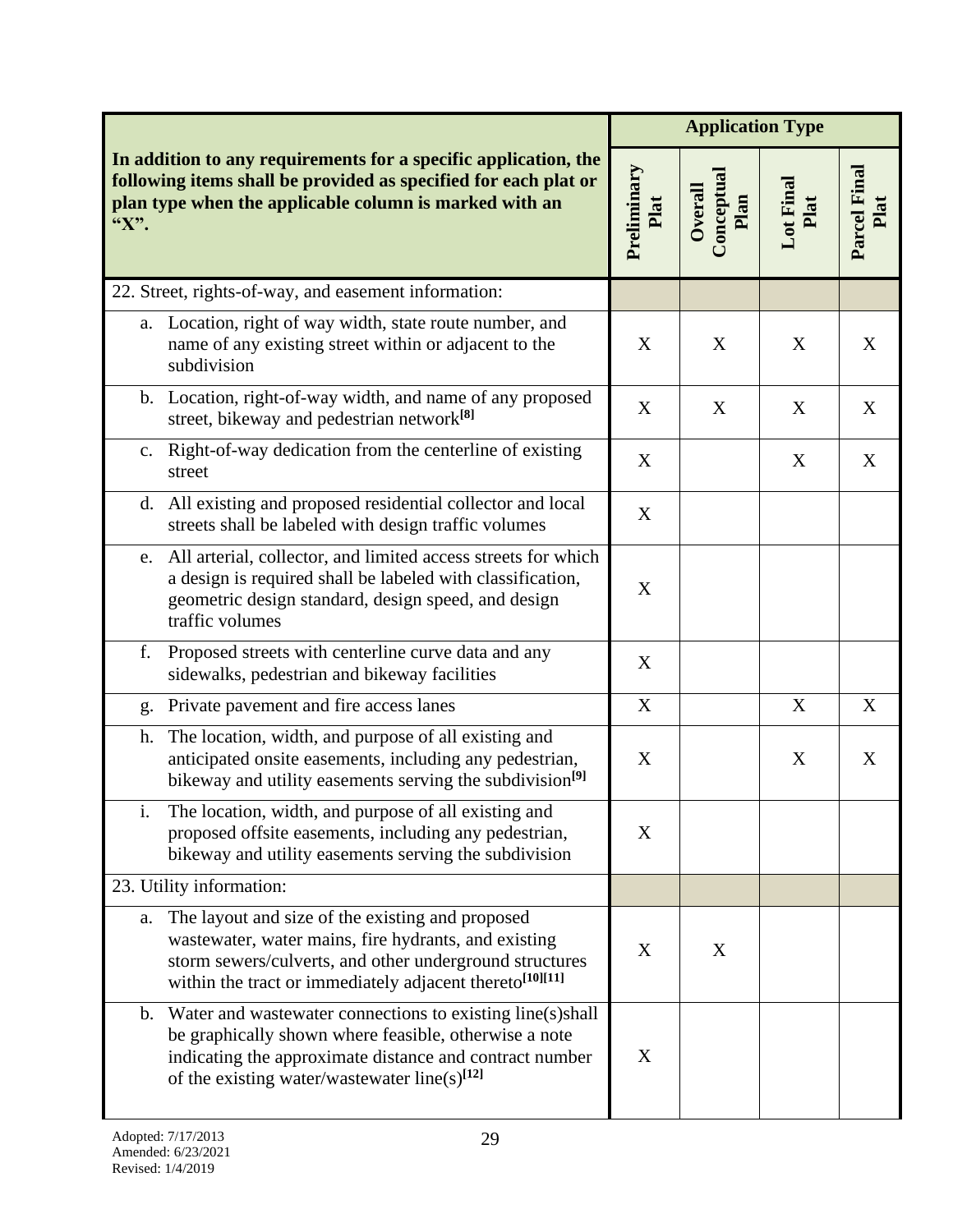| In addition to any requirements for a specific application, the<br>following items shall be provided as specified for each plat or<br>plan type when the applicable column is marked with an<br>"X".                                                                                                                                                                                                  |   | <b>Application Type</b>       |                   |                      |  |
|-------------------------------------------------------------------------------------------------------------------------------------------------------------------------------------------------------------------------------------------------------------------------------------------------------------------------------------------------------------------------------------------------------|---|-------------------------------|-------------------|----------------------|--|
|                                                                                                                                                                                                                                                                                                                                                                                                       |   | Conceptual<br>Overall<br>Plan | Lot Final<br>Plat | Parcel Final<br>Plat |  |
| 24. Environmental features:                                                                                                                                                                                                                                                                                                                                                                           |   |                               |                   |                      |  |
| The limits of established watercourses, manmade<br>a.<br>drainage conveyance systems, mapped dam break<br>inundation zones, preliminary wetland boundaries and<br>their anticipated impacts, floodplains, conservation areas,<br>RPAs and approximate location and surface area of<br>BMPs <sup>[13]</sup>                                                                                            | X | X                             |                   |                      |  |
| b. CBPA areas as described in chapter $\overline{19.1^{[13][14]}}$                                                                                                                                                                                                                                                                                                                                    | X | X                             | X                 | X                    |  |
| c. Location and labeling of conservation areas, wetlands,<br>RPAs, floodplains, backwater(s), and elevations with<br>survey tielines and /or tiedowns <sup>[14]</sup>                                                                                                                                                                                                                                 |   |                               | X                 | X                    |  |
| d. CBPA preservation areas described in chapter 19.1, with<br>a note indicating the method of CBPA compliance, the<br>type of facility utilized, as well as recordation<br>information                                                                                                                                                                                                                |   |                               | X                 | X                    |  |
| 25. A note with corresponding reference symbol for wetlands<br>stating "Jurisdictional wetlands shall not be disturbed without<br>written permission from the appropriate state and/or federal<br>agencies"                                                                                                                                                                                           |   |                               | X                 | X                    |  |
| 26. A note with an asterisk on each lot between RPA limits and<br>water feature(s) stating "Resource protection area (RPA) to<br>remain in its natural state; no structure to be located within<br>the RPA"                                                                                                                                                                                           |   |                               | X                 | X                    |  |
| 27. A note with corresponding reference symbol for any lot or<br>parcel which is located, in whole or in part, on a FEMA<br>floodplain stating "Prior to the issuance of a Certificate of<br>Occupancy for any dwelling, a FEMA National Flood<br>Insurance Program Elevation Certificate, completed by a<br>licensed professional, shall be filed with the director of<br>environmental engineering" |   |                               | X                 | X                    |  |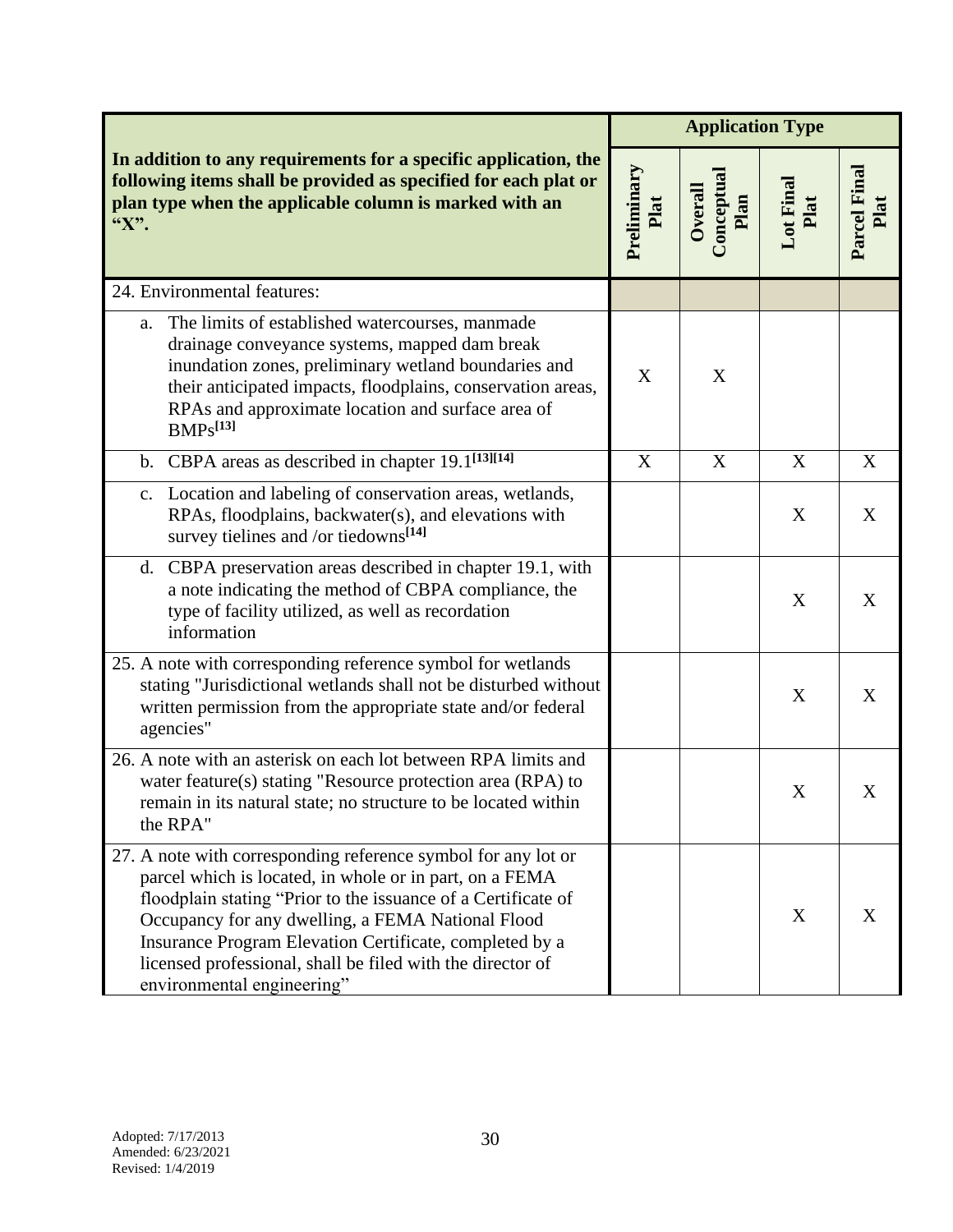- [1] For preliminary plats, the contact information of the owner, subdivider, and, if known, the proposed owner. This contact information shall include mailing address, street address, phone number, fax number and electronic mail address.
- [2] Calculations for open space and areas to be conveyed in accordance with Sec. 17-71 shall include the area for noncontiguous sections and the total area.
- [3] If required by the director of planning or director of environmental engineering.
- [4] Final plat should reference ownership and maintenance responsibilities.
- [5] Provide a note on plat that contains the conditions proposed for such disposal and use as specified in Sec. 17-71.
- [6] USGS quadrangle sheets are not an accepted source for the required information. The director of environmental engineering may require contour labeling at other appropriate intervals depending upon plan and topography.
- [7] All lots and parcels shall be buildable.
- [8] For an overall conceptual plan, there shall be depicted a general pedestrian circulation layout and general location of any proposed arterial, collector or residential collector street.
- [9] Where any easement bisects a property, provide tie-downs to property corners on final plat.
- [10] The utility layout must be consistent with the county's water and sewering specifications and procedures. Any deviation must be requested in writing and is subject to approval by the director of utilities.
- [11] For an overall conceptual plan, large onsite and offsite water mains and trunk wastewater lines along with the corresponding tie in points shall be depicted.
- [12] If approved by the director of utilities, where such a depiction is not feasible, a note may be provided indicating the approximate distance and contract number of the existing water or wastewater line.
- [13] For an overall conceptual plan, the general limits of such features shall be provided.
- [14] A Resource Protection Area designation may be deferred at time of plan review for a lot or parcel within a line modification plat where the director of environmental engineering determines that there is sufficient evidence to suggest environmental features do not exist on a resulting parcel or the proposed modification is unlikely to affect the buildability of the resulting lot or parcel. For any plat deferred under this footnote an advisory certificate shall be provided on the plat which states "The mapping information is not intended to represent all topographic and environmental features on the lots or parcels which could limit or preclude the ability to construct a residential dwelling and/or other structures. A Resource Protection Area designation and/or other additional engineering research on such items as, but not limited to: soil type, wetlands, floodplains, adequate culverts for driveway crossings of streams or floodplains, etc. will be required based upon individual lot/parcel requirements at time of building permit or plan review." In addition, a deed restriction shall be recorded on each property which states "This lot/parcel was modified without mapping and research of topographic and environmental features that may limit or preclude the ability to construct a residential dwelling and/or other structures. A Resource Protection Area designation and/or other additional engineering research on such items as, but not limited to: soil type, wetlands, floodplains, adequate culverts for driveway crossings of streams or floodplains, etc. will be required based upon individual parcel/lot requirements at time of building permit or plan review." For a family subdivision plat resulting in one new parcel created from a larger underdeveloped parcel, a Resource Protection Area designation may be deferred on the parent parcel where the director of environmental engineering determines that there is sufficient evidence to suggest environmental features do not exist on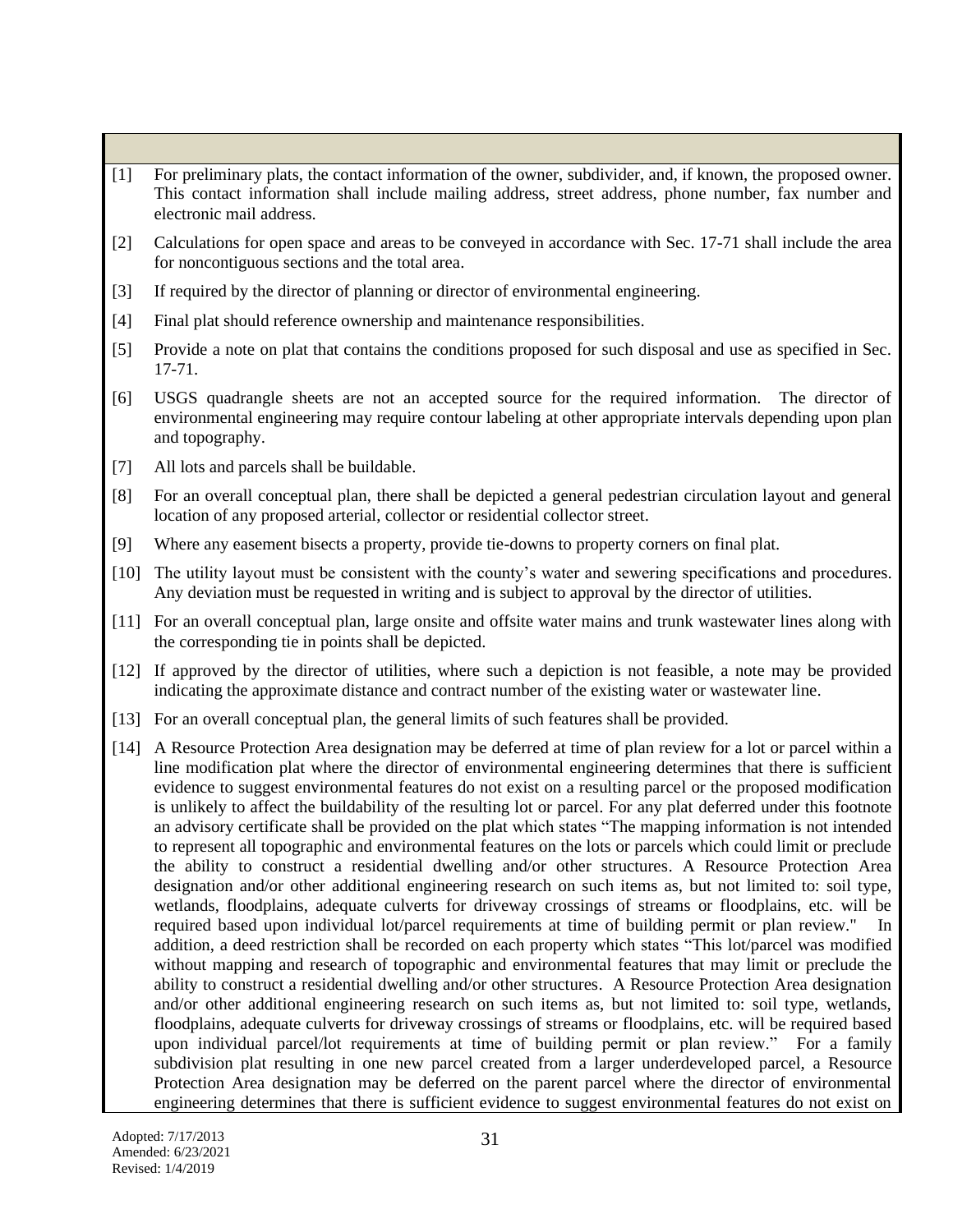the parent parcel or the proposed subdivision is unlikely to affect the buildability of the parent parcel. For any such plat an advisory certificate, as referenced in this section, shall be provided on the plat. Further subdivision of the parent parcel under this provision will require a Resource Protection Area designation.

(Ord. of 6-24-15; Ord. of 10-26-16; Ord. of 12-12-18; Ord. of 6-23-21) **Secs. 17-57--17-59. Reserved.**

## **Division 4. VALIDATION PLAT**

## **Sec. 17-60. Validation plat.**

- **A. Purpose.** The validation plat process provides property owners the opportunity, consistent with Sec.17-6(b), to validate property created or modified in violation of the subdivision ordinance in effect prior to February 28, 2001.
- **B**. **Eligibility.** The lot or parcel must contain no additional divisions or alterations done on or after February 28, 2001, and
	- 1. It must meet all requirements of the applicable zoning district at the time it was created, such as, but not limited to, lot area, lot width, lot coverage, setbacks, building height, and frontage; or
	- 2. The property owner must secure relief, through the variance and/or the zoning process, as applicable, from the requirements of the zoning district in place at the time it was created.
- **C. Procedure.** The following procedure shall be followed for preparation and recordation of validation plats:
	- 1. The property owner shall submit a current copy of the mortgage or survey plat, signed and sealed by a licensed engineer or surveyor for the property, depicting the limits of the property and any improvements thereon.
	- 2. Within ten days after submittal, an authorized member of the planning department shall scan the plat and prepare the validation plat consistent with Sec. 17-60.D.3. and advise the property owner that the plat is ready for signature. The property owner's signature shall serve as authorization to record the plat.
	- 3. After the property owner signs the plat, the director of planning shall sign the plat and have one plat recorded with the circuit court clerk.
	- 4. After recordation, any applicable building permit approvals being withheld by the planning department solely based upon platting issues shall be released.

## **D. Application and plat requirements.**

1. In addition to any application required by the director planning, the property owner shall submit a current copy of the mortgage or survey plat for the property depicting the limits of the property and any improvements thereon. If there is no existing plat, the owner shall have a plat prepared depicting the overall boundary of the parcel or lot and any improvements thereon.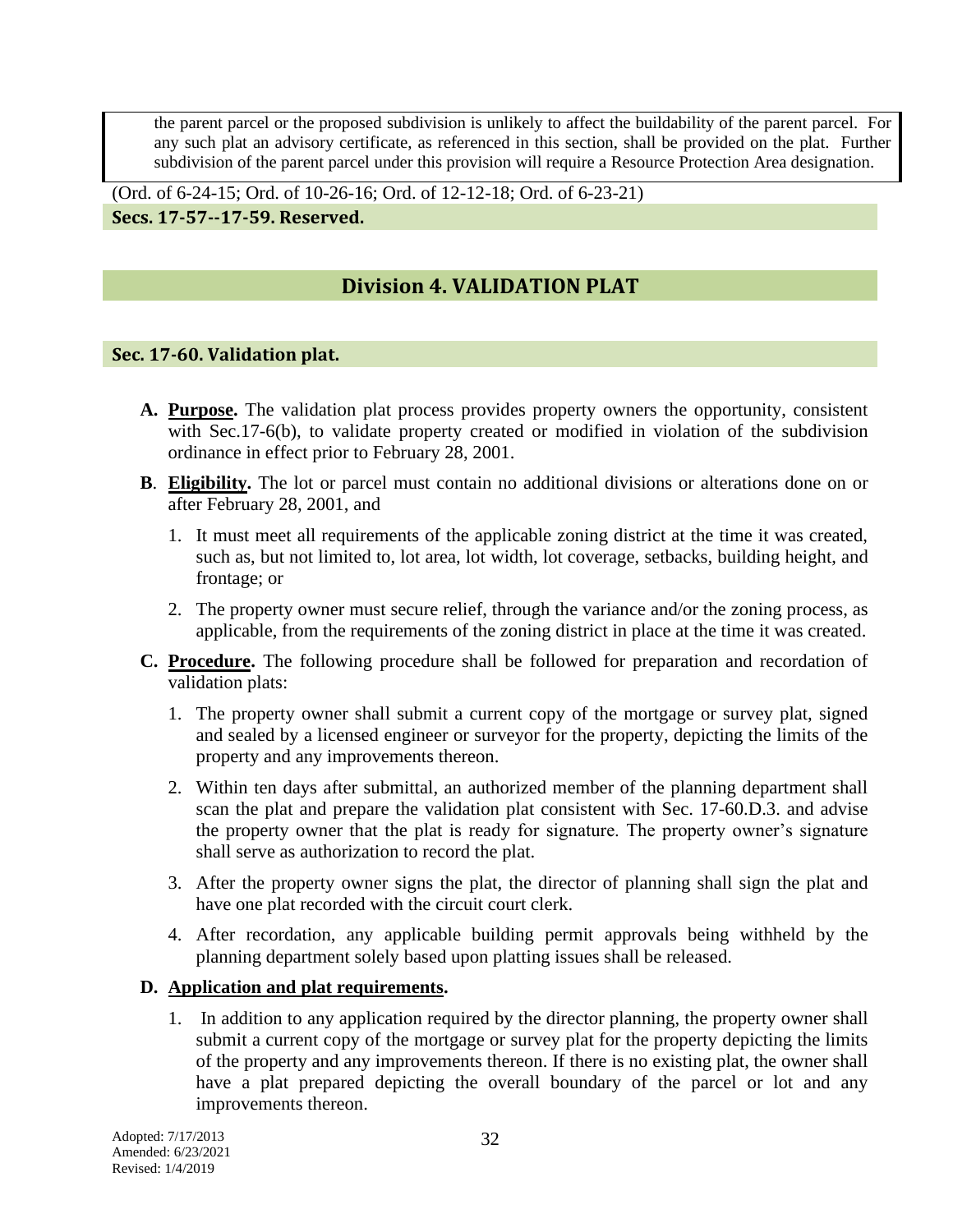- 2. The property owner shall be responsible for recordation fees. A fee for the recordation with the circuit court shall be submitted by the property owner in conjunction with the application or at the time of the property owner signing the plat as per Sec. 17-60.C.3.
- 3. The planning department shall prepare a validation plat sheet that is 16 inches by 24 inches or in another form or size acceptable to the court clerk. The validation plat shall include the following:
	- a. Complete names of all property owners.
	- b. Property GPIN(s).
	- c. A scanned image of any available signed and sealed plat previously prepared by a licensed professional engineer or surveyor.
	- d. A notarized subdivision certificate stating: "The recordation of this plat depicting property described below is with the free consent and in accordance with the desire of the undersigned owner(s). This plat may have been prepared without a full title search and may not depict all existing easements and encumbrances." (Insert deed or plat book and page reference)
	- e. Zoning classification(s), and applicable variance and/or zoning case number(s).
	- f. Type of wastewater and water service.
	- g. Total subdivision acreage.
	- h. Depiction of the lot or parcel from current county maps.
	- i. One of the following notes, as applicable, indicating the purpose and action taken by the recordation of the plat:
		- 1) This plat depicts a (lot/parcel) that was created in violation of the provisions of the subdivision ordinance in place at the time of recordation; or
		- 2) This plat depicts a lot that was modified in violation of the provisions of the subdivision ordinance in place at the time of recordation.
	- j. Advisory certificate. "The mapping information is not intended to represent all topographic and environmental features on the lot or parcel which could limit or preclude buildability. Additional engineering research on such items as, but not limited to: soil type, wetlands, floodplains, adequate culverts for driveway crossings of streams or floodplains, etc. may be required based upon individual parcel requirements at time of building permit review."

# **Article III. MINIMUM STANDARDS AND IMPROVEMENTS REQUIRED**

## **DIVISION 1. STANDARDS**

## **Sec. 17-61. Conformity to applicable requirements.**

All subdivision plats and plans shall comply with this chapter and the following, as applicable: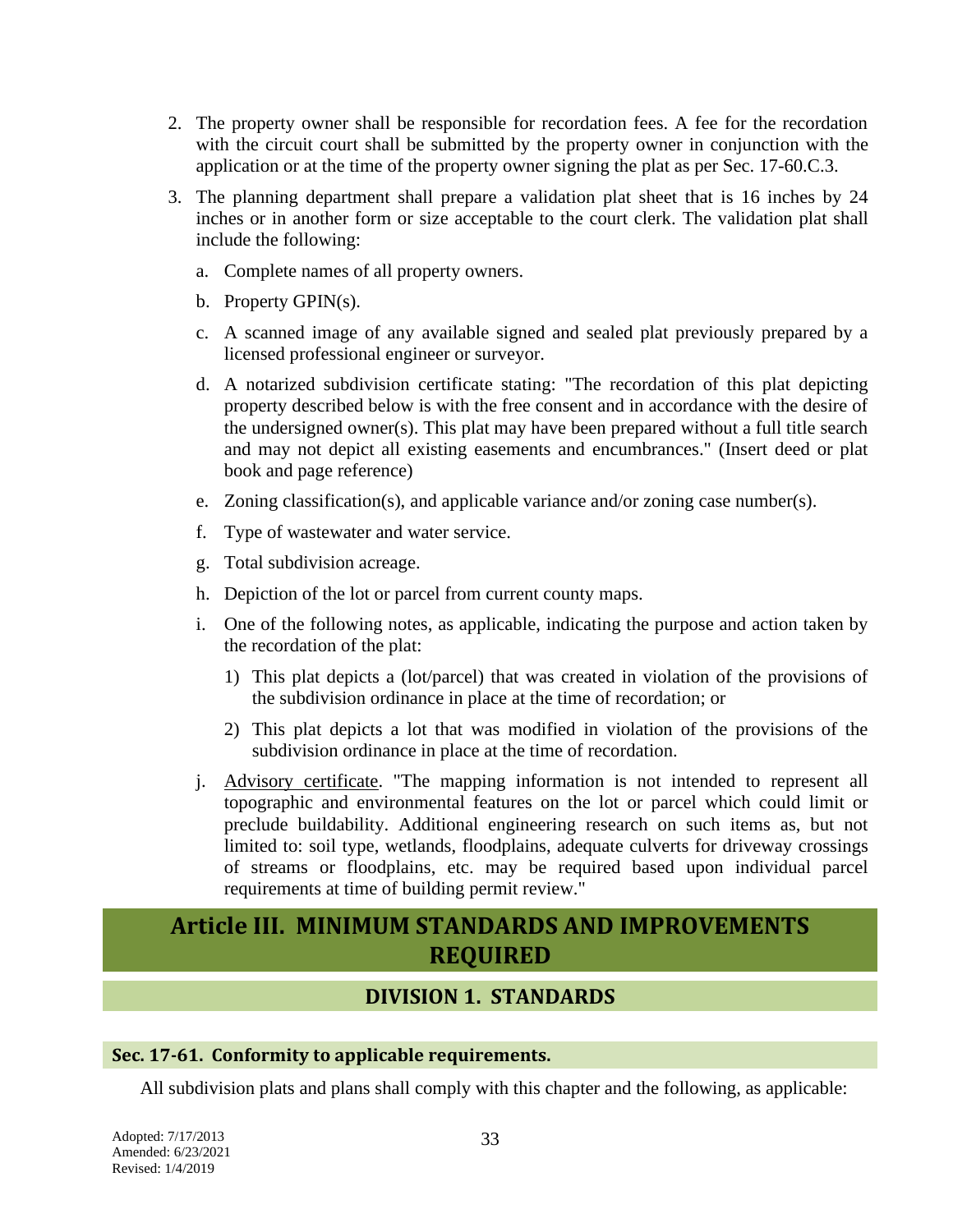- 1. The provisions of the Code of Virginia §§ 15.2-2240--15.2-2279.
- 2. Chapter 8 of the Code, stormwater management and water quality ordinance.
- 3. Chapter 10 of the Code, fire protection ordinance.
- 4. Chapter 18 of the Code, water and sewer ordinance.
- 5. Chapter 19.1 of the Code, zoning ordinance.
- 6. Chapter 16 of the Code, streets, sidewalks and public places ordinance.
- 7. Code of Virginia, title 32.1 (Health), Chapter 12 of the Code and the requirements of the state health department relating to any subdivision that is not served by or not proposed to be served by a public water or public wastewater system.
- 8. The requirements of VDOT and the county transportation department, including, but not limited to, access control, rights of way dedication, and construction of mitigating street improvements.
- 9. Other applicable laws, ordinances, policies, and requirements.

(Ord. of 4-15-15; Ord. of 6-24-15)

## **Sec. 17-62. Standard conditions.**

The applicability of the following requirements will be determined at the time of subdivision plat approval. These requirements will be referred to as standard conditions without citing this subsection.

- 1. The requirements of the Environmental Engineering Reference Manual.
- 2. The requirements associated with obtaining a land disturbance permit from the environmental engineering department by:
	- a. Providing satisfactory documentation that all applicable federal and state wetlands permits have been obtained.
	- b. Obtaining a land use permit from VDOT allowing access onto and construction within state maintained right-of-way.
- 3. The subdivider shall provide access easement(s) to the SWM/BMP(s) acceptable to the environmental engineering department prior to or in conjunction with recordation.
- 4. The following setbacks shall be required and depicted on the final plat:
	- a. Setback from the 100-year floodplain/backwater, wetlands, and RPAs for the primary structure as required in Secs. 19.1-503.A.6, 19.1-525.13 and 19.1-525.14 of the Code.
	- b. The required setback for structures from any petroleum product transmission pipeline easement or from the pipeline as provided in Sec. 19.1-208.I.
	- c. The setback line, where adjacent to a temporary turnaround easement as provided in Secs. 19.1-208.H.
	- d. Front setback, when the minimum setback has been increased to obtain the required lot width at the front building line as provided in chapter 19.1.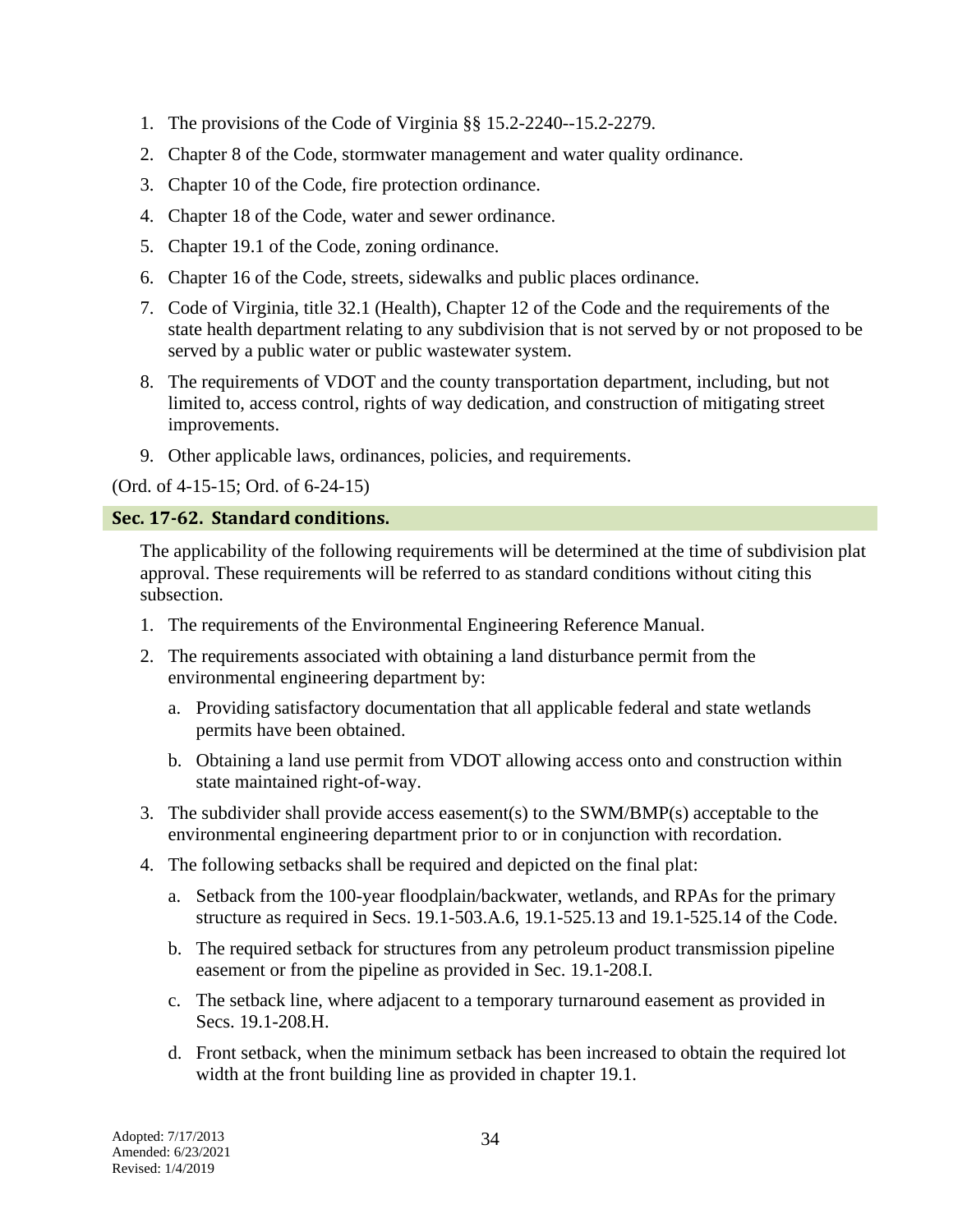- 5. All building envelopes shall have sufficient area to contain the planned structures, but in no case shall any of the four sides of the building envelope for single family detached units have a minimum perpendicular interior dimension less than 25 feet, or as required to meet conditions of zoning. Building envelopes shall not include easements unless otherwise approved by the applicable authority.
- 6. Tree save and buffer areas shall remain undisturbed, including during all sections of subdivision construction. Such areas shall be designated on construction plans and fenced or clearly flagged for protection during land disturbance activities.
- 7. The subdivider shall provide field-located horizontal control for the final plat tied into the Virginia Coordinate System, south zone. Boundary tiedown will be accomplished by field located X and Y coordinate values being designated for at least two points.
- 8. Copies of any restrictive covenants required as a condition of zoning or schematic plan approval shall be filed with the director of planning and county attorney's office for review to determine consistency with the conditions of zoning. The required restrictive covenants shall be recorded in conjunction with the final plat. Subsequent changes to restrictive covenants are not subject to review or approval by the county.
- 9. Required homeowners association documents, as applicable, pursuant to Sec. 19.1-303.
- 10. Final plats shall indicate the existing and proposed right-of-way dedications for all streets and bikeways within or adjacent to the proposed subdivision.
- 11. Every lot, except where approved for certain lots in a subdivision for townhouses, shall front on a local street, except as may be provided for in Sec. 17-77.
- 12. Prior to plat recordation of any subdivision that includes streets, private pavement, sidewalks, wastewater, water, stormwater improvements and/or other improvements, the subdivider shall provide the county with a surety bond in the amount equal to the construction cost of all unimplemented improvements and ten percent of the construction costs of all satisfactorily implemented improvements, with a minimum bond amount of not less than ten percent of the total project costs. Prior to submittal of the bond for approval, an itemized cost estimate for all improvements establishing the required bond amount shall be submitted to, reviewed, and approved by the director of environmental engineering. Any bond or surety submitted shall be subject to approval by the county attorney's office.
- 13. Prior to board of supervisor's adoption of a resolution to request VDOT to accept the streets into the state system, the construction of all improvements shall be acceptable to VDOT and the directors of environmental engineering and utilities.
- 14. The subdivider shall place the following note on the final plats and enforce the restriction through covenants: "No structure embellishments will be allowed on right-of-way without the commitment of, or issuance of, a VDOT land use permit. Within the ten-foot clear zone (measured from the edge of the street pavement out ten feet), no structural embellishment will be permitted that is closer than three feet from the edge of pavement of the street or higher than six inches above the surface of the drive." Prior to approval of the preliminary plat or final plat for lot subdivisions not being reviewed through the preliminary plat process, the subdivider will submit an acknowledgement of the condition regarding masonry embellishments within the VDOT clear zone, on a form available from the department of environmental engineering. This acknowledgment is the responsibility of the subdivider as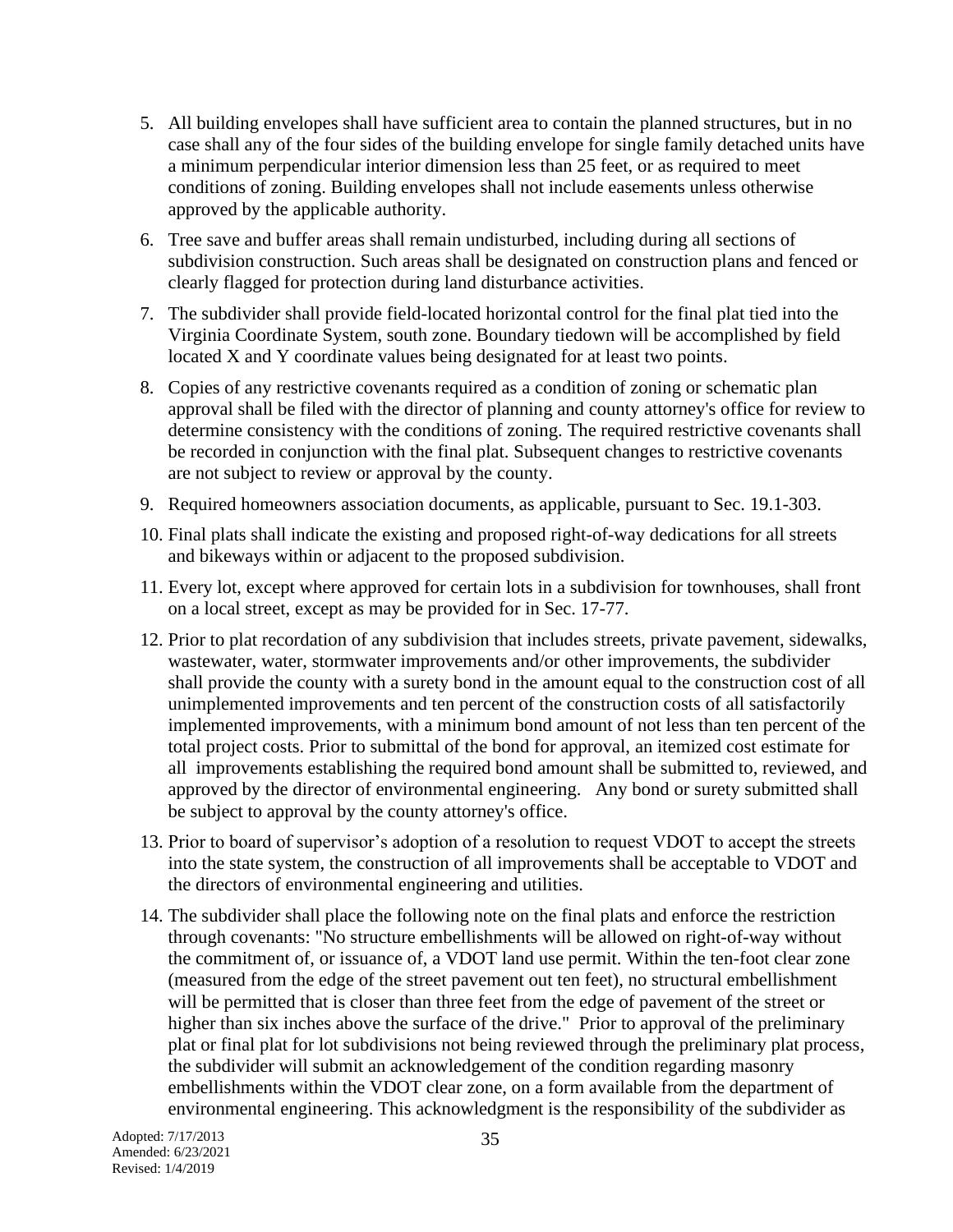the subdivider is ultimately responsible for the removal of clear zone encroachments in all new subdivisions.

- 15. Per Sec. 8-4 of the Code, prior to the issuance of a land disturbance permit, the director of environmental engineering shall require copies of applicable correspondence from the USACOE so that it may be determined that all wetlands permits have been received.
- 16. Any timbering that is to occur during the initial section of infrastructure construction will be incorporated into the project's erosion-and-sediment control plan narrative and will not commence until the issuance of a land disturbance permit for subdivision construction and the proper installation of erosion control measures.
- 17. USACOE jurisdictional wetlands shall be shown on the construction plans and subdivision plat.
- 18. Lots or parcels, which shall require at time of occupancy a FEMA National Flood Insurance Program Elevation Certificate in accordance with Sec. 19.1-503.A.27, shall be designated on the construction plan and final plat.
- 19. The approved erosion and sediment control plan for the subdivision shall, as determined by the director of environmental engineering, require the placement of polyethylene fence or its equivalent as required in the Virginia Erosion and Sediment Control Handbook along the RPA limits prior to the issuance of a land disturbance permit.
- 20. Building envelopes as shown on the preliminary plat, along with any other directed by the plans review team, shall be placed on the construction plans and final plat.
- 21. The floodplain as shown on the approved construction plans and the final plat shall be the result of hydrologic and hydraulic engineering methods and assumptions which are approved by the director of environmental engineering.
- 22. The achievement of adequate surface drainage on lots is the responsibility of the subdivider. The transfer of ownership of lots does not absolve the subdivider from this responsibility prior to state acceptance of the streets and for a period of one year after the streets are taken into the state system, when access is allowed by the lot owner or when access is within public easements.
- 23. Prior to recordation, the director of environmental engineering may require notification from VDOT that improvements have been satisfactorily completed to streets into which the subdivision intersects and which have been authorized by an issued land use permit.
- 24. Unanticipated problems in the existing adjacent downstream developments which, in the opinion of the director of environmental engineering, are caused by storm water runoff from the subdivision shall be the responsibility of the subdivider prior to state acceptance of the streets and for a period of one year after the streets are taken into the state system, when access is allowed by the lot owner or when access is within public easements.
- 25. Approval of the construction plans by a private utility company in relation to its easement and facilities therein is a prerequisite to construction plan approval by the director of environmental engineering. A quitclaim or a satisfactory commitment thereof by the private utility for the location where rights of way will cross the private utility easement shall be a prerequisite to final plat approval.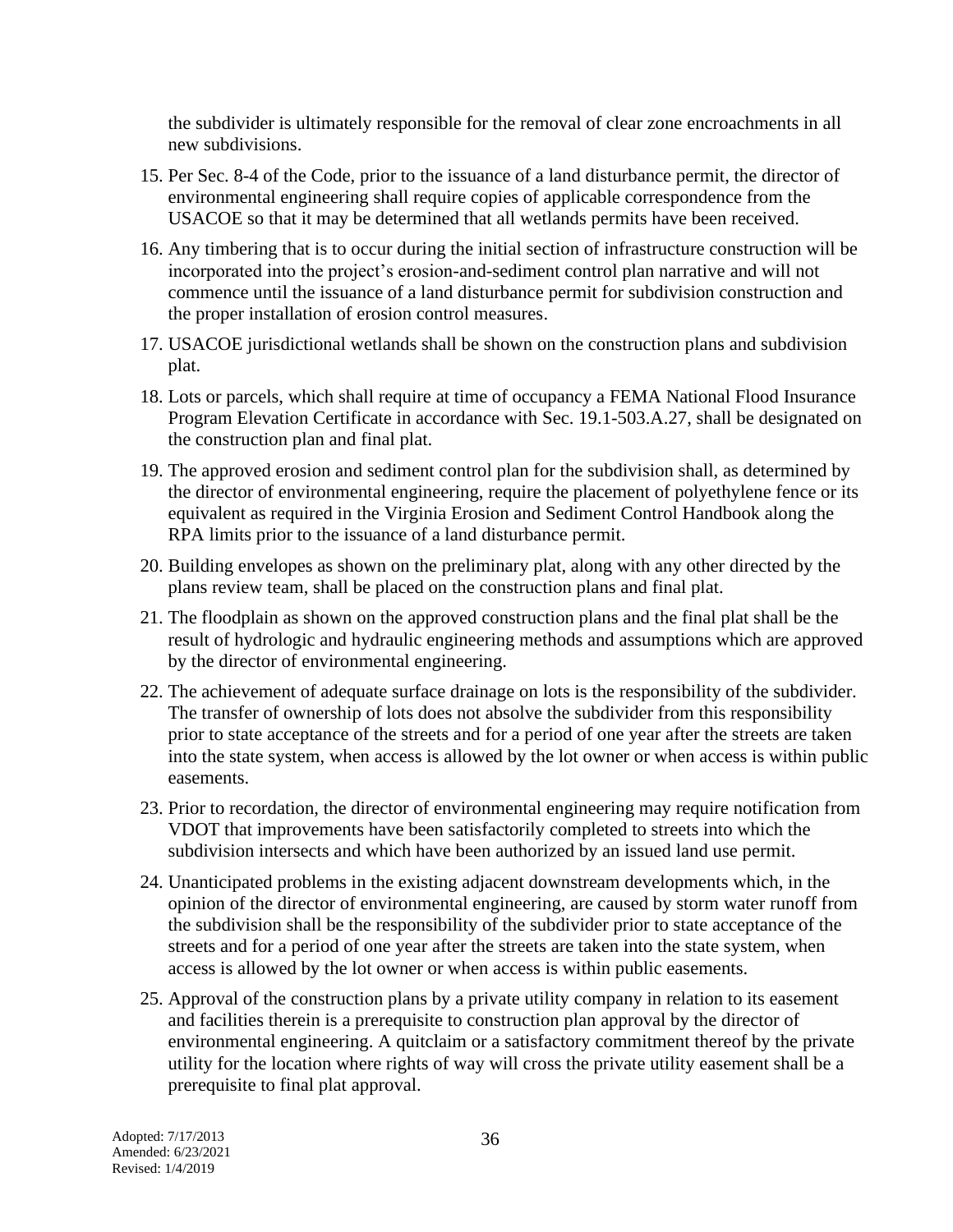26. Any areas within a plat shall not be set aside for future use or otherwise carry the designation "reserved".

(Ord. of 4-15-15; Ord. of 6-24-15; Ord. of 10-26-16)

#### **Sec. 17-63. Floodplains.**

- A. Land shall not be subdivided unless it complies with article V, division 1 of chapter 19.1 and the Environmental Engineering Reference Manual, as determined by the director of environmental engineering.
- B. Land shall not be subdivided within the boundaries of a mapped dam break inundation zone unless such division complies with the provisions of state law. If the State Department of Conservation and Recreation determines that the plan of development would change the spillway design flood standards of the impounding structure, and the proposed subdivision would allow development of three or more residential dwelling units, the county shall not permit the subdivision unless:
	- 1. The subdivider agrees to alter the plan of development so that it does not alter the spillway design flood standard required of the impounding structure; or
	- 2. The subdivider submits an approved engineering study, in conformance with the Virginia Soil and Water Conservation Board's standards under the Virginia Dam Safety Act and the Virginia Impounding Structure Regulations, and makes the appropriate payment under state law related to the necessary upgrades to the affected impounding structure and administrative fees.

#### (Ord. of 6-24-15)

#### **Sec. 17-64. Preservation of natural features and historic resources.**

Environmental features shall be protected, to the maximum extent practicable, in the design of the subdivision. Historic sites, features, and similar amenities and assets shall be identified on all plats and be protected. No filling within the natural features shall be permitted to circumvent any applicable part of the Code.

#### **Sec. 17-65. Property markers/geodetic monuments.**

Property markers shall be noted on the final plat and installed in all subdivisions at all lot corners, angle points, radial points of curves in streets, and at all intermediate points along streets or property lines where property markers cannot readily be seen one from the other.

The subdivider shall replace any county geodetic control monuments removed or destroyed during the development of the subdivision.

#### **Sec. 17-66. Stormwater drainage.**

A. All proposed stormwater drainage systems shall be separate and independent from any wastewater system. Stormwater facilities, including, but not limited to, underground pipes, culverts, inlets, catchbasins, open ditches, stormwater management basin/ponds, and BMPs, as determined by the director of environmental engineering, shall provide for the discharge of surface water via gravity flow into adequate drainage conveyance systems and shall be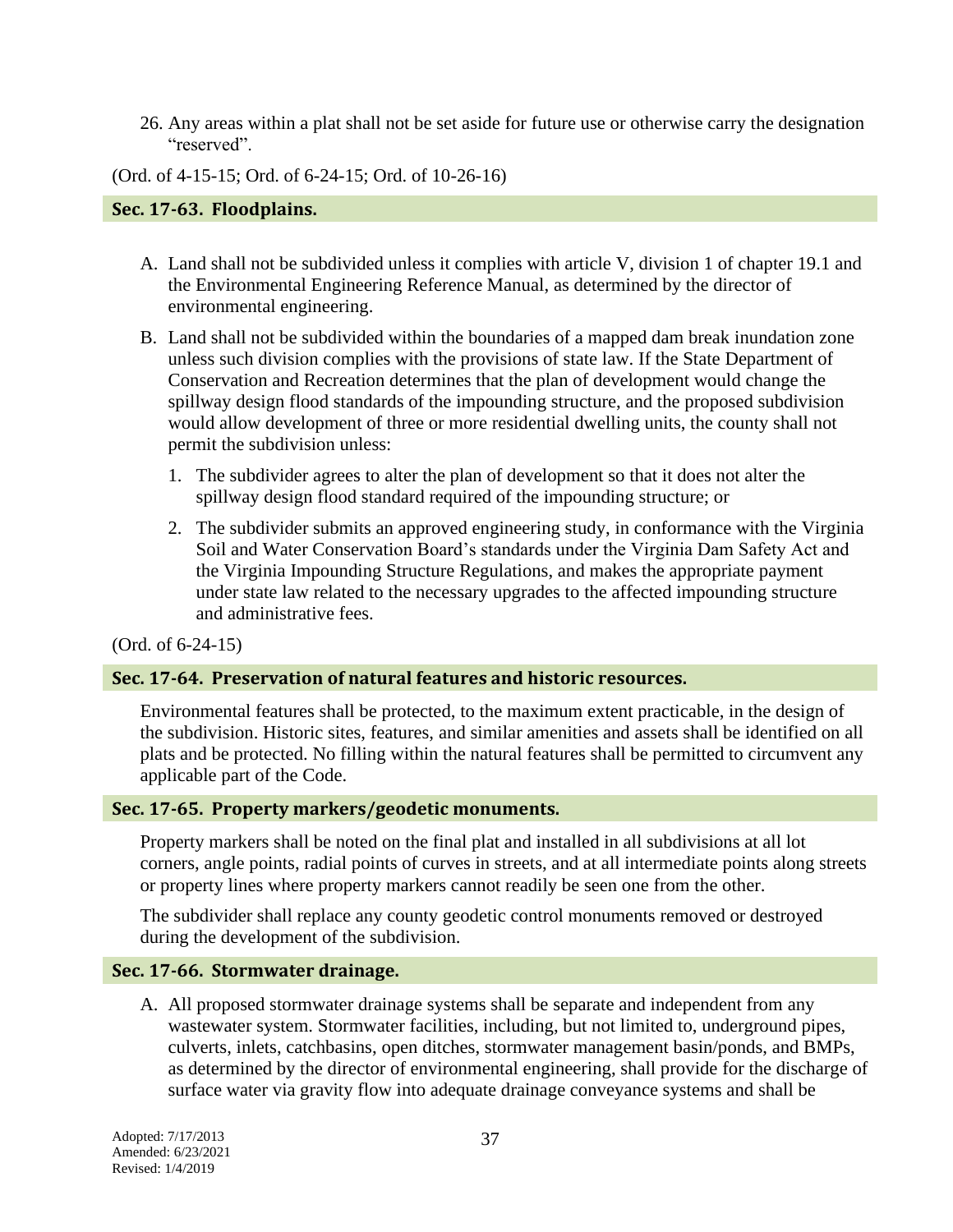installed according to construction plans approved by the director of environmental engineering.

- B. All stormwater drainage facilities installed in the subdivision shall be sized and installed to accommodate the runoff from the contributing watershed based on ultimate development as indicated by the comprehensive plan.
- C. All facilities shall conform to the design requirements of the Environmental Engineering Reference Manual or as otherwise required by the director of environmental engineering.

## **Sec. 17-67. Streetlighting.**

- A. Streetlighting shall be provided and installed in residential developments in accordance with the street light policy approved by the board of supervisors and administered by the environmental engineering department through the construction plan/final plat review process.
- B. All installation costs of streetlighting shall be the responsibility of the subdivider. The subdivider shall provide full payment to the county of all installation charges estimated by the utility company as well as administrative and ancillary charges included and enumerated in the street light policy.

## **Sec. 17-68. Easements.**

Easements for public use shall be provided, including, but not limited to:

- 1. Easements 16 feet in width for proposed or possible water, wastewater, and drainage improvements. Easements of greater width may be required by the director of environmental engineering for drainage purposes or by the director of utilities for utility purposes.
- 2. Easements eight feet in width shall be provided along the rear of the lot.
- 3. Easements eight feet in width along the side lot lines where the side property line is the rear of another lot.
- 4. Easements of variable width as required by VDOT for slope, drainage, and sight distance identified on construction plans.
- 5. Easements to address conditions of zoning or plan review approval.

## (Ord. of 4-15-15)

## **Sec. 17-69. Street and subdivision names and street signs.**

- 1. Street and subdivision names shall not duplicate the name of an existing or preliminary approved street, site, or subdivision. The naming of streets within a subdivision may, to a limited extent, duplicate the subdivision name. Streets that are continuations of other streets shall bear the name of the existing street. The naming of proposed streets shall comply with chapter 16 of the Code, and shall be approved by the director of environmental engineering and the appropriate regional planning district commission.
- 2. The subdivider shall fund the fabrication and installation of street signs showing the names of streets at intersections in the subdivision, in accordance with Sec. 16-14 of the Code.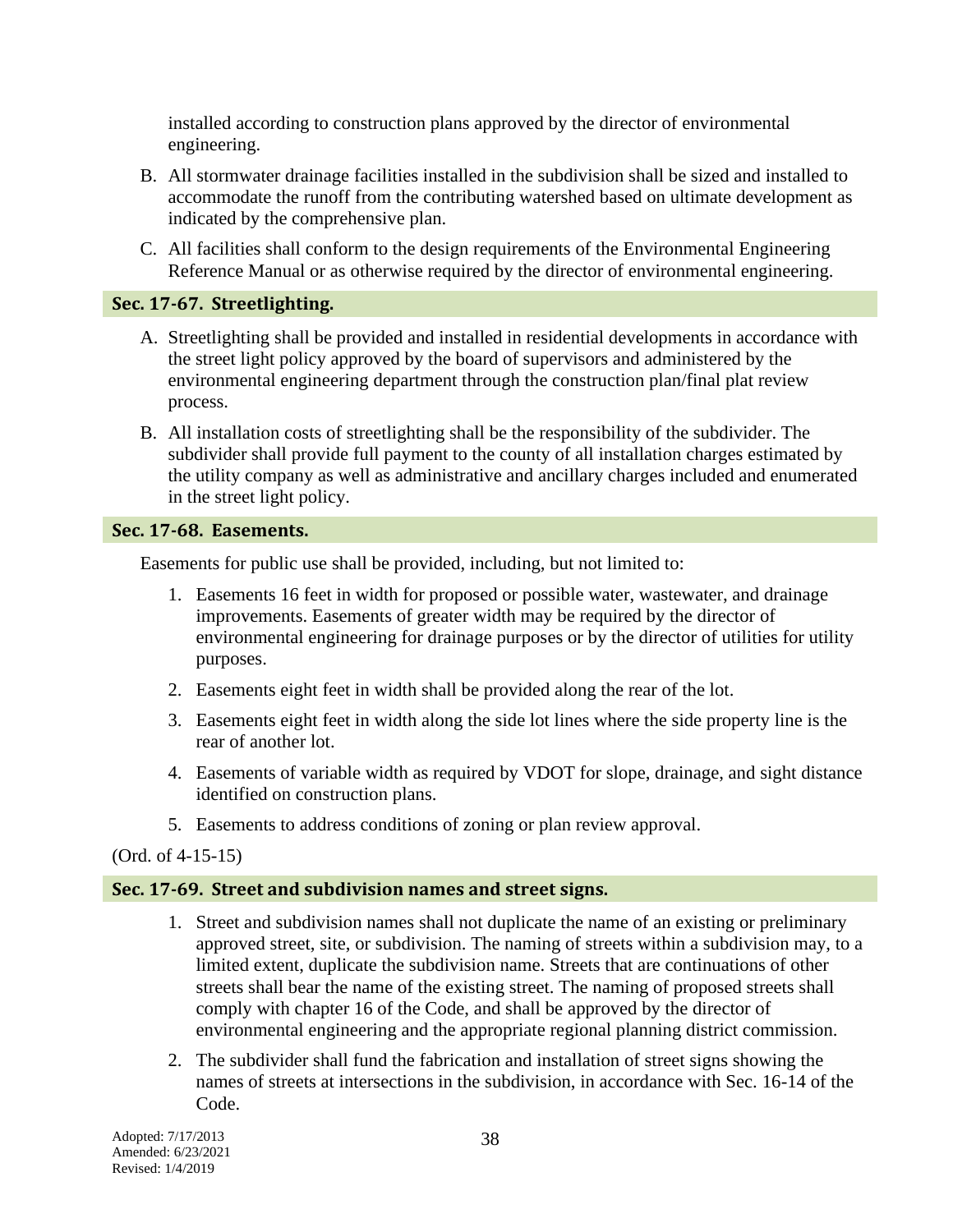- 3. If the subdivider elects to install custom street signs, they shall conform to design specifications approved by the director of environmental engineering at the time of construction plan approval. Installation of custom street signs by the subdivider does not relieve the financial responsibilities of funding in (b) above.
- 4. All street signs shall be both located and made of a material clearly visible by day and by night.

## **Sec. 17-70. Buffers and special setbacks.**

## **A. General.**

- 1. Buffers and special setbacks shall comply with the standards provided in chapter 19.1 of the Code or conditions of zoning or board of zoning appeals approval.
- 2. Prior to recordation of a final plat which contains a buffer, a site evaluation shall be required to determine if sufficient vegetation remains. If the director of planning determines that the remaining vegetation is insufficient, the subdivider shall submit for review a landscape plan in a form acceptable to the director of planning. Once the landscape plan is approved by the director planning, no recordation of the final plat shall occur prior to the following:
	- a. Required landscaping is completed in accordance with the approved landscape plan and, if required, any maintenance surety is provided; or
	- b. A form of surety, satisfactory to the planning department and in a form as required in Sec. 19.1-248 has been submitted in an amount equal to the cost of completing the required landscaping.
- 3. Prior to recordation of a final plat which contains a sound setback, a site evaluation shall be required to determine if vegetation has been removed or disturbed other than such disturbance approved in accordance with chapter 19.1. If it is determined that vegetation removal or disturbance has occurred without plan approval, the final plat shall not be recorded until such time as required replanting or other steps to ensure adequacy of the setback as required by the director of transportation have occurred.
- 4. Any buffer and sound setback areas shall be flagged along both sides at intervals no greater than 50 feet or other interval sufficient to determine location as required by the director of planning.

## (Ord. of 6-24-15)

## **Sec. 17-71. Designation of land for public use.**

- **A.** All subdivisions shall comply with the conditions of zoning and Chapter 19.1 requiring dedication or reservation of land for possible acquisition for public uses including but not limited to: parks, schools, libraries, and fire stations.
- **B.** Subdivisions shall accommodate public uses as required by conditions of zoning and Chapter 19.1. Whenever a tract includes a proposed public use, it shall be suitably incorporated by the subdivider into the plat after a determination is made by the county whether such property is needed.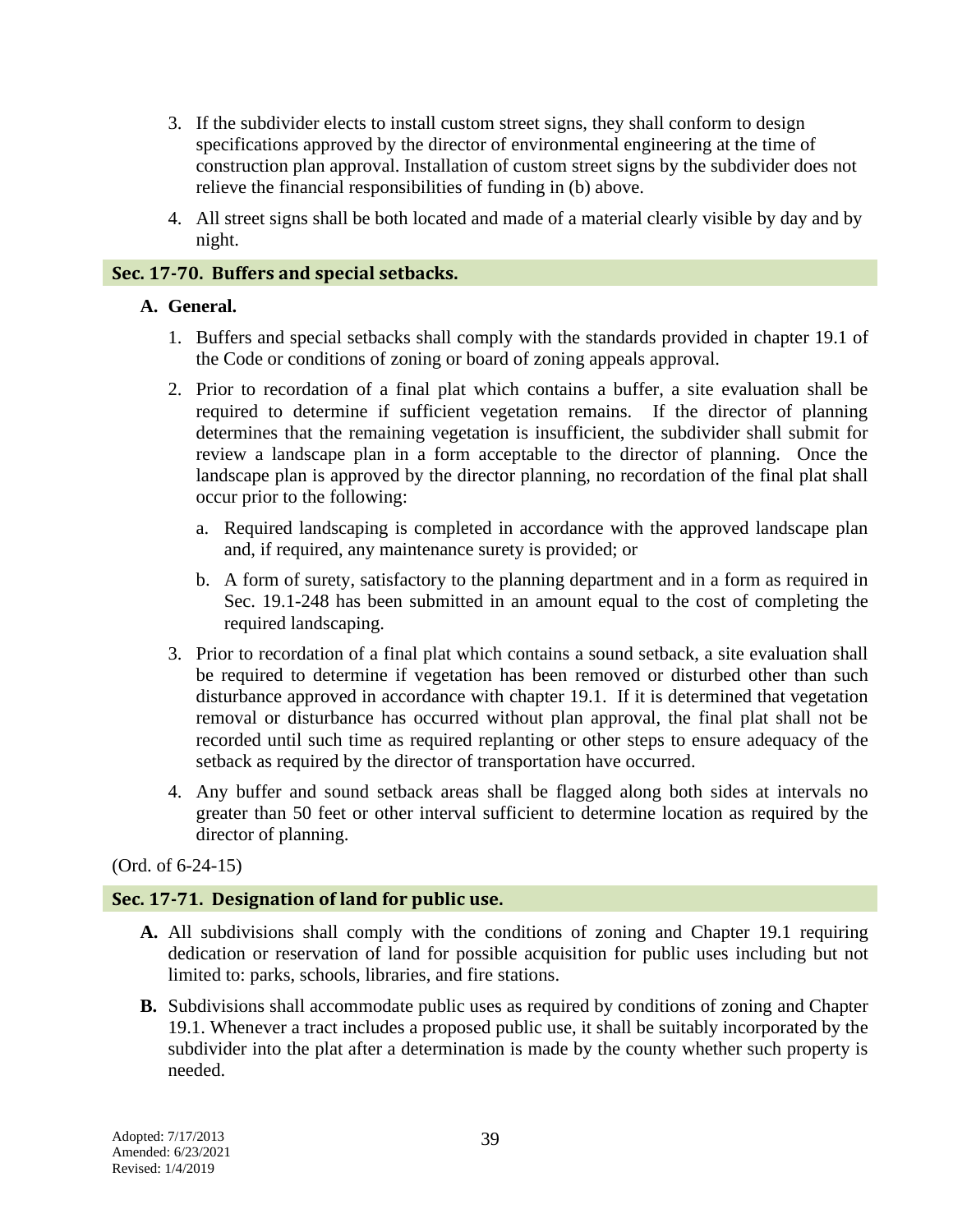- **C.** The planning commission or director of planning, based upon conditions of zoning and Chapter 19.1 shall verify whether the land is to be:
	- 1. Dedicated to the county by the subdivider, or
	- 2. Made available for acquisition by the county.
- **D.** The planning commission or director of planning shall verify that the land is:
	- 1. Required for the proposed public use, and
	- 2. Suitable for the proposed public use.

If it is determined that the land is not required, the director shall advise the subdivider of said determination and, if allowed by conditions of zoning and Chapter 19.1, shall advise the subdivider as to the ability to rearrange lots in the proposed subdivision to incorporate the land.

If it is determined that the land is not suitable for the proposed use, the planning commission or director may refuse to approve such dedication or configuration and require the rearrangement of lots in the proposed subdivision.

- **E.** After it is verified that the land is:
	- 1. Required to be dedicated and appropriate for the proposed public use, the subdivider shall be informed of this finding, and shall proceed with the preliminary plat approval process. When the plat is recorded, such recordation shall constitute acceptance of the land for the designated public purpose.
	- 2. Required to be made available for acquisition, and appropriate for the proposed public use, the subdivider shall be informed of this finding. The director of planning may also propose alternate areas on the subject parcel for acquisition. The director of planning and the appropriate county officer or other public entity involved in the acquisition or use of each such site shall seek a commitment to purchase such site by the board of supervisors and shall include an estimate of the time required to complete the acquisition. The planning commission or director of planning shall not approve the plat for a minimum of 30 days to allow the board of supervisors to act.
		- a. If the board of supervisors approves the request, the subdivider shall designate on the plats that area proposed to be acquired by the board of supervisors.
		- b. If the board of supervisors denies the request, the subdivider shall be advised to incorporate the area as otherwise permitted by this chapter on the plat.

(Ord. of 10-26-16)

#### **Sec. 17-72. Improvements--Required.**

- **A.** Unless the director of transportation can determine required mitigating street improvements, a traffic impact analysis based upon transportation department standards shall be submitted to, and approved by, the director of transportation if:
	- 1. The proposed development is expected to generate 10,000 average daily trips (ADT) or more, based on trip generation rates as defined by the Institute of Transportation Engineers' publication, "Trip Generation," as amended.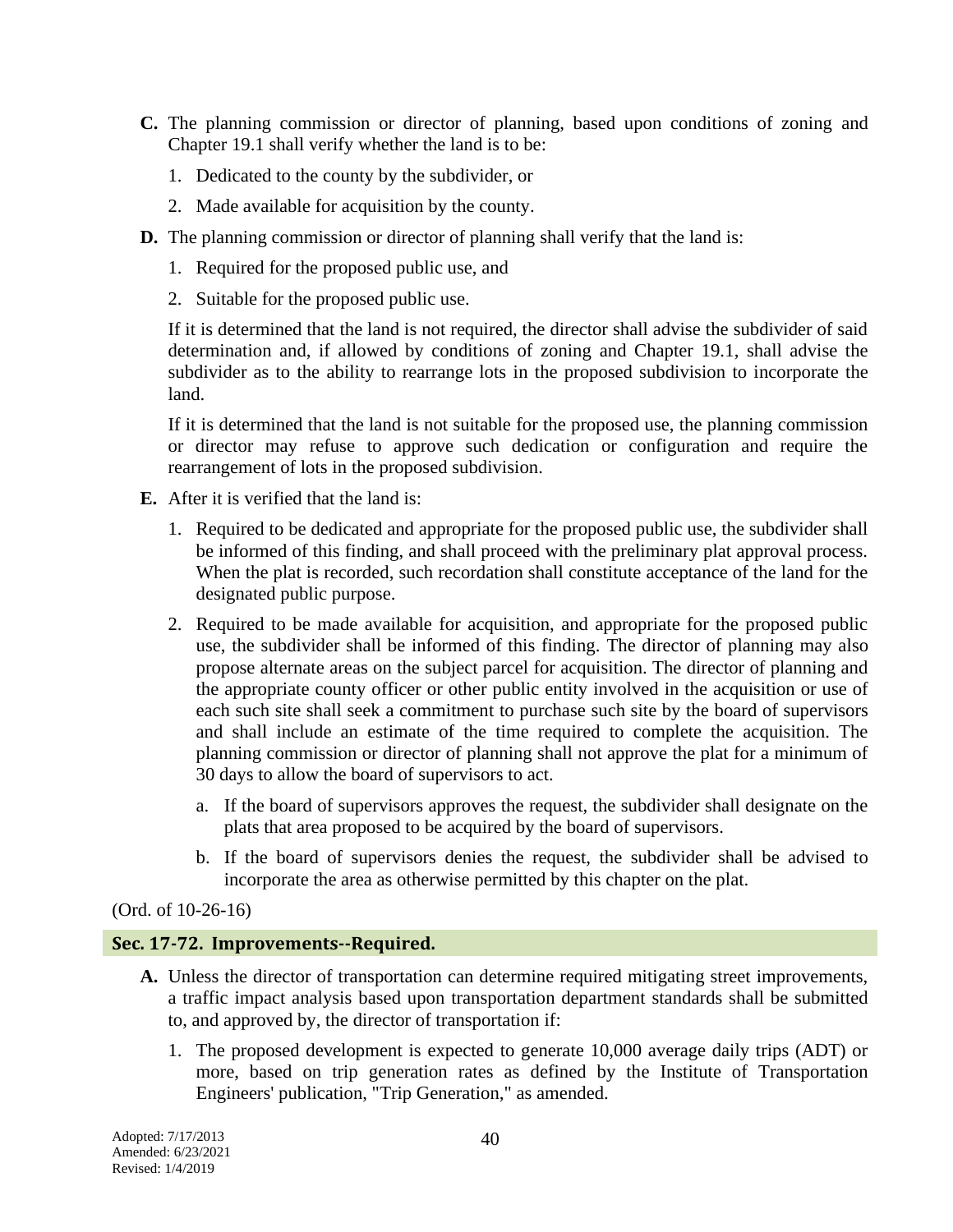- 2. The director of transportation requests the analysis because the proposed development is expected to significantly impact the transportation network.
- **B.** The director of transportation shall determine the transportation improvements necessary to accommodate a proposed subdivision and to provide a safe and efficient access.
- **C.** All subdivisions shall be designed and constructed in accordance with the Thoroughfare Plan, as determined by the director of transportation.
- **D.** The subdivider shall be responsible for provision of transportation improvements, the need for which is generated by the development, as determined by the director of transportation.
- **E.** The director of transportation shall be responsible for determining the functional classification of streets.
- **F.** The director of transportation may require development restrictions to achieve acceptable levels of service.
- **G.** The subdivider shall at his expense satisfactorily construct or provide any street, curb, gutter, sidewalk, surface drainage, stormwater facility, wastewater system, waterline, as part of a public system and other improvements dedicated to the public use, and maintained by the county or other public agency, and for the provision of other improvements for access, including traffic signalization and control, streets, structures necessary to ensure stability of critical slopes, stormwater management facilities, and items associated with the construction of said improvements as indicated on the approved construction plans and as determined to be necessary in the field by the county based upon site conditions. The transfer of ownership of the lot(s) does not absolve the subdivider from this responsibility prior to state acceptance of streets, and for a period of one year after the streets are taken into the state system. Whenever improvements are within a lot, the subdivider shall request approval from the lot owner for access on to the lot, or notify the property owner prior to accessing improvements within public easements existing on the lot.
- **H.** As indicated on the approved construction plans and as determined to be necessary in the field by the county based on site conditions, the subdivider shall at his expense satisfactorily construct or provide for:
	- 1. Any private pavement, curb, gutter, sidewalk, surface drainage, stormwater facility, water and wastewater systems, as part of a private system and other improvements dedicated for the use primarily by home owners of the subdivision, which shall be privately owned and maintained;
	- 2. All other site related improvements for access, including traffic signalization, traffic control signs, markings and turn lanes;
	- 3. Structures necessary to ensure stability of critical slopes; and
	- 4. Stormwater management facilities and items associated with the construction of said elements. The transfer of ownership of the lot(s) does not absolve the subdivider from this responsibility for a period of one year from the date when the associated streets are taken into the state system.
	- 5. All county permitted private improvements (including, but not limited to, private pavement, sidewalks, and storm drainage systems) shall be clearly noted as "Private"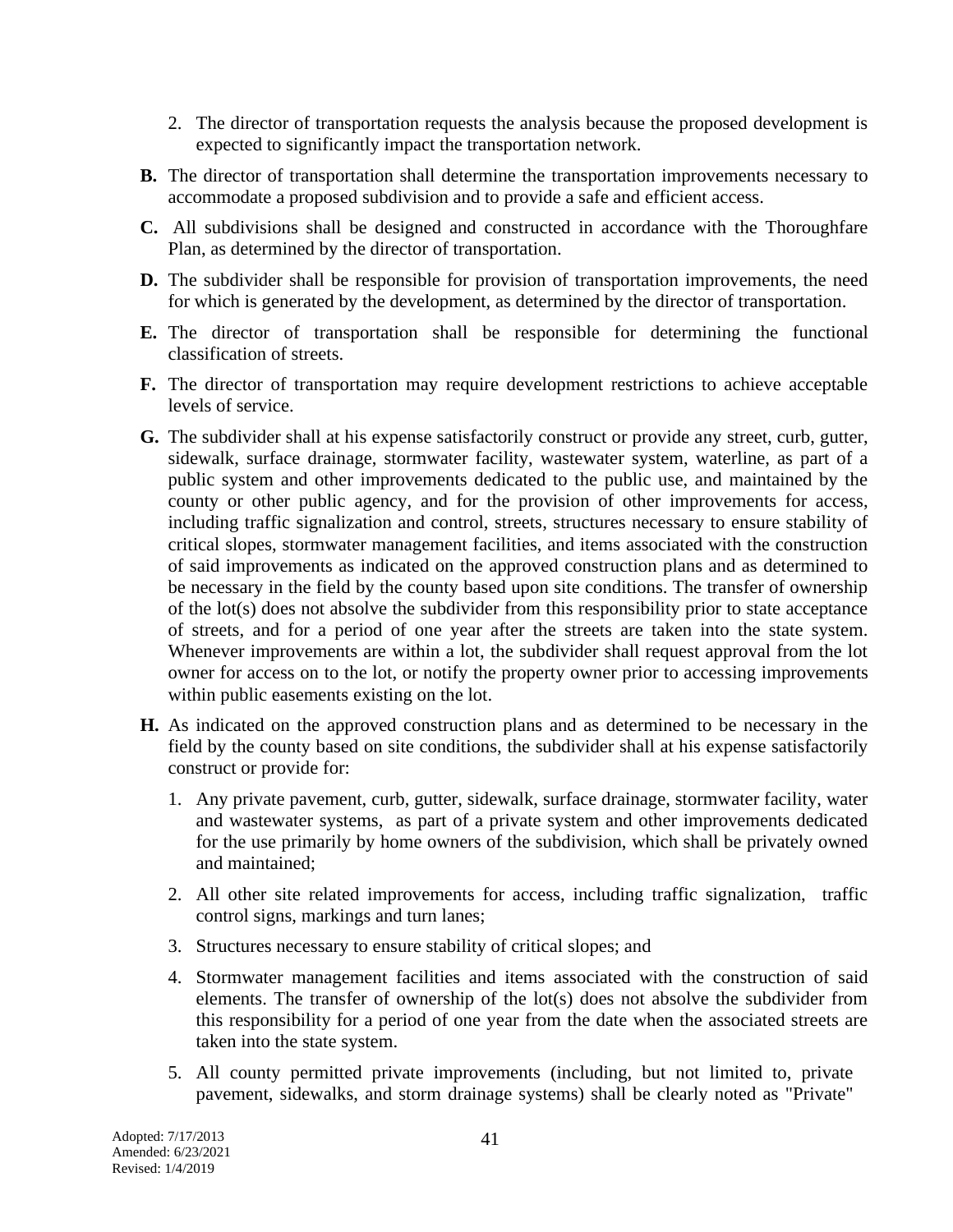on the preliminary plat, construction plans, and final plat. Specifically, the note on the plans and plat shall read: "The county or any state agencies shall not have any responsibility for the maintenance or service life of private improvements. The Fire Marshal's office may conduct annual inspections of fire access lanes to determine adequate maintenance is performed. Others, such as the subdivider and/or a homeowners association, shall be responsible for maintaining fire access lanes and all other private improvements."

- **I.** The subdivider of land shall pay or provide for the payment of his pro rata share of the cost of providing reasonable and necessary wastewater, water and stormwater facilities, located outside the property limits of the land owned or controlled by him but necessitated or required, at least in part, by the construction or improvement of the subdivision; however, no such payment shall be required until such time as the board of supervisors establishes a general wastewater; water, and drainage improvement program for an area having related and common wastewater, water; and drainage conditions and within which the land owned or controlled by the subdivider is located or the board of supervisors has committed itself by ordinance to the establishment of such a program. Said pro rata share shall be limited to the proportionate share of total estimated cost of ultimate wastewater, water and stormwater facilities based upon demand or projected flows required to adequately serve a related and common area, when and if fully developed in accord with the adopted comprehensive plan, that shall be borne by each subdivider within the area. Such share shall be limited to the proportion of such total estimated cost which the increased sewage flow or increased volume of stormwater runoff to be actually caused by the subdivision bears to total estimated volume and of such sewage or runoff from such area in its fully developed state. In calculating the volume and velocity of stormwater runoff, the county shall take into account the effect of all onsite stormwater facilities (SWMs) or BMPs constructed or required to be constructed by the subdivider and give appropriate credit therefore.
- **J.** Each such payment received shall be expended only for necessary engineering and related studies and the construction of those facilities identified in the established wastewater, water and stormwater program; however, in lieu of such payment the board of supervisors may accept the posting of a personal, corporate or property bond, cash escrow or other method of performance guarantee satisfactory to the board conditioned on payment at commencement of such studies or construction. The payments received shall be kept in a separate account for each of the individual improvement programs until such time as they are expended for the improvement program. All bonds, payments, cash escrows or other performance guarantees hereunder shall be released and used, with any interest earned, as a tax credit on the real estate taxes on the property if construction of the facilities identified in the established water, sewer and stormwater programs is not commenced within 12 years from the date of the posting of the bond, payment, cash escrow or other performance guarantee.
- **K.** Any funds collected for pro rata programs under this section prior to July 1, 1990, shall continue to be held in separate, interest-bearing accounts for the project(s) for which the funds were collected and any interest from such accounts shall continue to accrue to the benefit of the subdivider until such time as the project(s) are completed or until such time as a general water, wastewater and stormwater improvement program is established to replace a prior wastewater and drainage improvement program. If such a general improvement program is established, the board of supervisors may abolish any remaining separate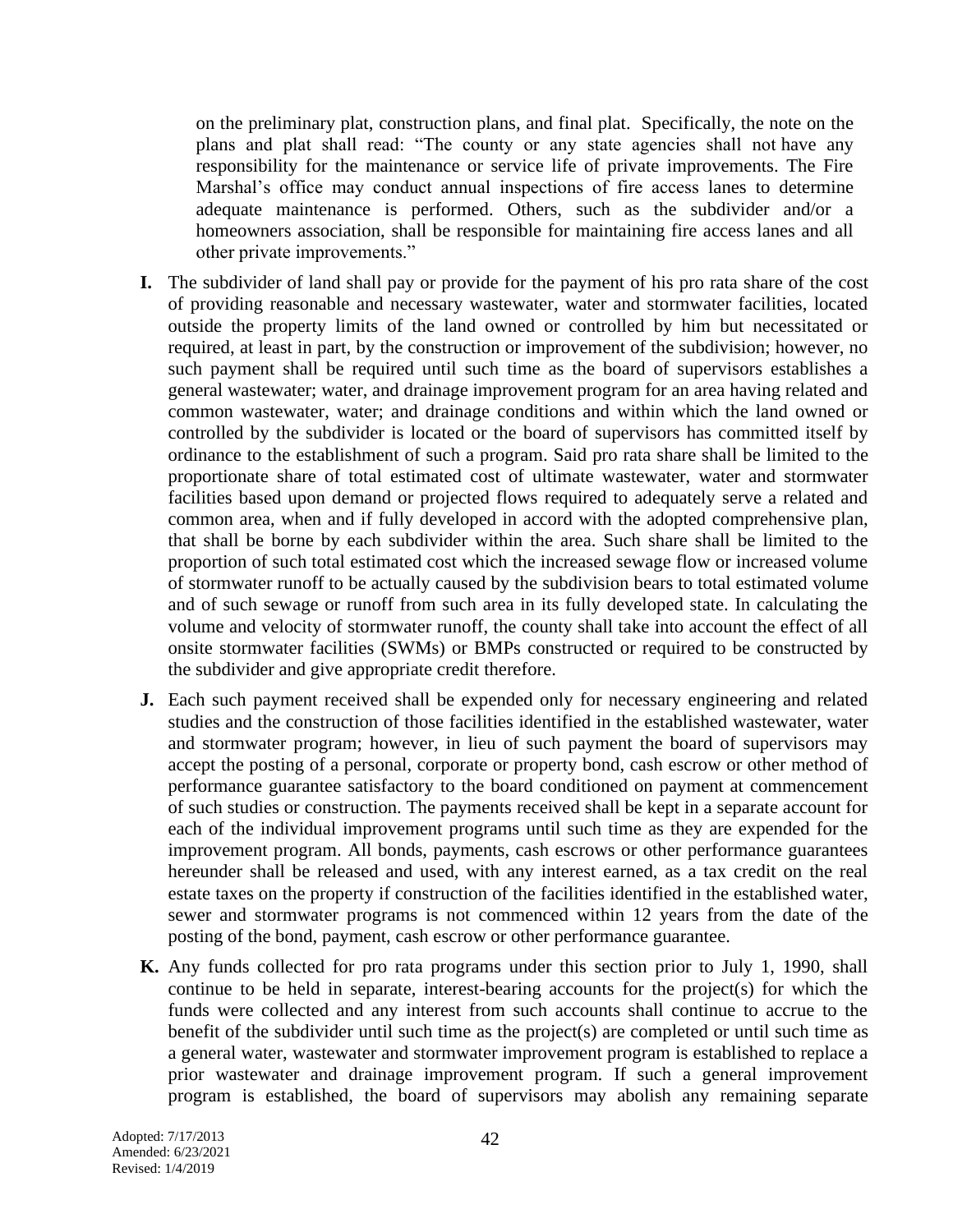accounts and require the transfer of the assets therein into a separate fund for the support of each of the established wastewater, water, and stormwater programs. Upon the transfer of such assets, subdividers who had met the terms of any existing agreements made under a previous pro rata program shall receive any outstanding interest which has accrued up to the date of transfer; and such subdividers shall be released from any further obligation under those existing agreements. All bonds, payments, cash escrows or other performance guarantees hereunder shall be released and used, with any interest earned, as a tax credit on the real estate taxes on the property if construction of the facilities identified in the established water, wastewater and stormwater programs is not commenced within 12 years from the date of the posting of the bond, payment, cash escrow or other performance guarantee.

(Ord. of 3-12-14; Ord. of 6-22-16)

#### **Sec. 17-73. Installation of improvements and bonding.**

- **A.** Prior to final plat approval, after all other required approvals are obtained, including from VDOT, all improvements shown on the approved construction plans shall be completed to the satisfaction of the directors of environmental engineering, utilities, planning and the fire marshal, at the expense of the subdivider. In lieu of actual completion of the required improvements, the subdivider may record a plat by furnishing the director of environmental engineering surety in the form approved by the county attorney consisting of a certified check, cash escrow, a surety bond, or a bank's letter of credit. The amount of the surety shall be sufficient to cover the costs and guarantee the installation and completion of all required improvements. The surety amount shall be approved by the director of environmental engineering based upon unit prices for new construction in the county. The surety may also include a reasonable allowance for estimated administrative costs, inflation and potential damage to existing streets or utilities, which shall not exceed 25 percent of the estimated construction costs. If the subdivider proceeds by this option, the subdivider shall install and complete the required improvements to the satisfaction of the directors of environmental engineering, utilities, planning and the fire marshal, subject to the following conditions:
	- 1. The streets shall be accepted into the state system not more than two years after the date of plat recordation.
	- 2. No more than 60 percent of the building permits in any recorded section of a subdivision shall be issued until the first layer of asphalt concrete on all streets in that section has been completed.
	- 3. Except as provided in subparagraph (4) below, no more than 90 percent of the building permits in any section of a subdivision shall be issued until the streets have been constructed to state standards and accepted into the state system.
	- 4. An extension may be approved by the director of environmental engineering to conditions one and three. The subdivider requesting an extension may appeal the director's decision to the planning commission which shall render a decision upon the appeal within two months after the date of the commission's first hearing on the matter unless the subdivider consents to action beyond such time or withdraws his appeal.
- **B.** Upon written request by the subdivider, the director of environmental engineering may approve surety reductions in a cumulative amount of not more than 90 percent of the total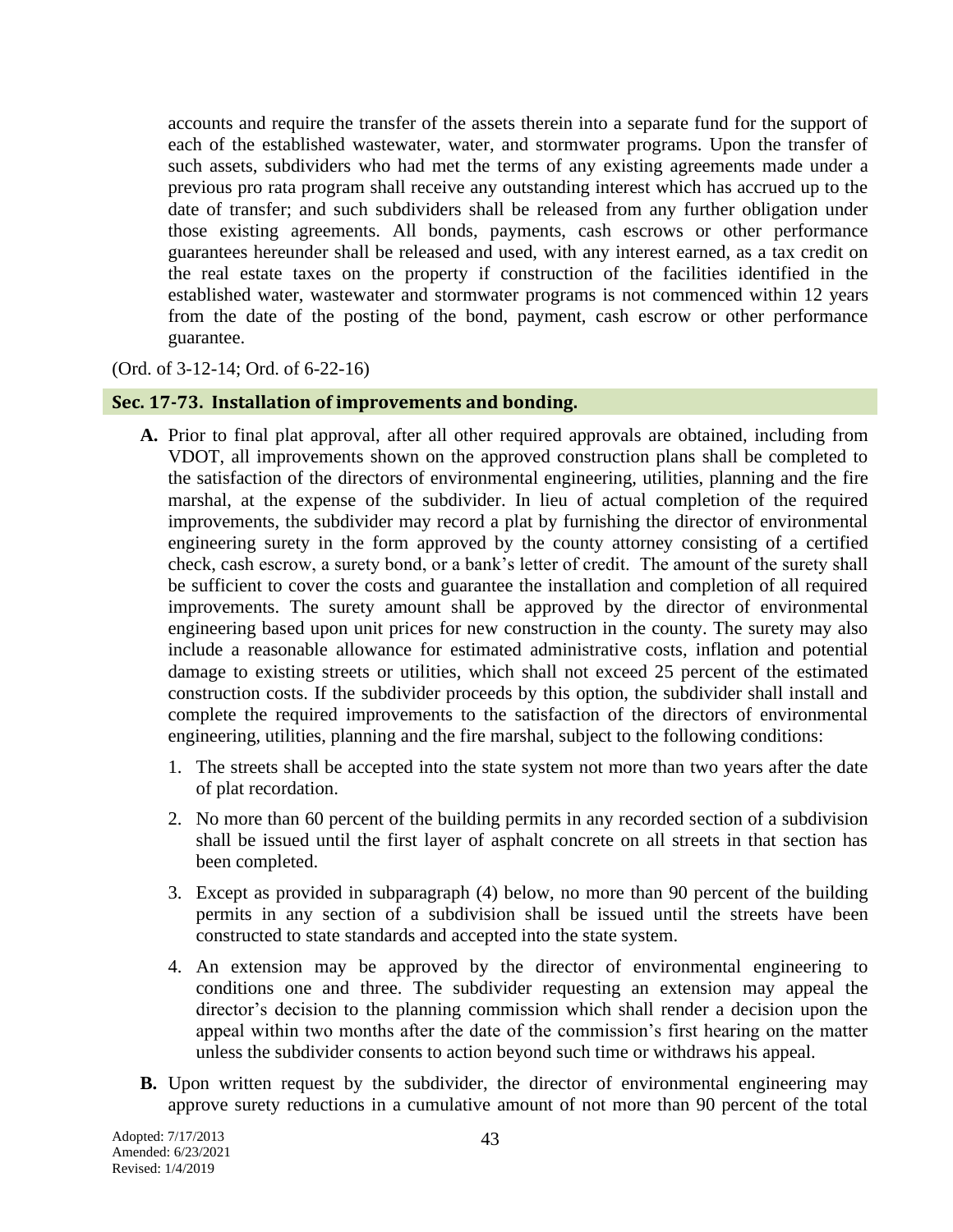cost of satisfactorily completed improvements and may approve further surety reductions, as appropriate, based upon the percentage of satisfactorily completed improvements. Surety reductions may not occur before the completion of at least 30 percent of the improvements.

- **C.** The director of environmental engineering shall not execute more than three surety reductions in any 12-month period per subdivision section.
- **D.** Upon final completion and acceptance of said improvements in residential or residential townhouse subdivisions with streets, the release of any remaining surety shall be subject to the requirements of Sec. 17-74. For the purpose of final release, the term "acceptance" shall be defined as the date of the board of supervisors meeting at which the board adopts the resolution requesting street acceptance into the VDOT state system for street maintenance.

#### **Sec. 17-74. Maintenance and bonding.**

- **A.** The subdivider shall be required to maintain and assume liability for the construction and maintenance of all required improvements per Sec. 17-73. This includes, but is not limited to, snow removal on streets and sidewalks until acceptance of said improvements by the county, state or other approving agencies.
- **B.** The subdivider shall be required to provide surety in an amount of ten percent of the cost of the required improvements as approved by the director of environmental engineering, in a form as outlined in Sec.17-73 to assure the satisfactory maintenance of the required improvements for a period of one year after the date of their acceptance in accordance with Sec. 17-73 or as provided by state law.

## **DIVISION 2. STREET STANDARDS**

#### **Sec. 17-75. General.**

The purpose and intent of this section is to regulate residential development in order to minimize the impact on the level of service of streets; to control the number of accesses to streets; to promote the ability of travel between subdivisions; to determine if existing and proposed transportation facilities are adequate to accommodate the traffic generated by the proposed development; to determine if appropriate traffic mitigation measures are provided; to provide appropriate pedestrian circulation networks among residential, residential townhouse, commercial, recreational areas, and public facilities; and to promote safety and convenience for the public.

Loop, residential collector, cul-de-sacs, and local streets within a subdivision shall, at a minimum, comply with applicable VDOT road standards and the VDOT Pavement Design Guidelines for Secondary Roads as applicable unless otherwise specified herein. All limited access, arterial and collector streets shall comply with the VDOT Road Design Manual.

#### **Sec. 17-76. Arrangement and Design.**

**A.** Streets shall be designed to ensure proper integration and coordination with other existing, recorded or planned streets within and contiguous to the subdivision. Subdivisions shall be designed to maintain proper relationship to topographical conditions and natural terrain features such as streams and existing vegetation. Streets and private pavement shall be designed to facilitate public convenience and safety, consistent with Chesterfield County Fire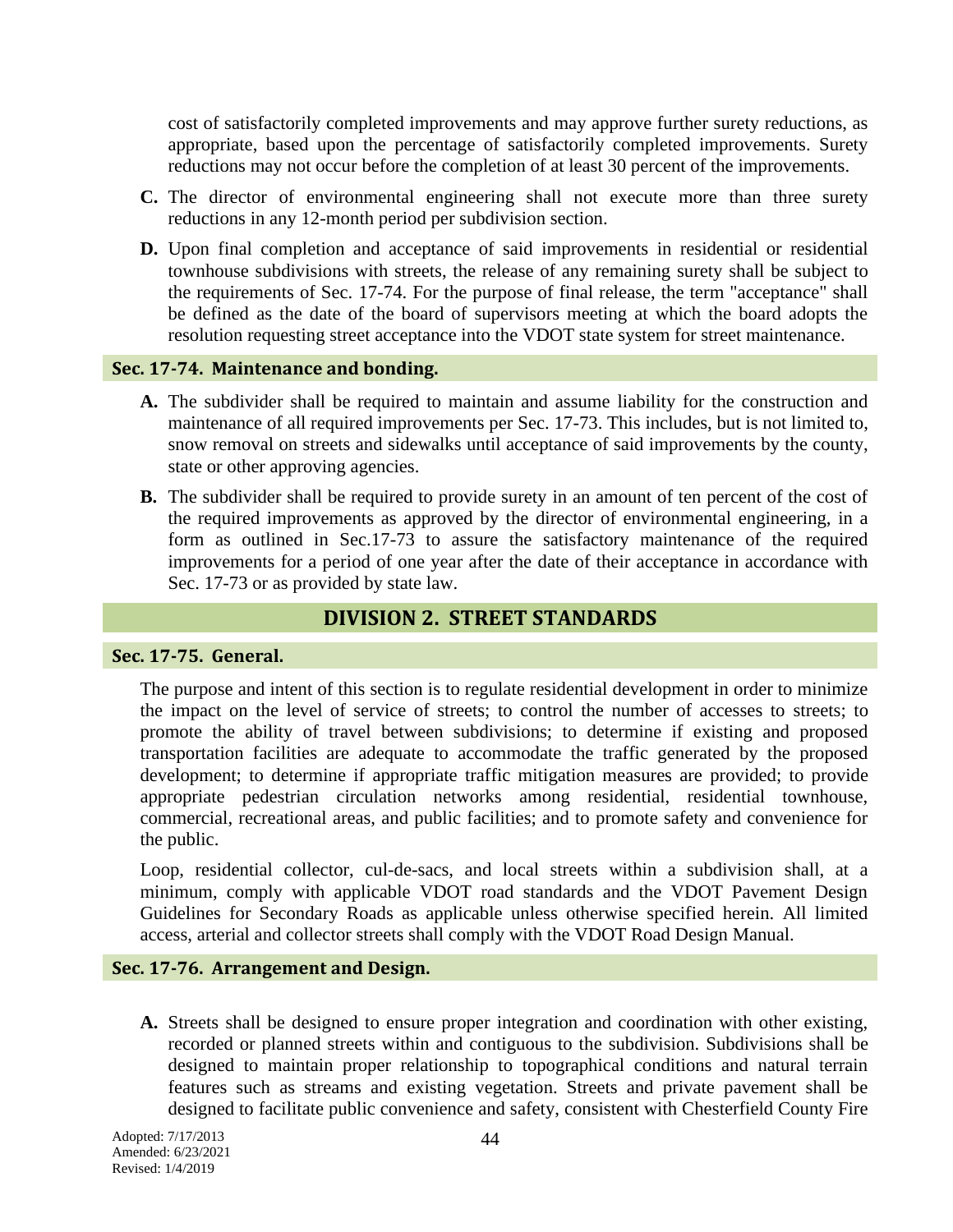Prevention Code standards for emergency vehicle access and as may be required by VDOT. Only if required by VDOT shall local streets within residential and residential townhouse developments serve as access to commercial or industrial uses as indicated in chapter 19.1.

- **B.** All streets shall be designed and constructed in accordance with this chapter, the current standards and specifications of VDOT, or county standards, whichever are more stringent.
- **C.** Residential collector streets shall be designed to:
	- 1. Conform to the planning commission stub road policy;
	- 2. Facilitate traffic circulation from one subdivision to another on local and residential collector streets, where appropriate; and
	- 3. Require the minimum number of street intersections with arterial and collector streets necessary to provide convenient and safe access.
- **D.** Local streets shall be arranged to:
	- 1. Conform to the planning commission stub road;
	- 2. Discourage speeding and cut through traffic;
	- 3. Permit effective stormwater drainage and efficient utility systems;
	- 4. Require the minimum number of street intersections with arterial and collector streets; and
	- 5. Minimize impacts to topographic and environmental features.
- **E.** To facilitate orderly development, the necessary rights-of-way and easements for stub streets to provide adequate access to adjacent property shall be dedicated to the boundary lines of the tract to be subdivided, in locations that are compatible with future development of the adjacent tract. This requirement may be waived if, in the opinion of the directors of transportation and planning or the planning commission, such stub streets are not necessary or desirable for the coordination of the layout of the subdivision with the existing streets or the most advantageous future development of adjacent tracts. When the adjacent property is developed, the subdivider of such property shall extend the streets and utility service to connect with the adjacent existing subdivision unless such connections are waived by the planning commission or director of planning, after review by the director of transportation and the fire marshal, or are in violation of zoning conditions, schematic plan approval, or requirements of this chapter.
- **F.** The necessary rights-of-way and easements for stub streets to provide adequate access to the adjacent property shall be dedicated at the time a subdivision is recorded.
- **G.** Subdivisions shall adequately accommodate continuity of streets and shall provide for proper extension to subsequent phases, sections, and development of adjacent property, as determined by the reviewing departments as follows:
	- 1. A local street shall provide sole access to a cumulative total of no more than 50 lots.
	- 2. The first street into the subdivision shall be designed and constructed as a residential collector, collector, or arterial street if: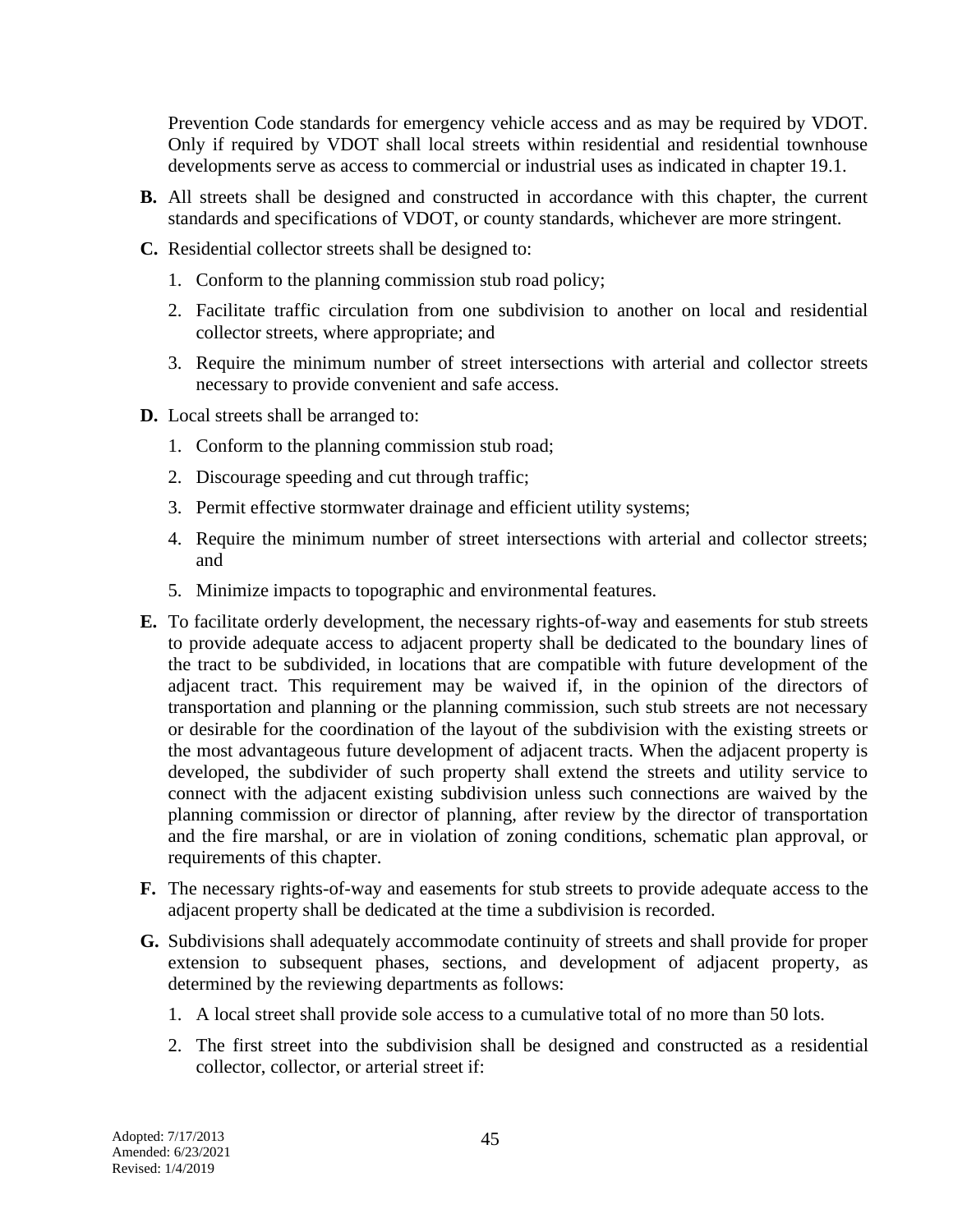- a. The number of lots shown on the preliminary plat, accessible by only one street, connected to a suitable street with two street connections, is in excess of 50 lots but no more than 100 lots, or
- b. The connection to an adjacent undeveloped parcel as required by this subsection, or an existing stub is anticipated to generate traffic volumes in excess of the planning commission stub road policy on any subdivision street.
- 3. A second street connection providing access to all lots shall be constructed prior to, or in conjunction with, the recordation of more than a cumulative total of 50 lots, unless a residential collector, collector, or arterial street with one way in and out is provided and such street complies with the following:
	- a. Access is provided to no more than a cumulative total of 100 lots;
	- b. Such street is shown traversing the area encompassed by the preliminary plat from an existing residential collector, collector, or arterial street to the boundary of the subdivision;
	- c. Proposed water and/or sewer lines within and adjacent to such street shall, at a minimum, be constructed with each phase, or extended as required by preliminary plat approval; and
	- d. Recordation and construction of such street is in accordance with an approved phasing plan as determined at the time of preliminary plat review. Modifications to the proposed phasing plan shall be addressed through a Technical Correction Letter unless such modification involves a Major Change.
- 4. Relief to access requirements of Sec. 17-76.G.
	- a. Relief to the requirements of this subsection may be granted at the time of zoning for cases filed prior to November 26, 2002. The requirement for access to any proposed subdivision shall be governed by the conditions of that case.
	- b. Relief to the requirements of this subsection may be granted at the time of zoning for cases filed after November 26, 2002 with a preliminary plat consisting of an approximate lot and street layout with sufficient documentation that clearly demonstrates:
		- 1) The amount of relief does not exceed the allowable number of lots by more than 25 percent; and
		- 2) Existing severe topographic, physical or extenuating circumstances, or environmental features exist so that there is no other practical means of providing another access; or
		- 3) Without granting relief to these requirements, traffic on an existing local street will exceed the planning commission's stub road policy as determined by the director of transportation.
	- c. After November 26, 2002, relief to these requirements may be granted by the planning commission or director of planning if: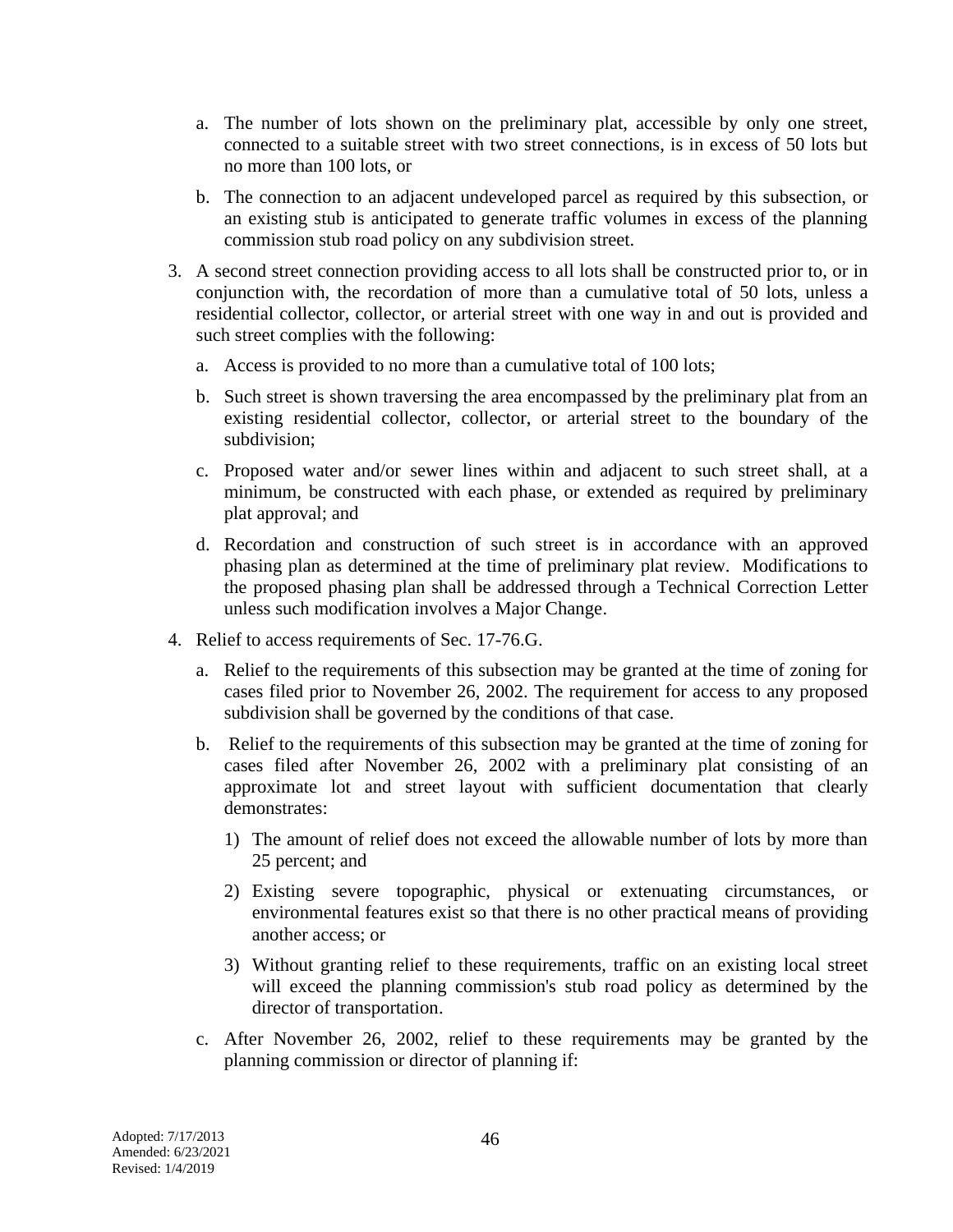- 1) Existing severe topographic, physical or extenuating circumstances, or environmental features exist so that there is no other practical means of providing another access; or
- 2) The planning commission may grant relief to these requirements if the resultant traffic on an existing local street will exceed the planning commission's stub road policy as determined by the director of transportation, unless otherwise required by VDOT.
- **H.** Subdividers of all parcels or lots located at existing or proposed crossovers along collector and arterial streets, and any break in the median of an existing or planned divided street, shall submit and receive approval of a plan from the director of transportation which addresses access for the surrounding area. Such plan must be approved prior to preliminary plat approval or for a subdivision not submitting a preliminary plat, prior to any construction plan approval. The director of transportation may require the subdivider to provide access to adjacent properties.
- **I.** Curb and gutter shall be required on all local streets in all subdivisions where the average lot has less than 90 feet of street frontage. On local streets in subdivisions outside of the Upper Swift Creek Watershed, either curb and gutter or roadside ditch may be used where the average lot has frontage of 90 feet or more. In the Upper Swift Creek Watershed, roadside ditches shall be required on all local streets in all subdivisions where the average lot frontage is 90 feet or more, provided, however, that the director of environmental engineering may approve the use of curb and gutter where the average lot frontage exceeds 90 feet if low impact development (LID) measures are used to address stormwater runoff from street surfaces. These calculations exclude those lots fronting on a cul-de-sac. Curb and gutter installation may be waived, in whole or in part, by the director of planning or by the planning commission, to preserve the existing neighborhood local street drainage method.
- **J.** The minimum pavement requirement for all local streets shall be a pavement design system meeting VDOT standards, which at a minimum utilizes VDOT approved base materials and two layers of asphalt concrete, as verified by the director of environmental engineering.
- **K.** Design standards for limited access, arterial, and collector streets shall be approved by the director of transportation, except no street shall have a design less than VDOT standards.

(Ord. of 4-15-15; Ord. of 6-24-15)

#### **Sec. 17-77. Access to arterial or collector streets.**

- **A.** The director of transportation shall review and, if appropriate, approve direct access to arterial and collector streets from subdivisions that border on or contain an existing or proposed arterial or collector street. Each subdivision shall be limited to one direct access unless an access plan is submitted to and approved by the director of transportation for more than one access as needed for subdivisions with more than 50 lots accessed through a local road or 100 lots accessed through a collector road. Access provided by an existing or planned street network on an adjacent property to an arterial or a collector street shall be considered a direct access.
- **B.** No lot shall have direct access on an existing or proposed arterial, collector street or residential collector unless approved by the director of transportation.

Adopted: 7/17/2013 Amended: 6/23/2021 Revised: 1/4/2019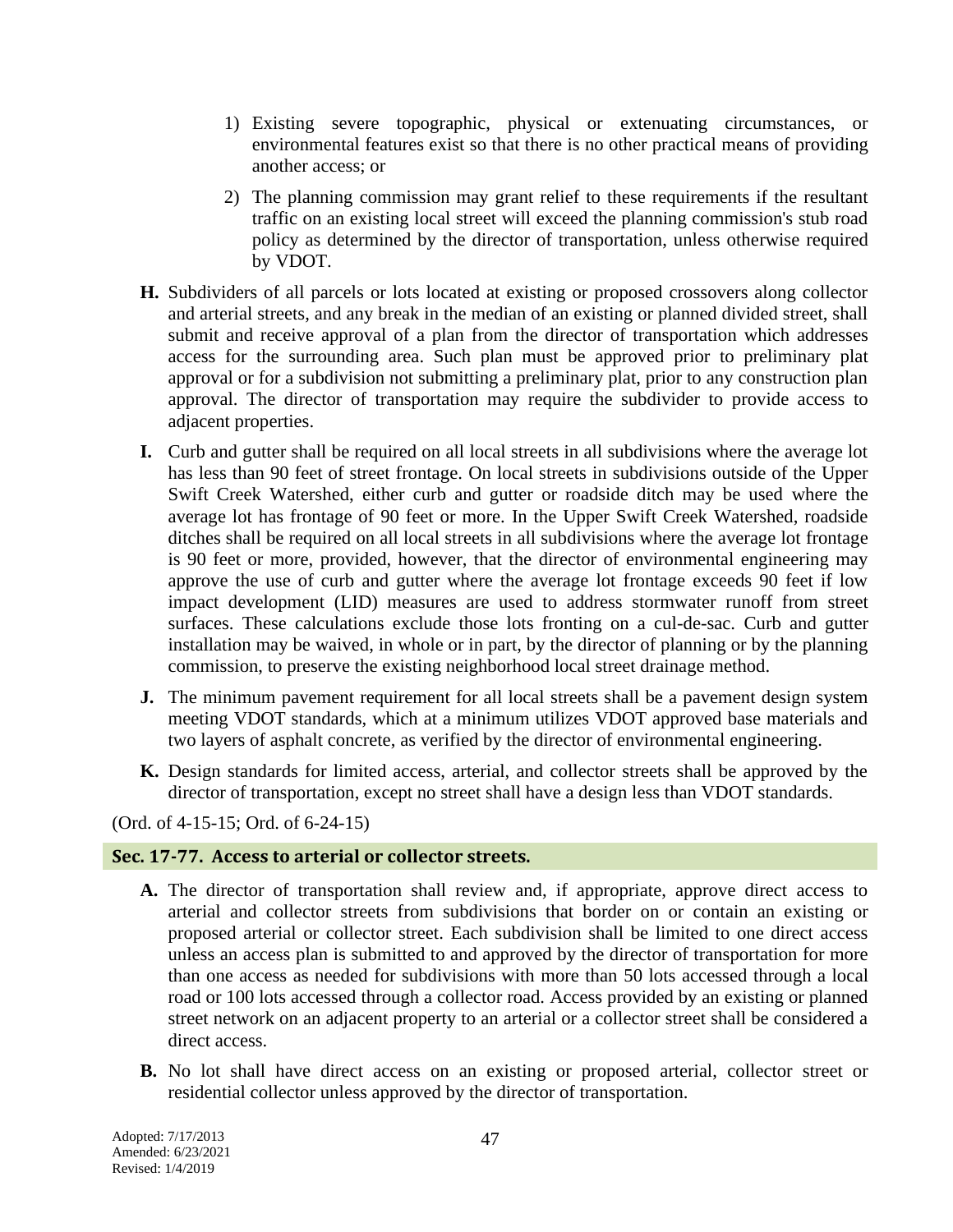#### **Sec. 17-78. Street right-of-way width.**

Right-of-way widths of all streets shall be determined by the director of transportation; except that no street shall have a street right-of-way width less than VDOT standards.

#### **Sec. 17-79. Cul-de-sac streets and temporary turnarounds.**

- **A.** Cul-de-sac streets shall not provide access to more than 50 lots. Cul-de-sac streets with less than 25 lots shall provide a minimum cul-de-sac pavement radius of 35 feet. Cul-de-sac streets with more than 25 lots shall provide a minimum cul-de-sac pavement radius of 45 feet.
- **B.** Temporary turnarounds on local streets shall comply with the previously stated pavement radius standards. Temporary turnarounds within the limits of the preliminary plat may, at the direction of the director of environmental engineering, be constructed on easements beyond the limits of the final plat.

#### **Sec. 17-80. Street intersections.**

- **A.** Street intersections along one side of an existing or proposed collector or arterial street shall align with existing or proposed intersections on the opposite side of such street unless otherwise approved by the director of transportation and VDOT.
- **B.** Alley intersections with streets shall be constructed to VDOT standards.
- **C.** At any street or alley intersection sight distance easements shall adhere to VDOT standards.
- **D.** In subdivision design, the minimum pavement for a corner radius shall be 35 feet for local streets and 50 feet for other streets. In residential townhouse and cluster subdivisions, the minimum pavement for turning radii shall be reviewed by the fire marshal for compliance with the Chesterfield County Fire Prevention Code based upon a demonstrated ability to provide for adequate emergency vehicle access.
- **E.** Local street intersections shall not be located within the vehicle stacking area of the street that intersects an arterial or collector street.

#### **Sec. 17-81. Alleys and private pavement.**

- **A.** Generally.
	- 1. Dead-end alleys or drives are prohibited unless adequate turnaround facilities are provided at the terminus.
	- 2. Alleys are typically not required by the county and therefore shall not be dedicated as right-of-way unless they will be maintained by VDOT.
	- 3. Where alleys or drives are provided which are not maintained by VDOT, they shall be shown as open space or, if approved by the directors of environmental engineering, planning and transportation, in an easement controlled and maintained by a homeowners' association as specified in Sec. 19.1-303.
	- 4. When private pavement areas are required fire access lanes, they shall meet the standards of the Chesterfield County Fire Prevention Code. The subdivider shall submit to the fire marshal a statement and a geotechnical report signed by an engineer, certifying that said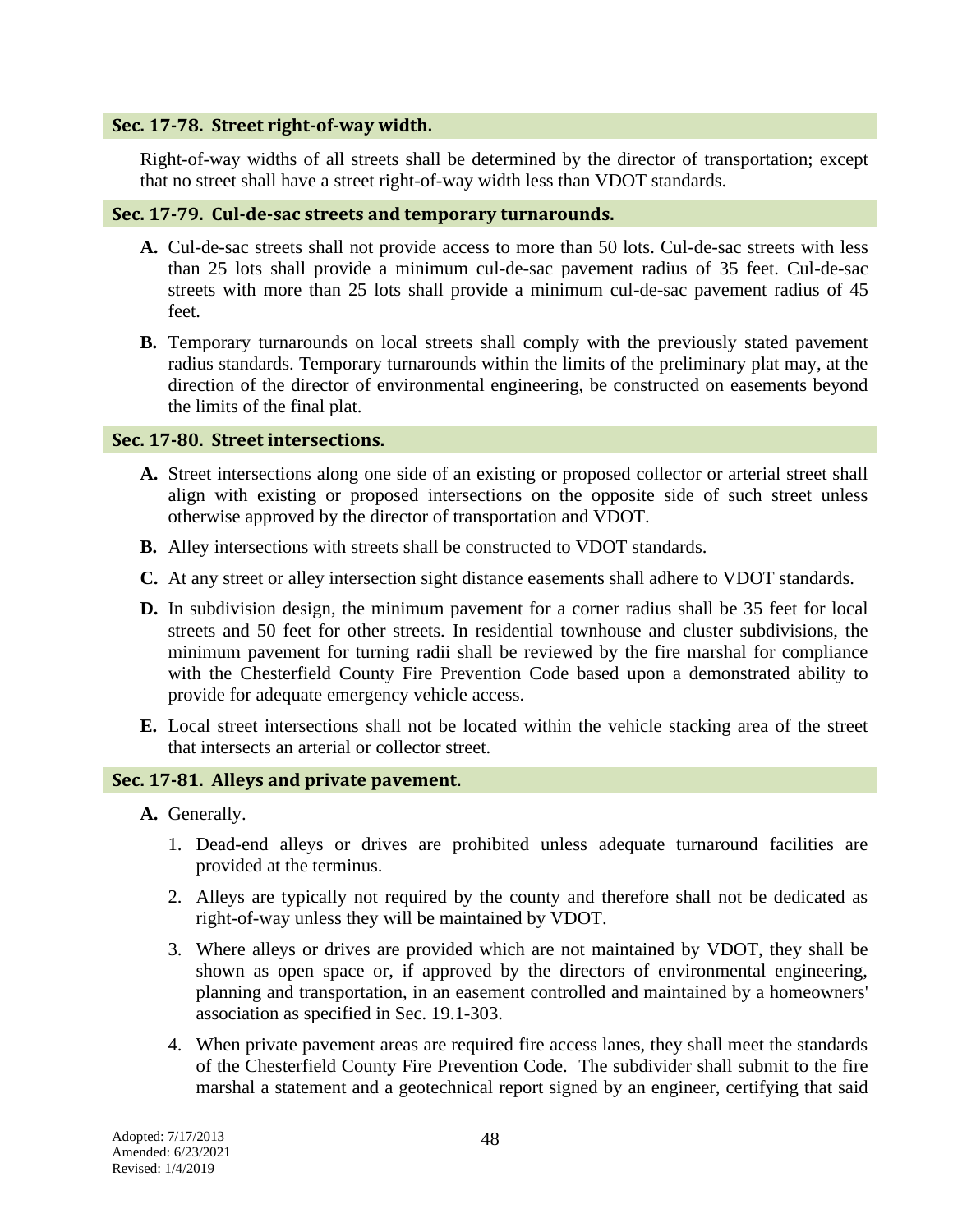pavement design and construction is in accordance with the Chesterfield County Fire Prevention Code.

- **B**. Design and Specifications.
	- 1. Unless the approved plan specifies stricter requirements, any private pavement shall be designed in accordance with the pavement design standards and specifications of VDOT.
	- 2. The use of private pavement shall require the implementation of a county approved inspection program by the subdivider to ensure compliance with VDOT standards and specifications. Services to inspect and verify compliance of the private pavement construction with the plans and specifications shall be provided by a third party geotechnical engineer approved by the county.
	- 3. The engineer inspecting the construction, shall provide the county certification that each phase of construction meets requirements, and that all private pavement areas have been constructed in strict accordance with the plans and specifications. This certification, including related documentation and testing results, shall be provided to the county for any subdivision section that includes private pavement, prior to the acceptance of any of the section's public roads into the state maintenance system. The county may establish a program by which the documentation and testing results provided are evaluated, which may include independent review by geotechnical engineers contracted by the county and paid for by the subdivider.
	- 4. Surety shall be provided in accordance with Sec.17-74 covering the maintenance cost of any private pavement.
	- 5. In addition to any signage required by Chapter 16 of the Code, private pavement shall be posted with signage at any entrance from a public road which shall state, "Privately maintained pavement", or similar language as approved at time of construction plan review.
- **C.** Maintenance and Ownership.
	- 1. Any subdivision and residence served by the private pavement shall be subject to a recorded covenant expressly requiring maintenance of such pavement by a homeowner's association.
	- 2. The final plat and covenants for such development shall expressly state that the County and VDOT do not have responsibility for the service life, maintenance, repair, or replacement of private pavement.

(Ord. of 6-24-15)

#### **Sec. 17-82. Sidewalks.**

Subdividers shall provide sidewalks in accordance with the planning commission residential sidewalk policy on all streets where they qualify for VDOT or county maintenance, and any additional or other locations if required as a condition of zoning or schematic plan approval, or as a requirement of VDOT. Exceptions to the planning commission residential sidewalk policy

Adopted: 7/17/2013 Amended: 6/23/2021 Revised: 1/4/2019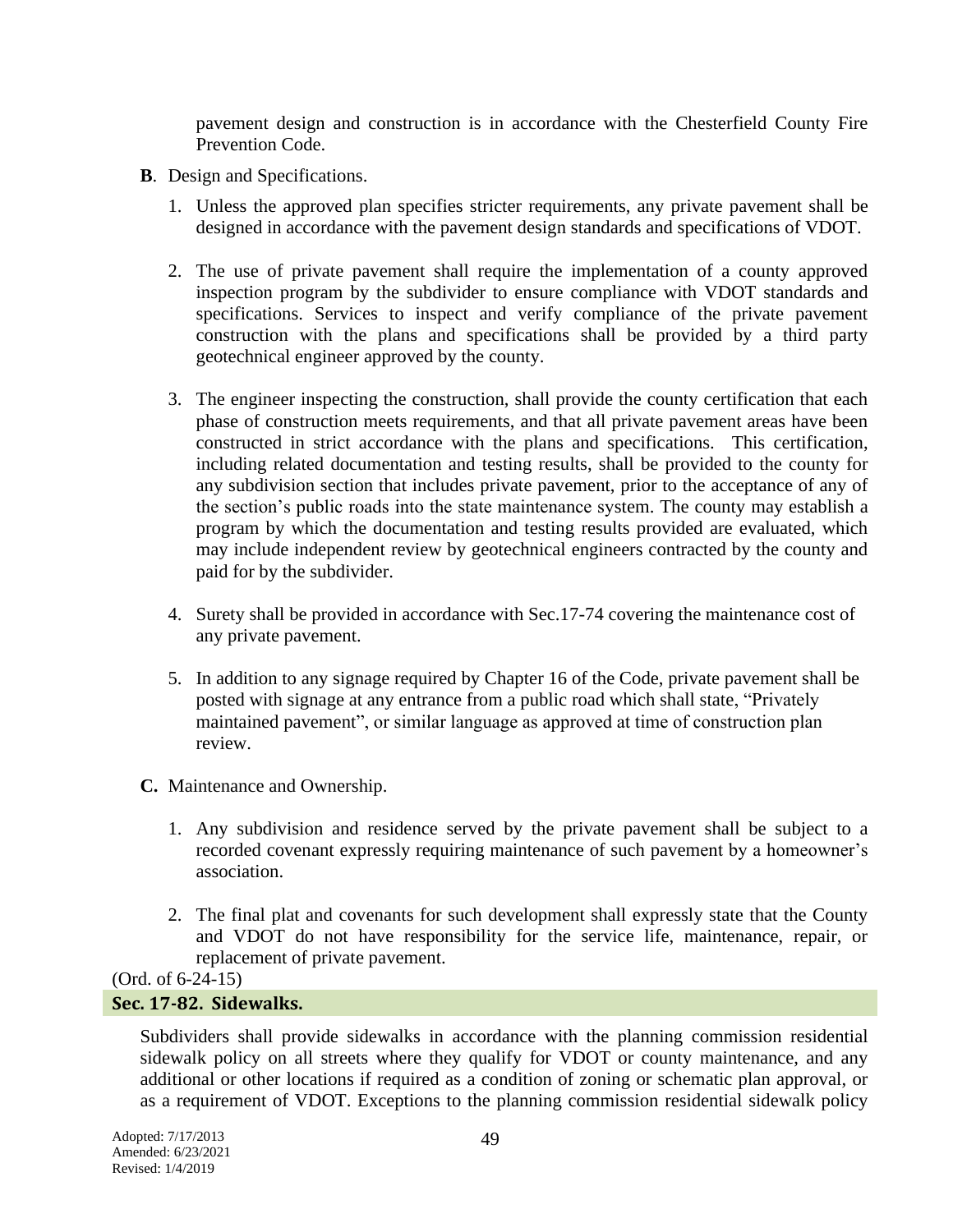shall be at the discretion of the planning commission or directors of transportation, planning and environmental engineering.

Sidewalk requirements shall be determined through the plan review process as determined by the county. The sidewalks shall be shown on the preliminary plat, construction plan and if required on the overall conceptual plan. Construction may be phased as approved by the county, but as a minimum, shall be bonded and constructed with each section recorded where the sidewalk is located.

The subdivider shall construct all sidewalks required by the planning commission residential sidewalk policy per the design standards contained herein. Where sidewalks qualify for maintenance by VDOT or the county, they shall be designed and installed in accordance with VDOT standards. For all private sidewalks, the subdivider shall demonstrate long term maintenance responsibility in accordance with Sec. 19.1-303.

(Ord. of 4-15-15; Ord. of 6-24-15)

## **DIVISION 3. LOT AND PARCEL STANDARDS**

#### **Sec. 17-83. Minimum requirements.**

- **A.** The size, shape orientation, and soils of lots and parcels shall be appropriate for the location of the subdivision and for the type of development. Lot dimensions shall conform to the requirements of chapter 19.1 or conditions of zoning approval.
- **B.** Lots or parcels to be served by onsite sewage systems or private wells shall comply with the regulations of the state health department and Chapter 12 of the Code. For subdivisions utilizing onsite disposal sewage systems, the final plat shall contain the following language:

Conventional and alternative onsite sewage systems shall be maintained (including pump-out or inspection requirements) in accordance with county code and state regulations.

- **C.** Lots and parcels shall be laid out so as to enable positive drainage to be provided away from all buildings. Individual lot and parcel drainage shall be coordinated with the general stormwater drainage pattern for the area. Drainage shall be designed to avoid concentration of stormwater discharging into inappropriate receiving areas within lots. The director of environmental engineering may require the subdivider to depict the building envelope as established by an engineer or surveyor on the final plats.
- **D.** Lots and parcels shall comply with the following standards:
	- 1. Each lot or parcel shall be buildable with at least one building envelope.
	- 2. Lots or parcels shall not contain elongated appendages solely to provide necessary square footage of area which would be unusable for normal purposes.
	- 3. Lots or parcels shall not contain isolated remnants separated from the major portion of the lot by a creek or drainageway which would be unusable for normal purposes unless located on the perimeter of the tract.
	- 4. Corner lots or parcels shall be of sufficient width to provide the applicable front/corner yard setbacks.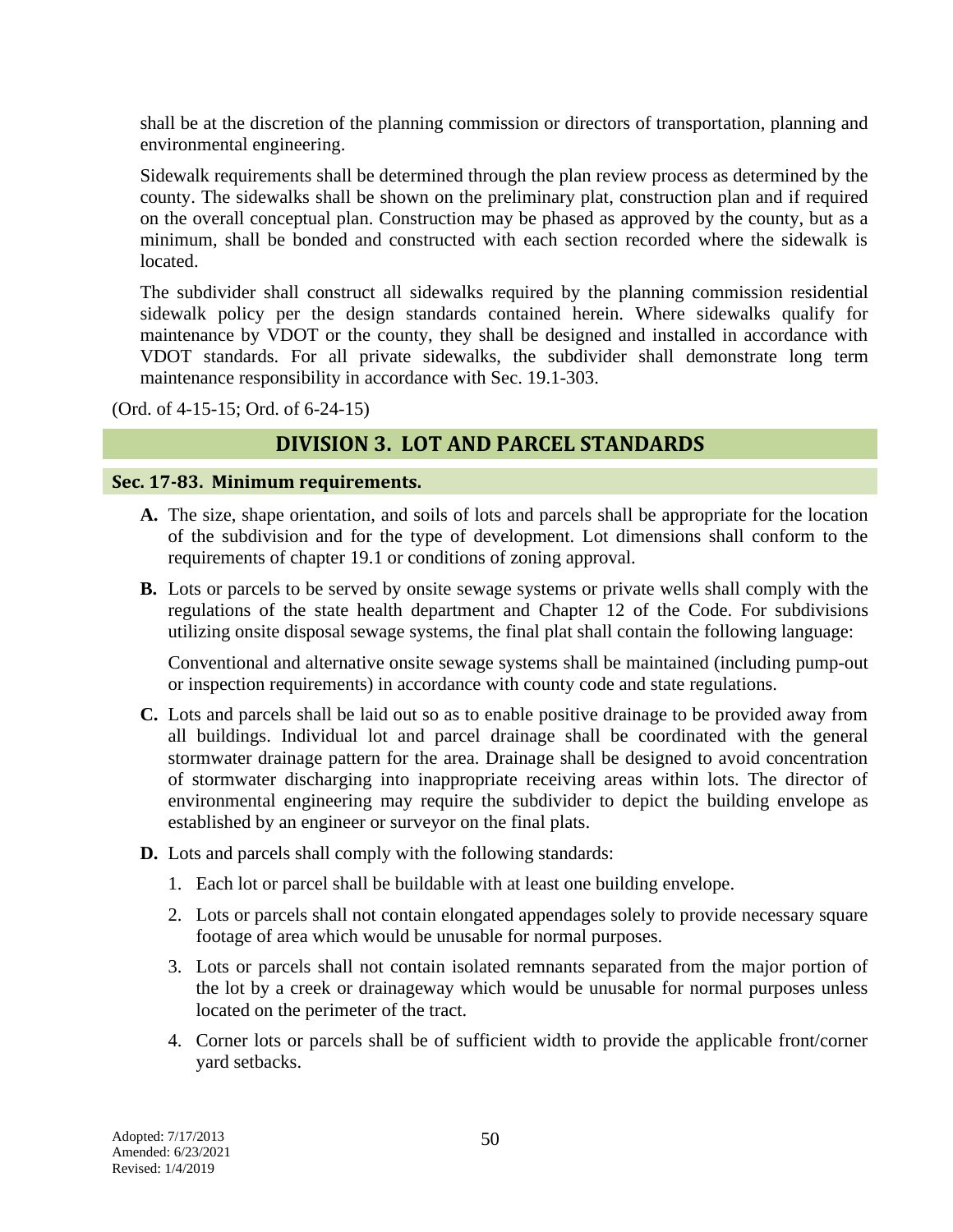- 5. Side lot or parcel lines shall be approximately at right angles to street lines or radial to the cul-de-sac.
- 6. The building envelope for any lot or parcel shall be within county boundary lines.
- 7. Access to each lot or parcel shall be provided within the area of the required road frontage.
- **E.** Flag lots shall be designated during the review of the preliminary plat. In addition to the requirements of this section, flag lots must meet these additional requirements:
	- 1. Lot design requirements.
		- a. For any flag lot the flagpole portion of the lot shall never be less than 30 feet in width. This portion of the lot is not considered buildable.
		- b. The lot area requirements shall be met in the buildable portion of the lot.
		- c. The flagpole portion for any flag lot shall not extend more than 150 feet from the right of way of the public road.
		- d. Each flag lot shall have its own driveway from a public street.
		- e. Under no circumstances shall lots be arranged so that one is behind another.
	- 2. Flag lots may only be used in the following circumstances:
		- a. When there is no other reasonable method to protect or limit direct impacts to environmental features, historic resources (historic districts, landmarks, and landmark sites identified consistent with chapter 19.1), or required drainfields; or
		- b. When due to topographic constraints or shape, undeveloped areas within a preliminary plat are not feasible to provide a public street with lots; or
		- c. When used within the overall design of a lot subdivision to provide common area corridors around or between groups of lots as part of an overall common area system for the development. Such common area shall include, but not be limited to, minimum four foot wide paved trails that connect to a pedestrian network within the development that provides access to one or more available destinations internal or external to the development, such as but not limited to, recreational, shopping or public facilities, as approved by the planning department. Where sidewalks in the public road system provide appropriate connections within the development, common area between lots without paved trails shall protect forest vegetation with a minimum of 1 tree for every 100 square feet of common area. Should insufficient vegetation remain a landscape plan, related surety and plantings shall be provided in accordance with Sec. 19.1-246 and 19.1-248. The minimum width for any common area is twenty feet.
- **F.** Except as provided in subsection G, all lots that receive preliminary approval after November 12, 2003, and which are substantially divided by environmental features with a drainage area exceeding fifty (50) acres, shall contain a minimum contiguous area of not less than 9,000 square feet which meets the following:
	- 1. Exclusive of the environmental features;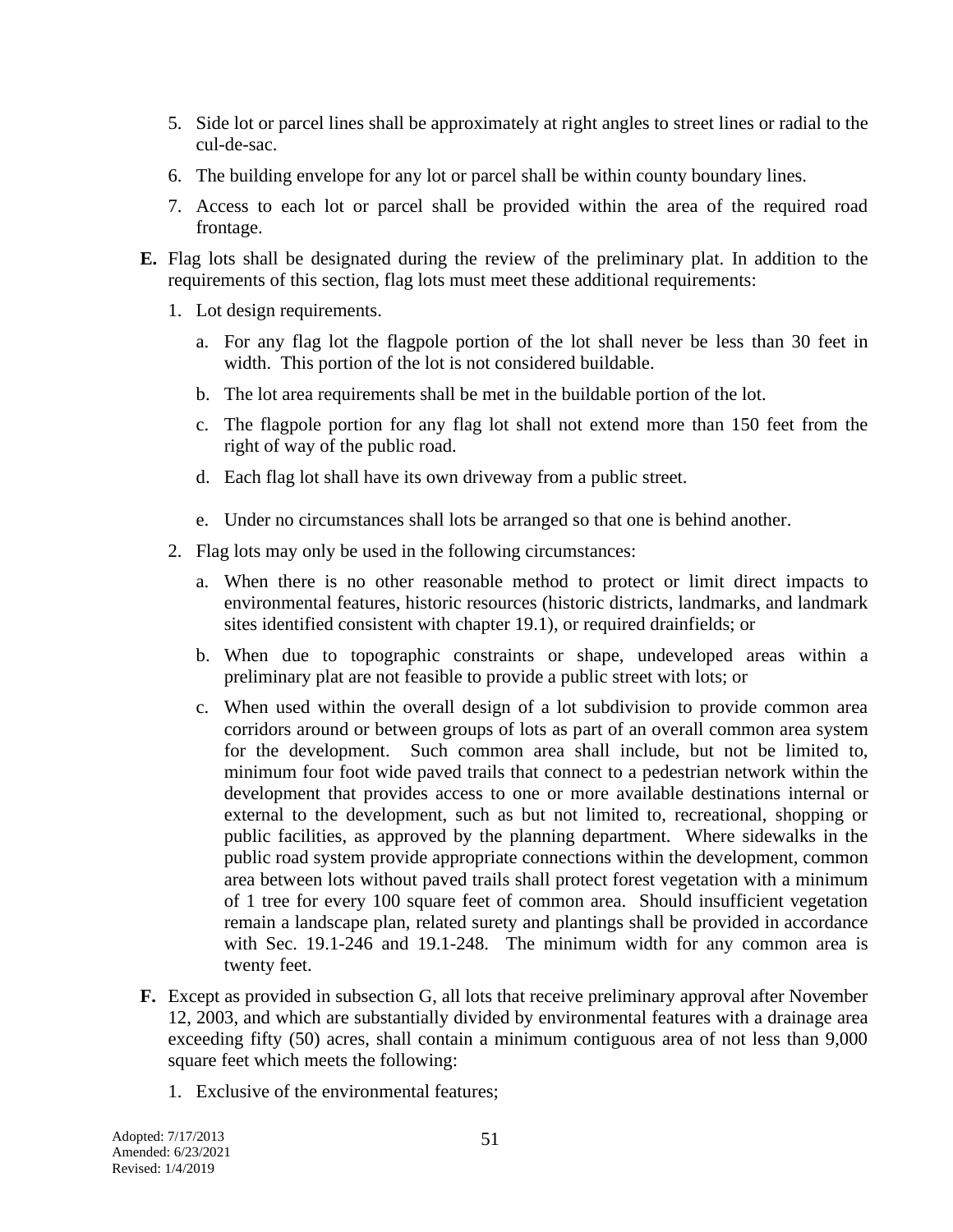- 2. Located adjacent to the required street frontage and between the street frontage and the environmental features; and
- 3. For purposes of this subsection, a lot shall not be considered to be substantially divided by environmental features if an existing natural and continuous accessway, a minimum of fifteen (15) feet in width, provides access from the front of the lot to any proposed building envelope that is not adjacent to the street frontage.
- **G.** The requirements of subsection F shall not apply to:
	- 1. Residential townhouse lots;
	- 2. Lots that are permitted by zoning condition to be less than 9,000 square feet, provided that the lot contains a minimum contiguous area equal to or greater than the minimum lot size required by the zoning condition; and
	- 3. Lots where:
		- a. USACOE and/or any state agency having jurisdiction approves a crossing of the environmental features, and
		- b. The minimum contiguous area, exclusive of environmental features on the portion of the lot not adjacent to street frontage, is not less than 9,000 square feet, and
		- c. The minimum contiguous area is located on that portion of the lot that is connected by the crossing. The size of drainage structures for any such crossing shall also satisfy the requirements of the department of environmental engineering's Reference Manual and floodplain management ordinance (chapter 19.1, article V, division 1 of the Code).

(Ord. of 6-24-15; Ord. of 6-22-16)

#### **Sec. 17-84. Reserved.**

(Ord. of 3-12-14; repealed by Ord. of 6-22-16)

#### **Sec. 17-85. Definitions.**

- **A.** The definitions contained in this section shall be observed and applied, except when the context clearly indicates otherwise.
- **B.** References to the supervisors, officers, agencies, boards, or commissions shall be Chesterfield County officers, agencies, boards or commissions, unless the context requires otherwise.
- **C.** Definitions from chapter 19.1 are incorporated within this chapter by this reference. Where terms are defined by both chapters, definitions from chapter 17 shall apply to procedures contained within chapter 17 and shall have no bearing on procedures within chapter 19.1.
- **D.** The following definitions shall apply to this chapter:
- **Access:** The right to cross between public and private property allowing pedestrians and vehicles to enter and exit property.
- **Adjacent:** Property having a common boundary, property located across a street, or property separated by open space.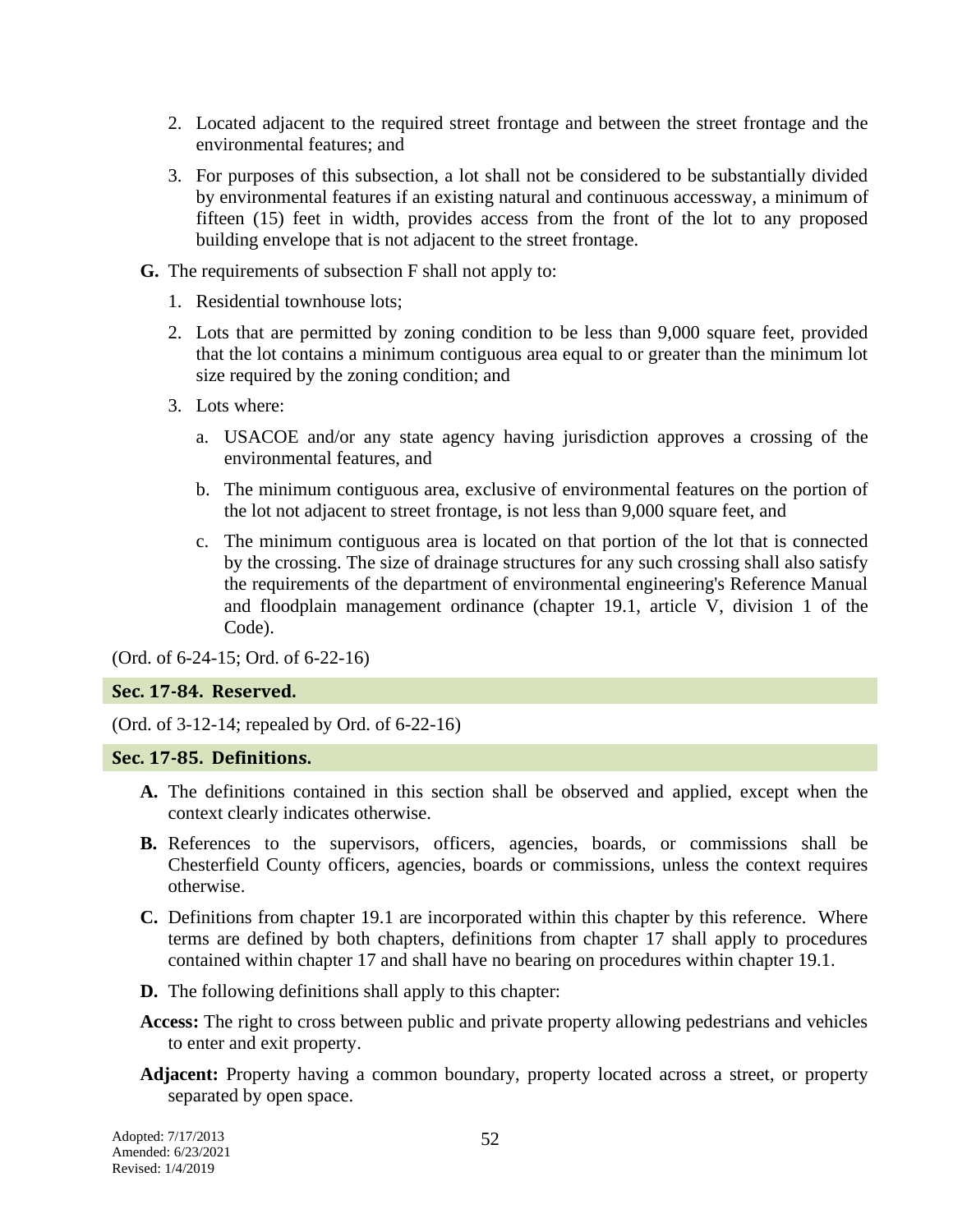- **Amended plat:** An alteration of a recorded plat or portion thereof which does not involve a change in property lines. Amendments may include, but are not limited to, name changes and typographical corrections relating to text, metes and bounds descriptions, coordinate points, floodplain limits, wetland limits, RPA lines, setback lines, drainage easements, buffers, incorrectly numbered lots or parcels.
- **Buffer:** A designated area of existing or proposed vegetation, berms, fences or walls intended to address at least one of the following:
	- 1. Provide open space between streets, properties, and certain uses;
	- 2. Preserve existing vegetation or provide for vegetation;
	- 3. Provide transition and separation between differing land uses and sensitive environmental, topographic, or historic features;
	- 4. Reduce noise and glare;
	- 5. Maintain privacy; and
	- 6. Control vehicular access.
- **Buildable footprint**: The portion of the building envelope depicted on plats or plans to be occupied by the structure, and that demonstrates the ability of the subdivider to comply with Chapter 12 relative to onsite sewage systems and private wells, and the requirements of Chapter 10, Fire Protection Code relative to fire access.
- **Buildable lot:** A lot that is recorded in accordance with provisions of the Code and state law and that has at least one building envelope.
- **Buildable parcel:** A parcel that is recorded in accordance with provisions of the Code and state law and that has at least one building envelope.
- **Building envelope:** The area of the lot or parcel which is in compliance with the building site standards as specified in the Code.
- **Building setback line:** A line within a lot or parcel so designated on a recorded plat or as otherwise established by the Code, and that defines the building envelope.
- **CBPA:** The Chesapeake Bay Preservation Act, Code of Virginia Title 10.1, Chapter 21 §§ 2100 et seq.
- **Chesterfield County Fire Prevention Code:** Chapter 10, Article 1, Section 10-3 of the Chesterfield County Code of Ordinances, as amended.
- **Circuit Court:** Chesterfield County Circuit Court.
- **Circuit Court Clerk:** The clerk of the Chesterfield County Circuit Court.

**Code:** Code of the County of Chesterfield, 1997, amended.

**Common Area:** As defined in chapter 19.1. For residential developments, ownership and maintenance responsibility for such areas will be held by a homeowners association. Common area is not a buildable lot and a buildable lot cannot be located within Common area.

**Commonwealth:** The Commonwealth of Virginia.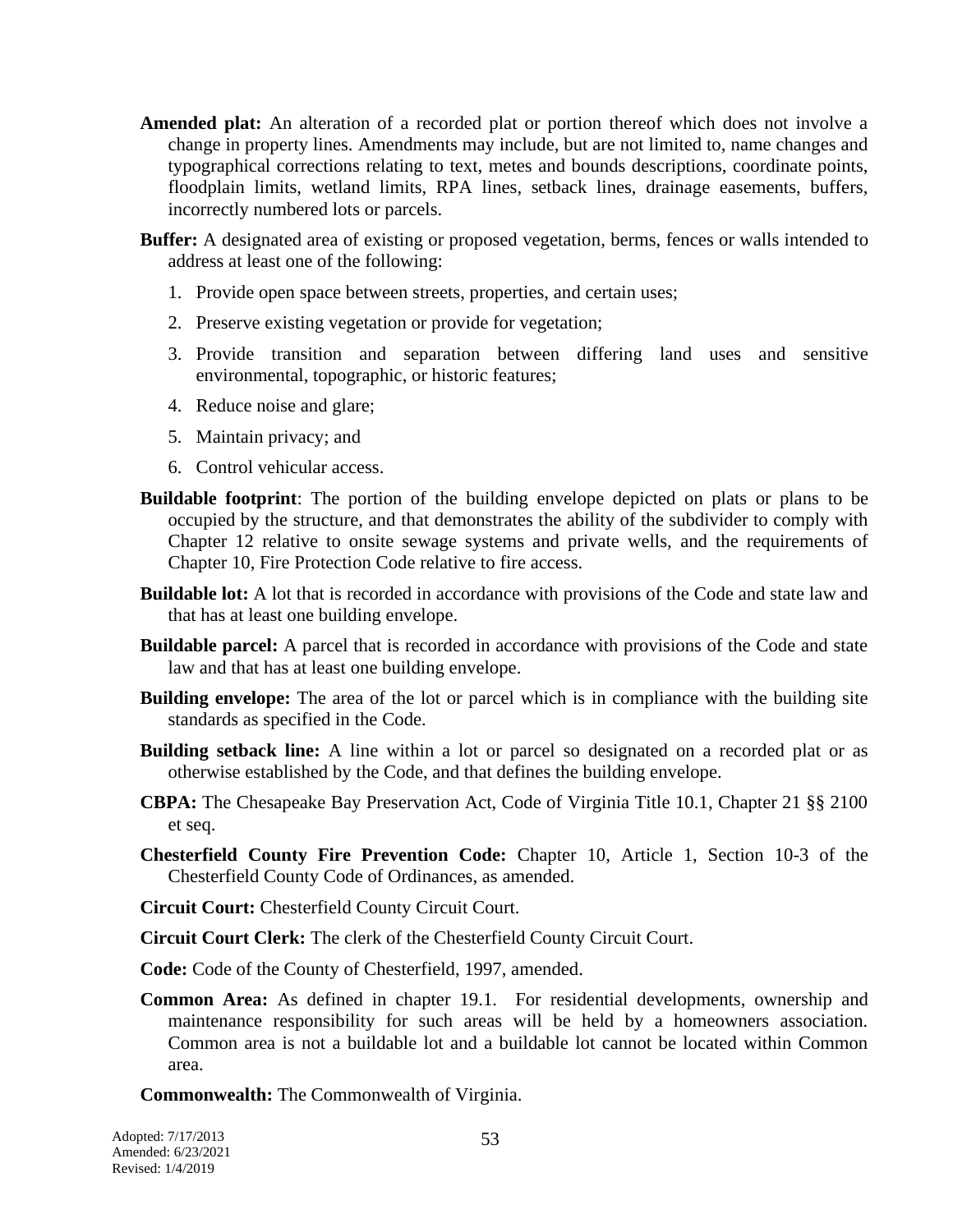- **Complete application:** A subdivision application providing the entire form and plan or plat, containing all required application information, including applicable fees.
- **Comprehensive plan:** An overall guide to manage Chesterfield County's physical growth adopted pursuant to the Code of Virginia, § 15.2-2223 et seq.
- **Construction Plan Table Review:** Review of a revised construction plan that in the opinion of all members of the plans review team involve minor changes and the impacts of such revisions are minimal. The review of such plans shall occur at a joint meeting between the team and the subdivider. Construction plan table review shall not include an initial application for a construction plan adjustment, but shall include review of a revised adjusted construction plan for subsequent submissions conforming to the criteria herein.
- **Construction plans:** A set of drawings and related specifications for the construction of facilities within or serving a subdivision including, but not limited to, streets, water and wastewater systems, stormwater improvements.
- **County:** Chesterfield County, Virginia.
- **Cul-de-sac:** The terminus of a cul-de-sac street that provides for the safe and convenient reversal of traffic movement.
- **Day:** Calendar day, unless otherwise specified in this chapter.
- **Engineer:** An engineer licensed by the commonwealth.
- **Environmental features:** Wetlands, waters of the United States, resource protection areas, flood plains, riparian corridor management areas, and SWM/BMPs.
- **Family subdivision:** A single division of land to create lots or parcels for the purpose of a sale or gift to a member of the immediate family including their spouse for joint title of the property owner, including a partition of property owned by immediate family members. An immediate family member is defined as any person who is a natural or legally defined offspring, stepchild, spouse, sibling, grandchild, grandparent or parent of the owner.
- **Final plat:** The plat of a proposed lot subdivision submitted for review and comment prior to recordation.
- **Flag lot**: A lot which has a narrow appendage (flagpole) providing the required street frontage and through which access is provided to an enlarged portion of the lot.
- **GIS:** Geographic information system owned and operated by the county.
- **GPIN:** Geographic parcel identification number, as assigned by the GIS section of the Information Systems Technology Department.
- **Line modification:** The adjustment of one or more lot or parcel lines within a recorded subdivision that does not result in the creation of one or more additional lots or parcels. Line modifications may include, but are not limited to, combining lots or parcels, apportioning an existing lot or parcel between existing adjacent lots or parcels, and alterations of lot or parcel lines. A line modification shall not be deemed to establish a new lot or parcel creation date.
- Lot subdivision: The division of any parcel of land for residential or residential townhouse use into two or more lots for the purpose, either immediate or future, of transfer of ownership or development. Lot subdivisions exclude: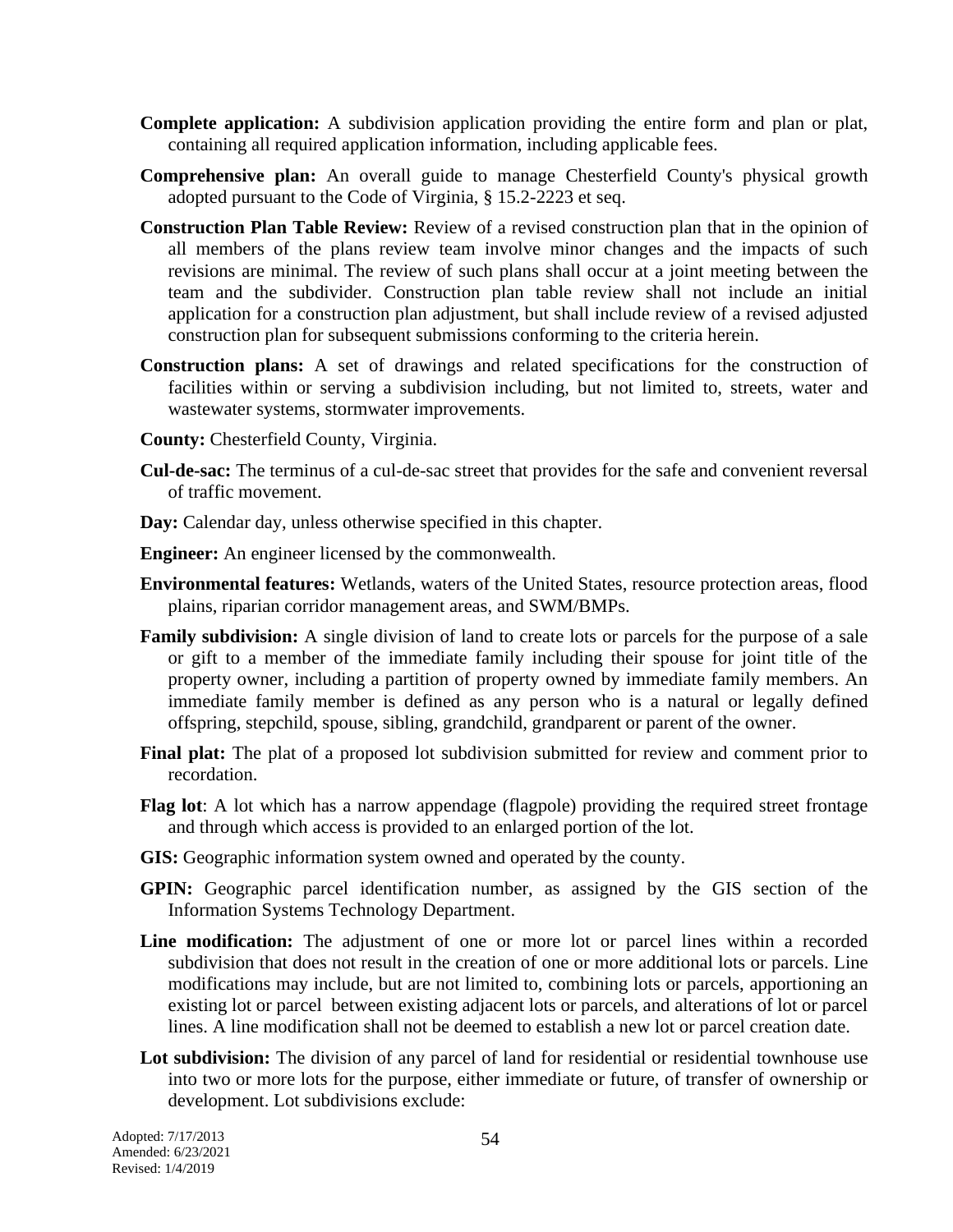- 1. Residential parcel and family subdivisions as defined in this section.
- 2. Granting or extinguishing easements, and division of land for augmented estates, subordination or lien priority, plats of open space not directed at the creation of lots or parcels for sale, and not done for the purpose of circumventing this chapter.
- 3. Division of land with commercial or industrial zoning as defined by chapter 19.1 for the purpose of office, business, or industrial development.
- **Major Change:** For the purpose of article II of this chapter, significant alteration which, as determined by the plans review team, changes the overall design intent, or impacts surrounding properties, land use of the subject property or compliance with this chapter. Such alteration may include, but not be limited to:
	- 1. Road creation, realignment or extension;
	- 2. VSMP and CBPA compliance;
	- 3. BMP relocation affecting adjacent property;
	- 4. Impact upon, or modification to, environmental features; or
	- 5. Major water or wastewater facility relocation.
- **Minor Change:** For the purpose of article II of this chapter, alteration not defined as, or determined by the plans review team to be, a Major Change, so long as the alteration does not conflict with applicable provisions of this chapter.
- **Natural riparian corridor:** Naturally vegetated buffer areas adjacent and contiguous to streams which may include non-isolated wetlands and other water bodies.
- **No building permit (NBP):** A lot which requires inspection prior to issuance of building permit to address grading and drainage concerns.
- **Onsite sewage system:** As defined in Chapter 12, Article II of the Code.
- **Open space:** All areas within a development whose title is or will be held by a homeowners association, including, but not limited to, wetlands, common area and private pavement Open space is not a buildable lot and a buildable lot cannot be included in open space.
- **Overall conceptual plan:** A plan depicting the general layout of streets, pods, major utility lines and drainage facilities as specified in this chapter.
- **Owner:** Any person, group of persons, firm(s), corporation(s), or any other legal entity having legal title to the land that is seeking to subdivide land under this chapter.
- **Parcel:** Land not part of a lot-subdivision.
- **Parent Parcel:** The residual or remainder property of an original parcel from which land is divided.
- **Peculiarly-shaped:** Elongated or unusual shapes added to a proposed lot or parcel, other than for access which would be unusable for normal purposes and is added solely to provide necessary square footage of area.
- **Phase, subdivision:** A numerically identified division of a preliminary plat that outlines a portion of the geographical boundaries of a proposed residential development.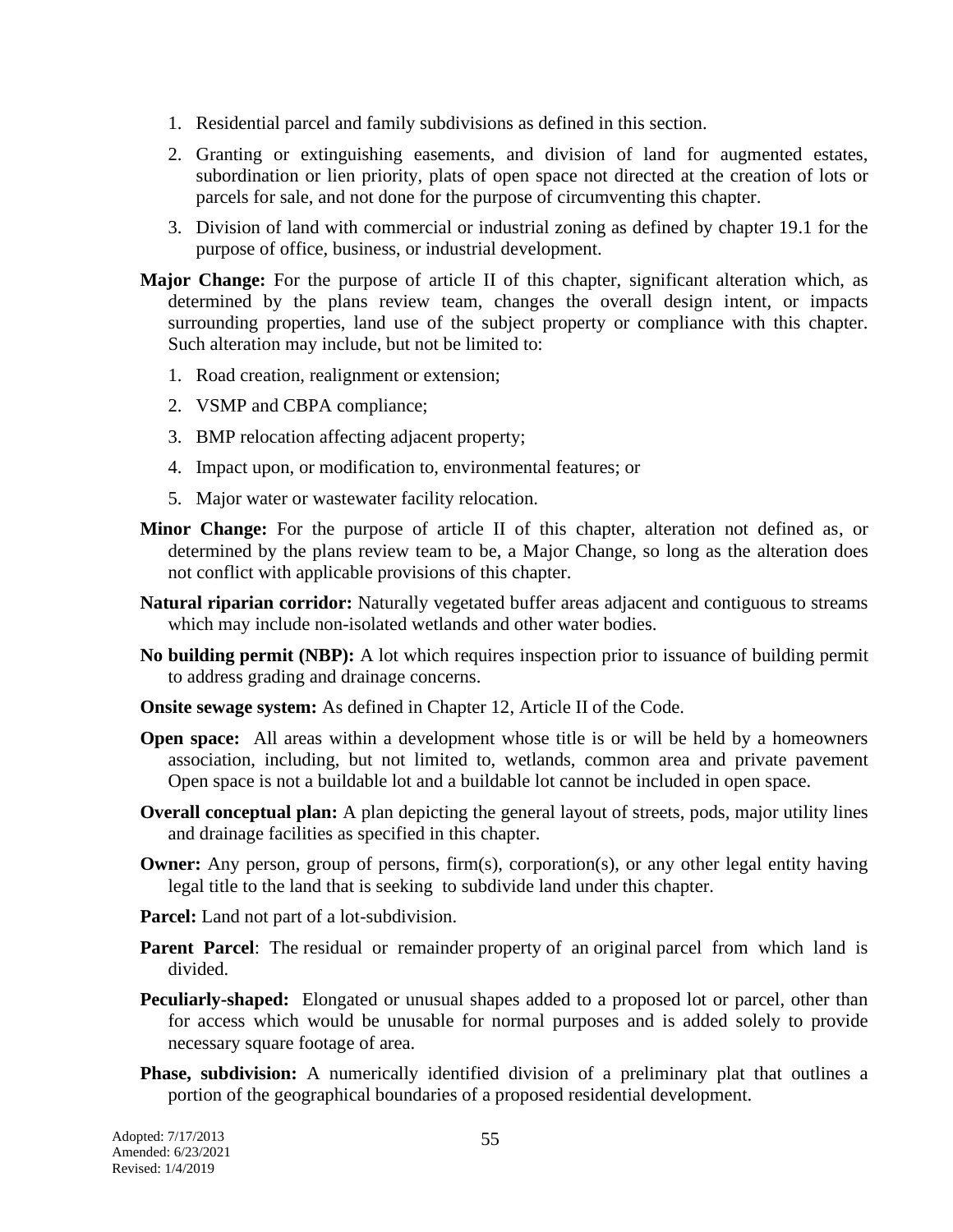- **Plans review team:** Authorized staff representing various departments of the County which review applications submitted under this chapter, including but not limited to, the departments of environmental engineering, fire, planning, transportation and utilities, and the state departments of transportation and health.
- **Preliminary plat:** A plan showing the required information for a proposed lot subdivision in accordance with article II, division 2 of this chapter, which has been reviewed and approved by the director of planning or planning commission for purposes of determining conceptual conformity with this chapter.
- **Property:** Any piece, tract, lot, parcel of land, or several of the same collected together for the purpose of subdividing.
- **Recorded subdivision:** A subdivision approved by the county in accordance with this chapter and which has been duly recorded by the circuit court clerk.
- **Residential parcel subdivision:** The division of any parcel of land for residential use into two or more parcels, all of which are five acres or more subject to the provisions of this chapter.
- **Resubdivision plat:** A line modification of a recorded final plat as defined herein.
- **Right-of-way:** The property, or interest therein, dedicated for use as a street which is in or is designated to become part of the state system for public maintenance.
- **Roadway:** That portion of a street paved for use by vehicular traffic.
- **Section, subdivision**: A numerically identified division of a construction plan or final plat that outlines a portion of the geographical boundaries of an approved preliminary plat.
- **Setbacks:** A series of lines established on a lot or parcel based upon the minimum applicable yard requirements set forth in chapter 19.1, this chapter, or otherwise set forth in the Code, beyond which no structure may be constructed.
- **Stormwater management (SWM):** Measures taken to mitigate the impact of stormwater on the hydrologic cycle resulting from changes to the landscape which occur when land is developed.
- **Stormwater management/best management practice (SWM/BMP):** A facility or system whose purpose is to impact stormwater management from both a water quantity and water quality standpoint.
- **Street, cul-de-sac:** A local street with only one outlet to another street and having an appropriate terminus for the safe and convenient reversal of traffic movement.
- **Street, stub:** A street which is shown on a subdivision plat to terminate at adjacent property to provide access for future development.
- **Subdivider:** Any owner, proprietor or contract purchaser of a lot or tract of land who undertake the subdivision of land as defined herein.
- **Subdivision:** The division of any parcel of land in A, R, R-TH or MH-2 Districts, or any other district permitted by zoning for residential uses, for residential use into two or more lots or parcels, or any division within these districts for residential use which creates or extends a street.